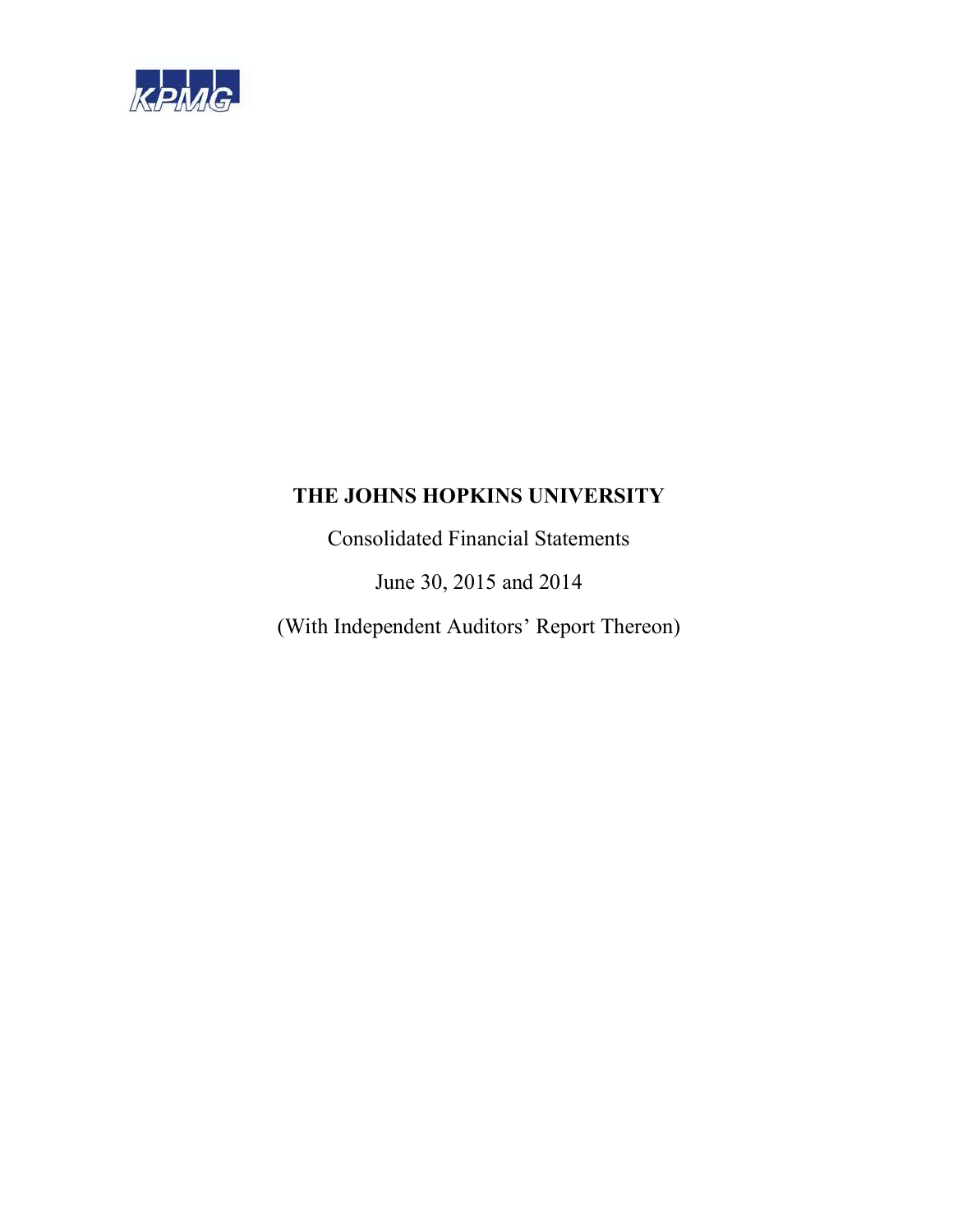

KPMG LLP 1 East Pratt Street Baltimore, MD 21202-1128

# **Independent Auditors Report**

The Board of Trustees The Johns Hopkins University:

We have audited the accompanying consolidated financial statements of The Johns Hopkins University (the University), which comprise the consolidated balance sheets as of June 30, 2015 and 2014, and the related consolidated statements of activities and cash flows for the years then ended, and the related notes to the consolidated financial statements.

# *Management s Responsibility for the Financial Statements*

Management is responsible for the preparation and fair presentation of these consolidated financial statements in accordance with U.S. generally accepted accounting principles; this includes the design, implementation, and maintenance of internal control relevant to the preparation and fair presentation of consolidated financial statements that are free from material misstatement, whether due to fraud or error.

# *Auditors Responsibility*

Our responsibility is to express an opinion on these consolidated financial statements based on our audits. We conducted our audits in accordance with auditing standards generally accepted in the United States of America. Those standards require that we plan and perform the audit to obtain reasonable assurance about whether the financial statements are free from material misstatement.

An audit involves performing procedures to obtain audit evidence about the amounts and disclosures in the financial statements. The procedures selected depend on the auditors judgment, including the assessment of the risks of material misstatement of the financial statements, whether due to fraud or error. In making those risk assessments, the auditor considers internal control relevant to the entity's preparation and fair presentation of the financial statements in order to design audit procedures that are appropriate in the circumstances, but not for the purpose of expressing an opinion on the effectiveness of the entity's internal control. Accordingly, we express no such opinion. An audit also includes evaluating the appropriateness of accounting policies used and the reasonableness of significant accounting estimates made by management, as well as evaluating the overall presentation of the financial statements.

We believe that the audit evidence we have obtained is sufficient and appropriate to provide a basis for our audit opinion.

# *Opinion*

In our opinion, the consolidated financial statements referred to above present fairly in all material respects, the financial position of The Johns Hopkins University as of June 30, 2015 and 2014, and the changes in their net assets and their cash flows for the years then ended, in accordance with U.S. generally accepted accounting principles.

KPMG LLP

October 8, 2015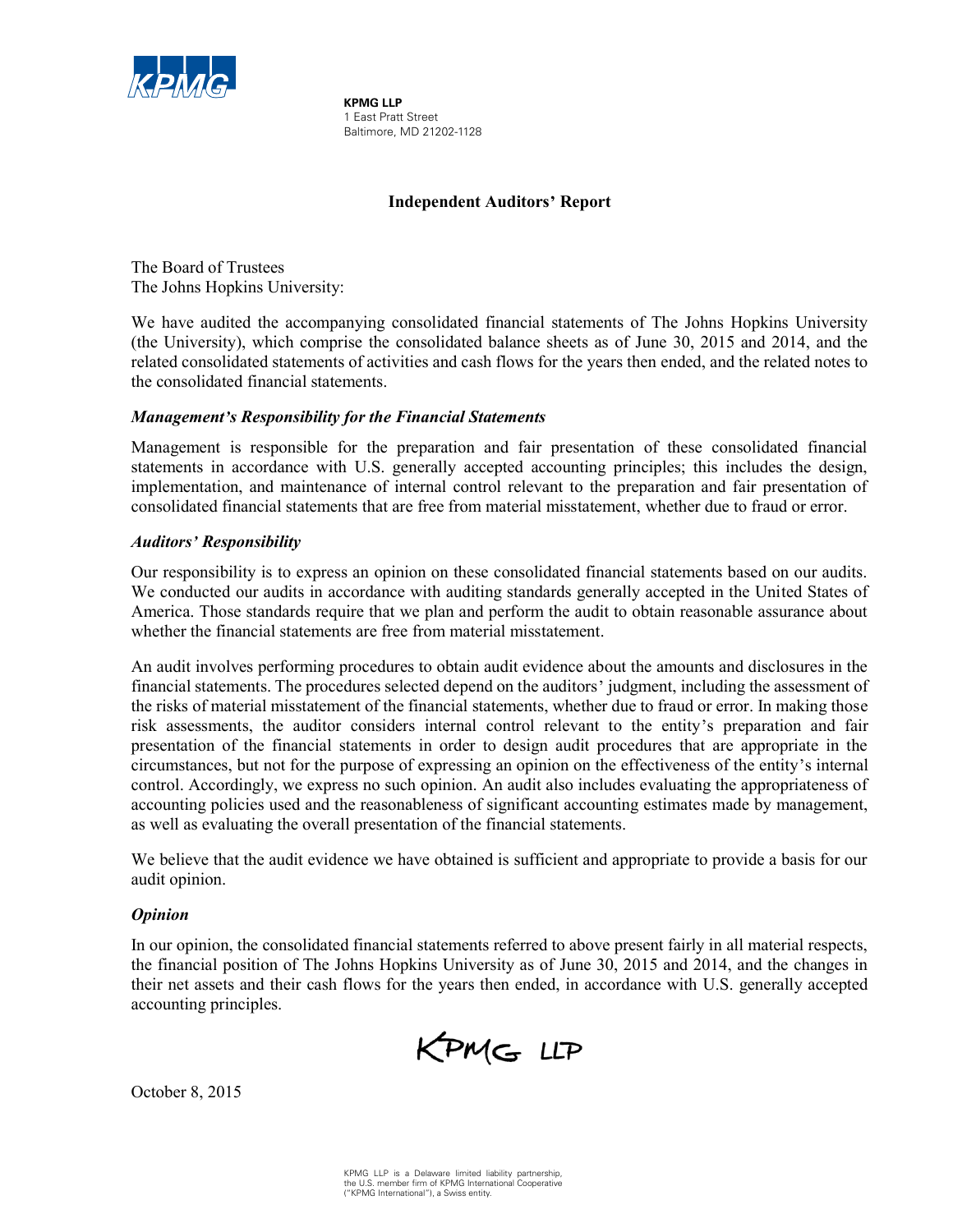# Consolidated Balance Sheets

June 30, 2015 and 2014

(In thousands)

| <b>Assets</b>                                          | 2015                       | 2014               |
|--------------------------------------------------------|----------------------------|--------------------|
| Cash and cash equivalents<br>Operating investments     | \$<br>343,562<br>1,001,608 | 322,405<br>883,872 |
| Cash, cash equivalents and operating investments       | 1,345,170                  | 1,206,277          |
| Sponsored research accounts receivable, net            | 367,118                    | 340,445            |
| Accounts receivable, net                               | 156,854                    | 137,827            |
| Contributions receivable, net                          | 239,496                    | 190,428            |
| Prepaid expenses and deferred charges                  | 49,697                     | 50,207             |
| Student loans receivable, net                          | 37,072                     | 35,932             |
| Investments                                            | 4,224,081                  | 4,311,815          |
| Property and equipment, net                            | 2,061,263                  | 2,073,658          |
| Investment in and loans to affiliates                  | 233,949                    | 208,231            |
| Other assets                                           | 192,378                    | 204,611            |
| Interests in trusts and endowment funds held by others | 113,877                    | 114,337            |
| Total assets                                           | \$<br>9,020,955            | 8,873,768          |
| <b>Liabilities and Net Assets</b>                      |                            |                    |
| Accounts payable and accrued expenses                  | \$<br>504,466              | 449,054            |
| Sponsored research deferred revenues                   | 283,848                    | 279,600            |
| Other deferred revenues                                | 121,897                    | 112,490            |
| Debt                                                   | 1,388,949                  | 1,405,340          |
| Other long-term liabilities                            | 277,757                    | 280,566            |
| Pension and postretirement obligations                 | 185,453                    | 143,454            |
| Liabilities under split-interest agreements            | 82,961                     | 68,709             |
| Endowment and similar funds held for others            | 560,334                    | 585,120            |
| <b>Total liabilities</b>                               | 3,405,665                  | 3,324,333          |
| Net assets:                                            |                            |                    |
| Unrestricted                                           | 2,504,312                  | 2,486,850          |
| Temporarily restricted                                 | 1,250,392                  | 1,379,841          |
| Permanently restricted                                 | 1,860,586                  | 1,682,744          |
| Total net assets                                       | 5,615,290                  | 5,549,435          |
| Total liabilities and net assets                       | \$<br>9,020,955            | 8,873,768          |

See accompanying notes to consolidated financial statements.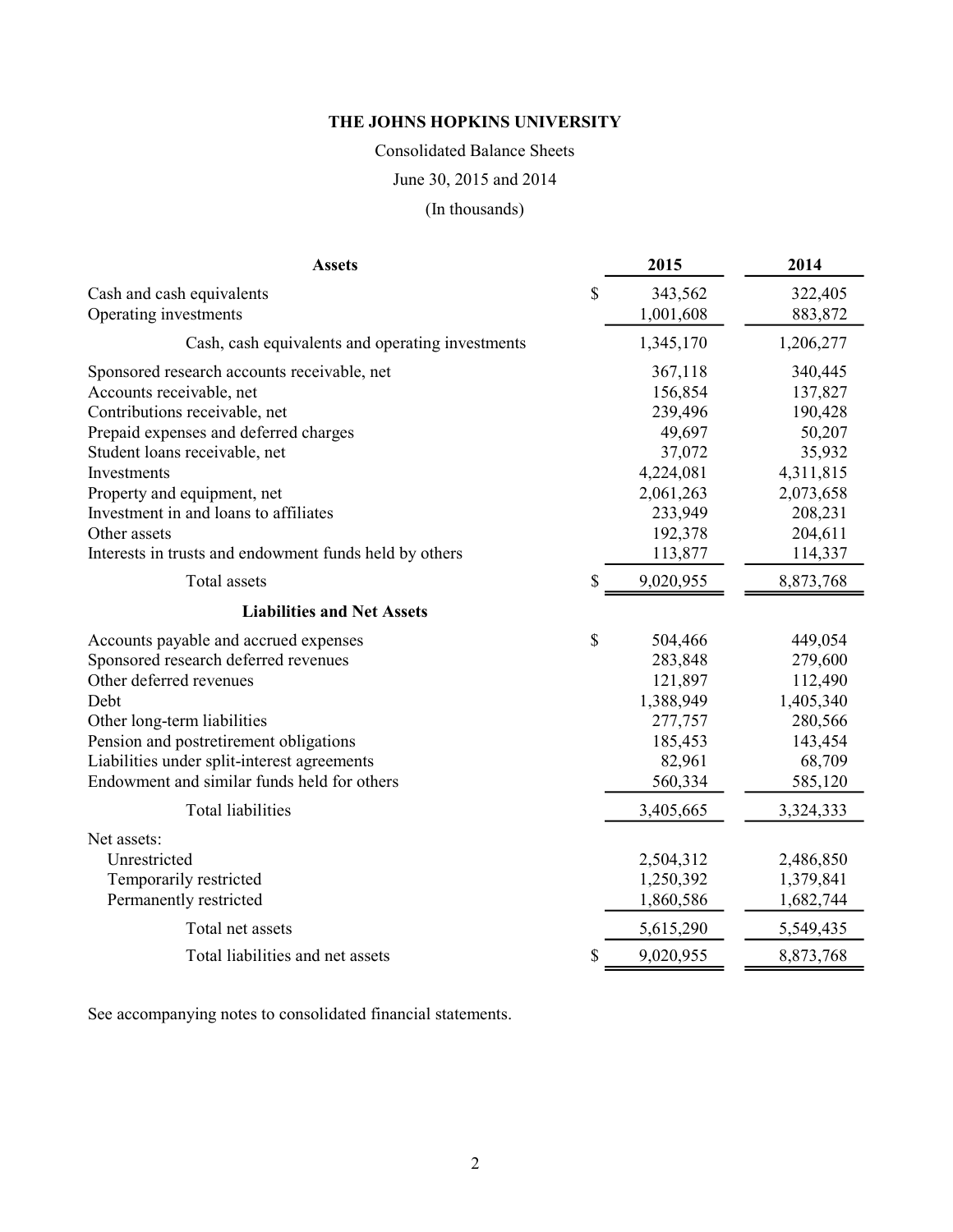Consolidated Statements of Activities

Years ended June 30, 2015 and 2014

(In thousands)

|                                                                                      |             | 2015       | 2014       |
|--------------------------------------------------------------------------------------|-------------|------------|------------|
| Changes in unrestricted net assets from operating activities:<br>Operating revenues: |             |            |            |
| Tuition and fees                                                                     | $\mathbf S$ | 802,769    | 757,427    |
| Less financial aid                                                                   |             | (273, 676) | (264, 501) |
| Tuition and fees, net of financial aid                                               |             | 529,093    | 492,926    |
| Grants, contracts, and similar agreements                                            |             | 1,279,280  | 1,309,244  |
| Facilities and administrative cost recoveries                                        |             | 306,051    | 305,007    |
| Applied Physics Laboratory contract revenues                                         |             | 1,308,048  | 1,223,996  |
| Sponsored research revenues                                                          |             | 2,893,379  | 2,838,247  |
| Contributions                                                                        |             | 127,770    | 109,917    |
| Net assets released from restrictions                                                |             | 83,313     | 87,480     |
| Contributions and donor support                                                      |             | 211,083    | 197,397    |
| Clinical services                                                                    |             | 621,474    | 578,041    |
| Reimbursements from affiliated institutions                                          |             | 483,545    | 447,678    |
| Other revenues                                                                       |             | 149,750    | 152,184    |
| Endowment payout used to support operations                                          |             | 151,021    | 135,134    |
| Auxiliary enterprises                                                                |             | 97,712     | 96,657     |
| Maryland State aid                                                                   |             | 18,117     | 17,691     |
| Investment return                                                                    |             | 17,083     | 15,607     |
| Total operating revenues                                                             |             | 5,172,257  | 4,971,562  |
| Operating expenses:                                                                  |             |            |            |
| Compensation                                                                         |             | 2,270,150  | 2,166,147  |
| <b>Benefits</b>                                                                      |             | 715,748    | 679,359    |
| Compensation and benefits                                                            |             | 2,985,898  | 2,845,506  |
| Subcontractors and subrecipients                                                     |             | 513,032    | 514,772    |
| Contractual services                                                                 |             | 612,525    | 593,572    |
| Supplies, materials, and other                                                       |             | 592,538    | 565,417    |
| Depreciation and amortization                                                        |             | 207,950    | 201,234    |
| Travel                                                                               |             | 125,870    | 126,370    |
| Interest                                                                             |             | 53,555     | 54,456     |
| Total operating expenses                                                             |             | 5,091,368  | 4,901,327  |
| Excess of operating revenues over operating expenses                                 |             | 80,889     | 70,235     |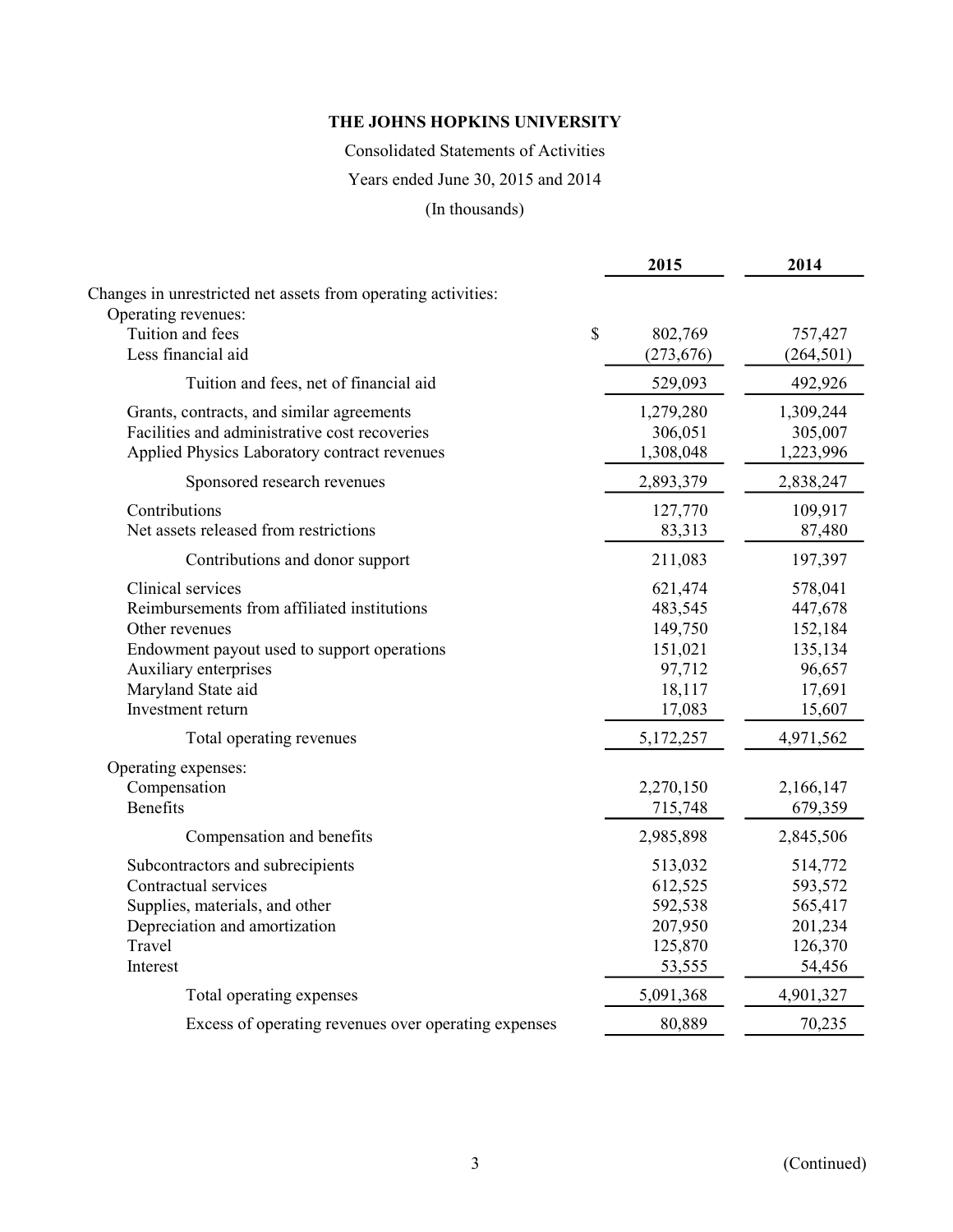Consolidated Statements of Activities

Years ended June 30, 2015 and 2014

(In thousands)

|                                                                  | 2015           | 2014      |
|------------------------------------------------------------------|----------------|-----------|
| Changes in unrestricted net assets from nonoperating activities: |                |           |
| Investment return (less than) in excess of endowment payout      | \$<br>(47,513) | 134,151   |
| Change in benefit plans funded status, excluding benefit cost    | (47, 353)      | 15,711    |
| Loss on bond refinancing                                         | (21, 163)      |           |
| Change in fair value on interest rate swap agreements            | (3,821)        | 1,095     |
| Other, net                                                       | 11,664         | 15,472    |
| Net assets released from restrictions                            | 44,759         | 8,085     |
| Change in unrestricted net assets from nonoperating              |                |           |
| activities                                                       | (63, 427)      | 174,514   |
| Total changes in unrestricted net assets                         | 17,462         | 244,749   |
| Changes in temporarily restricted net assets:                    |                |           |
| Contributions                                                    | 102,018        | 152,197   |
| Investment return (less than) in excess of endowment payout      | (103, 395)     | 247,977   |
| Net assets released from restrictions                            | (128, 072)     | (95, 565) |
| Total changes in temporarily restricted net assets               | (129, 449)     | 304,609   |
| Changes in permanently restricted net assets:                    |                |           |
| Contributions                                                    | 174,246        | 107,413   |
| Investment return                                                | 3,596          | 13,855    |
| Total changes in permanently restricted net assets               | 177,842        | 121,268   |
| Total changes in net assets                                      | 65,855         | 670,626   |
| Net assets at beginning of year                                  | 5,549,435      | 4,878,809 |
| Net assets at end of year                                        | 5,615,290      | 5,549,435 |

See accompanying notes to consolidated financial statements.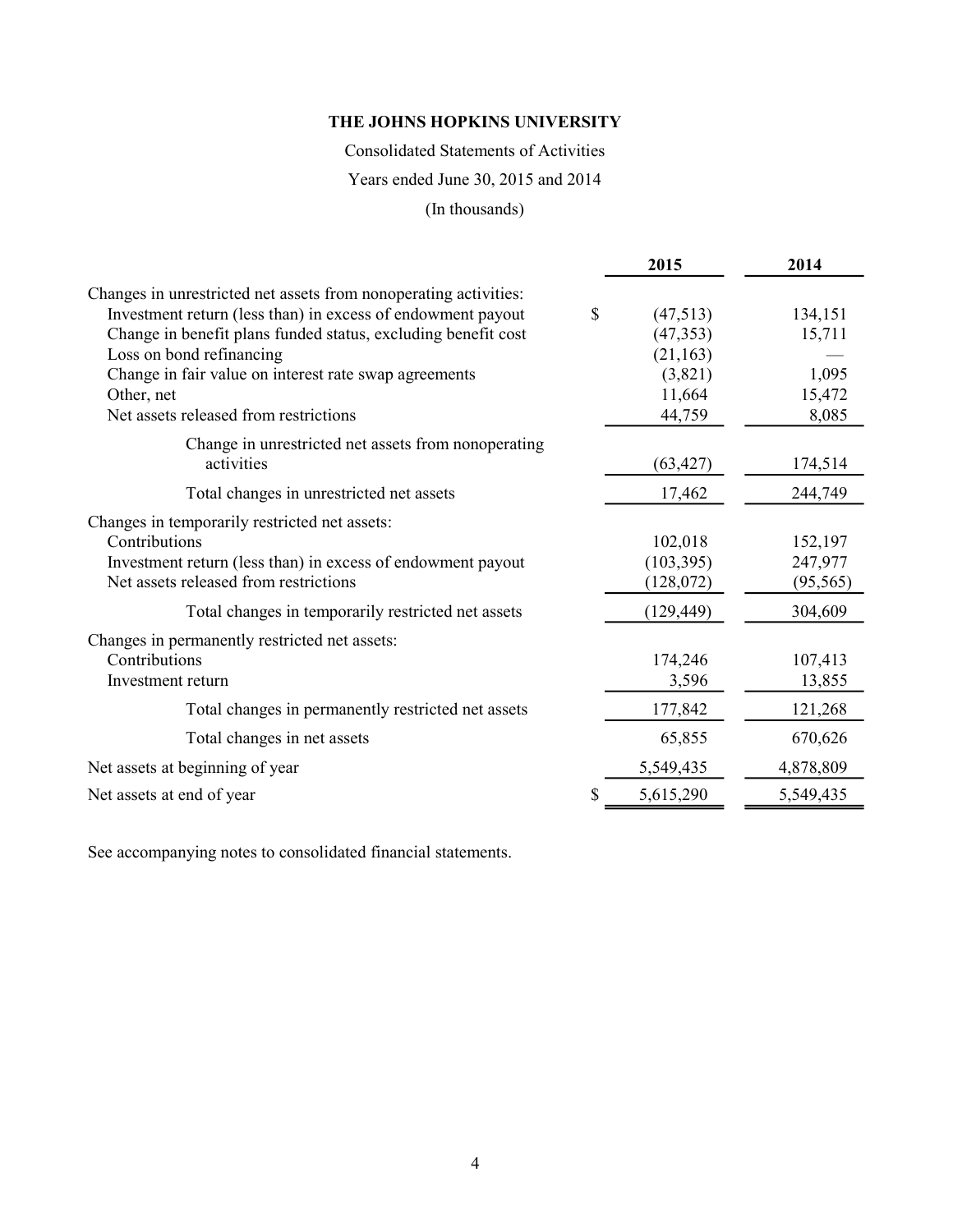Consolidated Statements of Cash Flows

Years ended June 30, 2015 and 2014

(In thousands)

|                                                                     | 2015          | 2014        |
|---------------------------------------------------------------------|---------------|-------------|
| Cash flows from operating activities:                               |               |             |
| Changes in net assets                                               | \$<br>65,855  | 670,626     |
| Adjustments to reconcile changes in net assets to net cash provided |               |             |
| by operating activities:                                            |               |             |
| Depreciation, amortization, and loss on asset disposals             | 208,055       | 203,226     |
| Contributions and grants restricted for long-term investment        | (217, 132)    | (181, 145)  |
| Net realized and unrealized losses (gains) from investments         | 24,203        | (483, 407)  |
| Net unrealized losses (gains) from swaps                            | 3,821         | (1,095)     |
| Loss on bond refinancings                                           | 21,163        |             |
| Change in benefit plans funded status                               | 41,999        | (19, 501)   |
| Changes in operating assets and liabilities:                        |               |             |
| Sponsored research and accounts receivable, net                     | (45,701)      | (12,685)    |
| Contributions receivable, net                                       | 351           | 24,605      |
| Prepaid expenses and deferred charges                               | 153           | (8,808)     |
| Investments in and loans to affiliates                              | (34, 721)     | (25,740)    |
| Other assets                                                        | 11,125        | 2,575       |
| Accounts payable and accrued expenses                               | 47,663        | (34, 446)   |
| Sponsored research and other deferred revenues and                  |               |             |
| other long-term liabilities                                         | 8,134         | 5,943       |
| Interests and liabilities related to trusts and split-interest      |               |             |
| agreements                                                          | 18,245        | 11,231      |
| Net cash provided by operating activities                           | 153,213       | 151,379     |
| Cash flows from investing activities:                               |               |             |
| Purchases of investments                                            | (2,282,569)   | (2,709,124) |
| Proceeds from sales and maturities of investments                   | 2,224,384     | 2,673,338   |
| Purchases of property and equipment                                 | (189, 182)    | (151, 402)  |
| Disbursements for student loans                                     | (7,166)       | (7,836)     |
| Repayments of student loans                                         | 6,027         | 5,169       |
| Repayments from affiliates, net                                     | 800           | 2,195       |
| Joint venture dividends, net of capital contributions               | 8,203         | 9,874       |
| Change in endowments held for others                                | (24, 339)     | (17, 238)   |
| Net cash used in investing activities                               | (263, 842)    | (195, 024)  |
| Cash flows from financing activities:                               |               |             |
| Contributions and grants restricted for long-term investment        | 167,712       | 168,283     |
| Proceeds from borrowings, net                                       | 164,075       |             |
| Payments on debt refinancings                                       | (188, 579)    |             |
| Scheduled debt payments                                             | (11, 422)     | (38, 110)   |
| Net cash provided by financing activities                           | 131,786       | 130,173     |
| Net increase in cash and cash equivalents                           | 21,157        | 86,528      |
| Cash and cash equivalents at beginning of year                      | 322,405       | 235,877     |
| Cash and cash equivalents at end of year                            | \$<br>343,562 | 322,405     |

See accompanying notes to consolidated financial statements.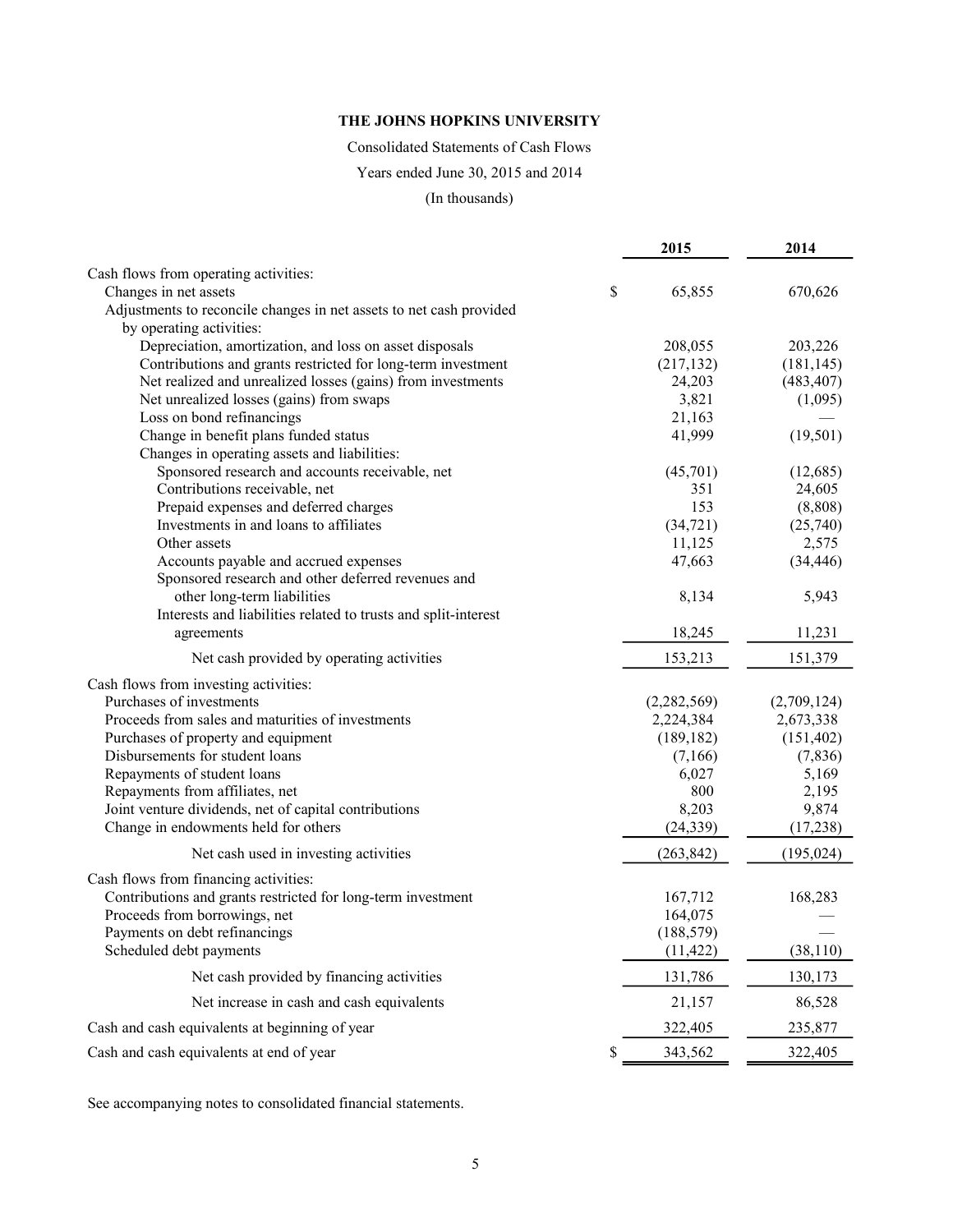Notes to Consolidated Financial Statements June 30, 2015 and 2014 (Dollars in thousands)

#### **(1) Basis of Presentation and Summary of Significant Accounting Policies**

#### *(a) General*

The Johns Hopkins University (the University) is a premier, privately endowed institution that provides education and related services to students and others, research and related services to sponsoring organizations, and professional medical services to patients. The University is based in Baltimore, Maryland, but also maintains facilities and operates education programs elsewhere in Maryland, in Washington, D.C. and in certain foreign locations. The University is internationally recognized as a leader in research, teaching, and medical care.

Education and related services (e.g., room, board, etc.) are provided to approximately 22,000 students, including 14,000 full-time students and 8,000 part-time students, and produced approximately 10% of the University s operating revenues in fiscal years 2015 and 2014. The full-time students are divided about equally between graduate level (including postdoctoral) and undergraduate level. Students are drawn from a broad geographic area, including most of the states in the United States and numerous foreign countries. The majority of the part-time students are graduate level students from the Baltimore-Washington, D.C. area.

Research and related services (e.g., research training) are provided through approximately 2,000 government and private sponsors. Sponsored research revenues produced approximately 56% and 57% of the University s operating revenues in fiscal years 2015 and 2014, respectively. Approximately 88% of these revenues come from departments and agencies of the United States government in both fiscal 2015 and 2014. Major government sponsors include the Department of Health and Human Services, the Department of Defense, the National Aeronautics and Space Administration, and the Agency for International Development.

Professional clinical services are provided by members of the University's faculty to patients at The Johns Hopkins Hospital (the Hospital) and other hospitals and outpatient care facilities in the Baltimore area and produced approximately 12% of the University's operating revenues in both fiscal 2015 and 2014. Services are predominantly provided to patients in the Baltimore area, other parts of Maryland, or surrounding states.

# *(b) Basis of Presentation and Use of Estimates*

The consolidated financial statements include the accounts of the various academic and support divisions, the Applied Physics Laboratory (APL), the Johns Hopkins University Press, and affiliated organizations, which are controlled by the University, including Jhpiego Corporation and Peabody Institute of the City of Baltimore (collectively, the financial statements). All significant inter-entity activities and balances are eliminated for financial reporting purposes. Investments in organizations that the University does not control, including Dome Corporation, FSK Land Corporation, Johns Hopkins Healthcare LLC, Johns Hopkins Home Care Group, Inc., Johns Hopkins Medical Institutions Utilities LLC (JHMI Utilities LLC), Johns Hopkins Medicine International LLC, and other affiliated entities are accounted for using the equity method.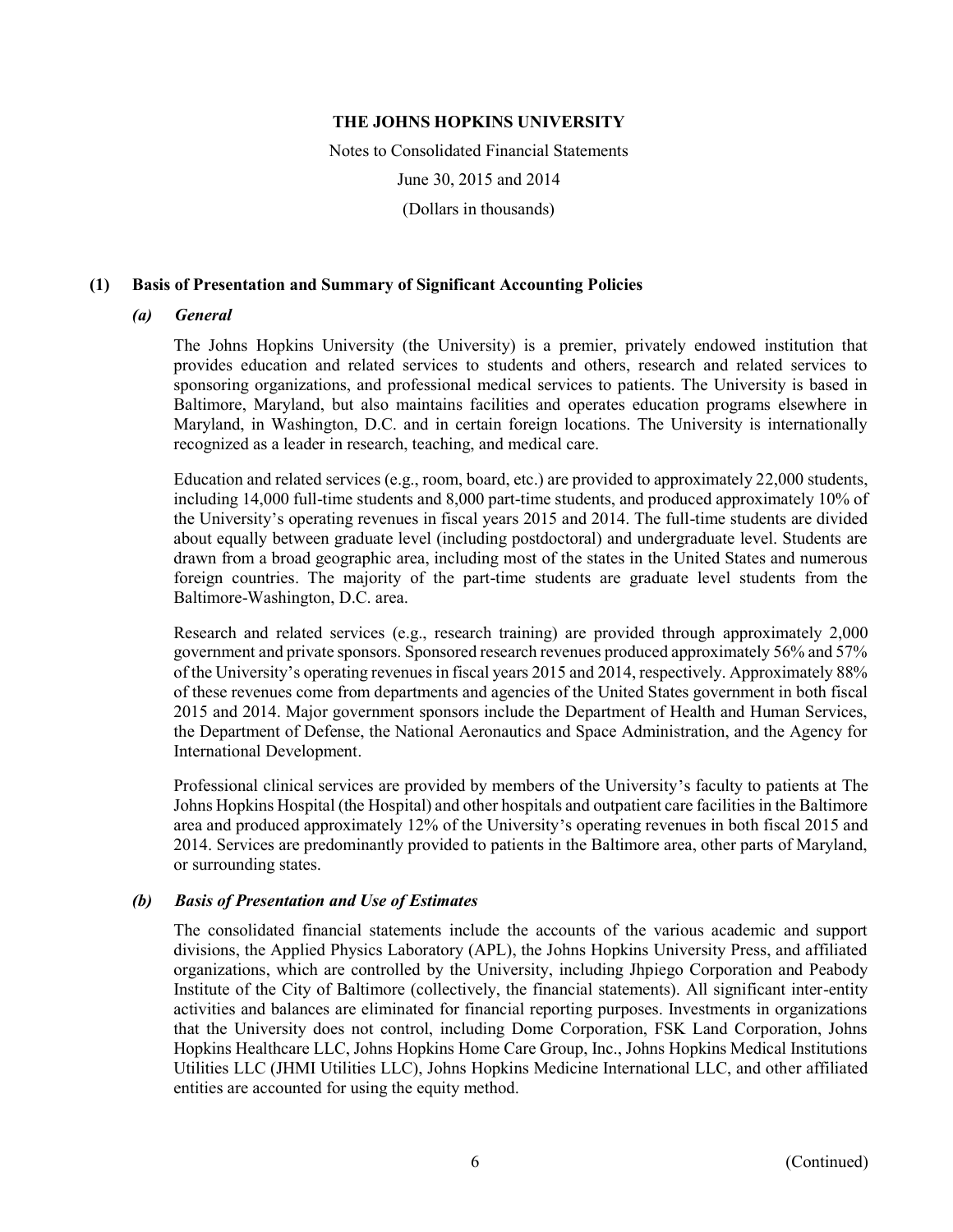Notes to Consolidated Financial Statements June 30, 2015 and 2014 (Dollars in thousands)

The preparation of consolidated financial statements in conformity with generally accepted accounting principles requires management to make estimates and judgments that affect the reported amounts of assets and liabilities and disclosures of contingencies at the date of the financial statements and revenues and expenses recognized during the reporting period. Actual results could differ from those estimates.

The most significant estimates and judgments affecting the University's financial statements relate to fair values of investments, allowances for uncollectible accounts and contributions receivable, provisions for self-insured liabilities and property damage claims, and the actuarial assumptions used to determine obligations under defined benefit pension and postretirement plans.

Net assets, revenues, and gains and losses are classified based on the existence or absence of donor-imposed restrictions. Accordingly, net assets of the University are classified and reported as follows:

- *Unrestricted* Net assets that are not subject to donor-imposed stipulations.
- *Temporarily restricted* Net assets subject to donor-imposed stipulations that will be met by actions of the University and/or the passage of time.
- *Permanently restricted* Net assets subject to donor-imposed stipulations that they be maintained permanently by the University. Generally, the donors of these assets permit the University to use all or part of the income earned on related investments for general or specific purposes, primarily divisional and departmental support and student financial aid.

Revenues are reported as increases in unrestricted net assets unless their use is limited by donor-imposed restrictions. Expenses are reported as decreases in unrestricted net assets. Gains and losses on investments are reported as increases or decreases in unrestricted net assets unless their use is restricted by explicit donor stipulations or by law. Under Maryland law, appreciation on donor-restricted endowments is classified as temporarily restricted until appropriated for expenditure. Expirations of temporary restrictions on net assets (i.e., the donor-stipulated purpose has been fulfilled and/or the stipulated time period has elapsed) are reported as net assets released from restrictions, which reflect reclassifications from temporarily restricted net assets to unrestricted net assets. Temporary restrictions on gifts to acquire long-lived assets are considered met in the period in which the assets are placed in service.

# *(c) Cash, Cash Equivalents, and Operating Investments*

The University utilizes cash, cash equivalents, and operating investments to fund daily cash needs. Investments with maturities at the date of purchase of 90 days or less are classified as cash equivalents, alternatively, the investments are classified as operating investments. Operating investments, which include U.S. Treasury securities and other highly liquid fixed income investments, are stated at fair value, generally based on quoted market prices, and are used for general operating purposes.

Investments purchased with funds held in trusts by others, with split-interest agreements or by external endowment investment managers are classified with the respective assets.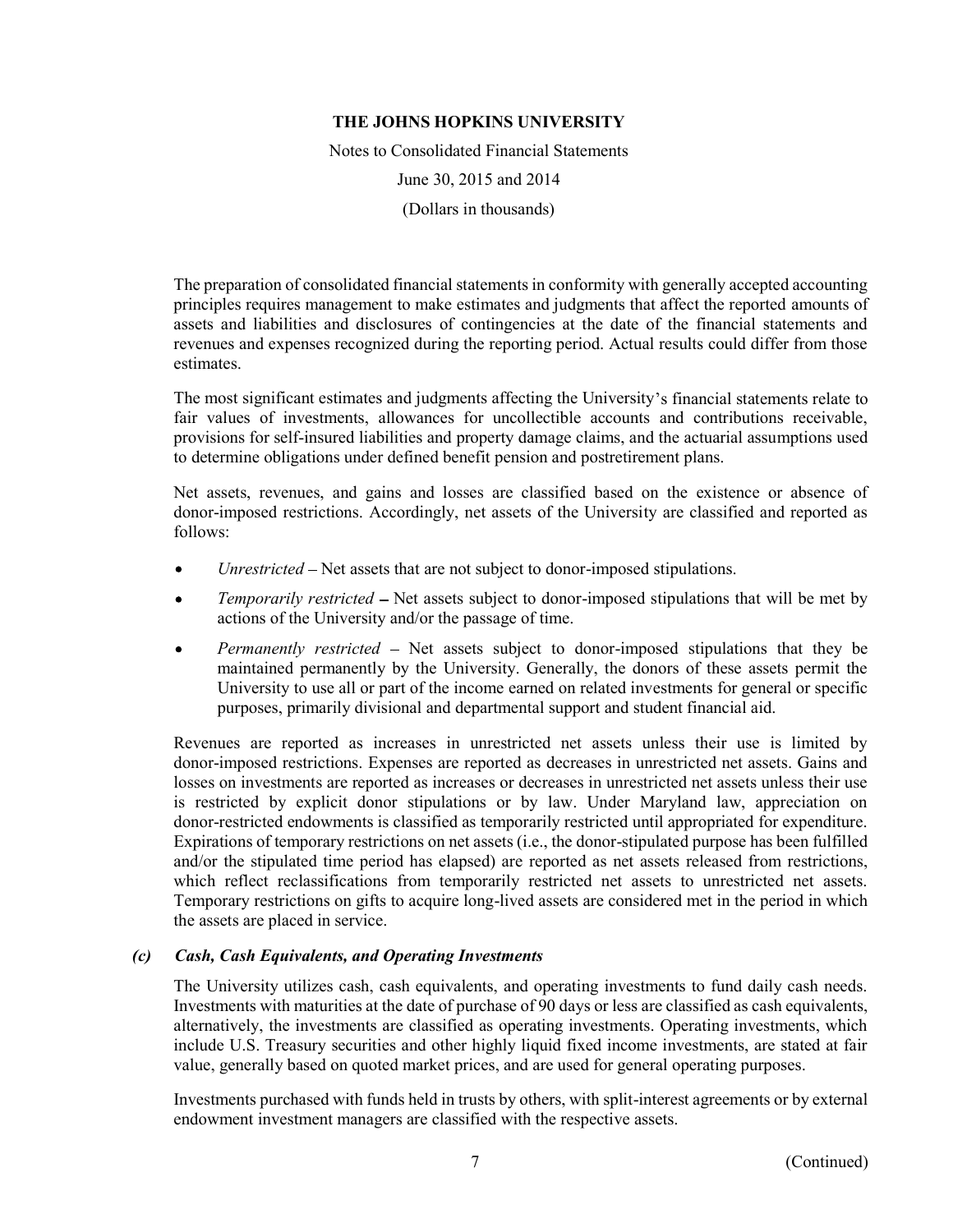Notes to Consolidated Financial Statements June 30, 2015 and 2014 (Dollars in thousands)

#### *(d) Contributions*

Contributions, including unconditional promises to give, are recognized in the appropriate category of net assets in the period received, except that contributions, which impose restrictions that are met in the same fiscal year, are included in unrestricted revenues. Unconditional promises to give are recognized initially at fair value giving consideration to anticipated future cash receipts and discounting such amounts at a risk-adjusted rate. These inputs to the fair value estimate are considered Level 3 in the fair value hierarchy. Amortization of the discount is included in contributions revenue. Conditional promises to give are not recognized until the conditions on which they depend are substantially met. Contributions of assets, other than cash, are recorded at their estimated fair value at the date of gift, except that contributions of works of art, historical treasures, and similar assets held as part of collections are not recognized or capitalized. Allowance is made for uncollectible contributions receivable based upon management's judgment and analysis of the creditworthiness of the donors, past collection experience, and other relevant factors.

#### *(e) Investments and Investment Return*

Investments in United States government and agency obligations, debt securities, and directly held United States and international equities are stated at fair value, which are determined primarily based on quoted market prices. Investments in private equity and venture capital, certain real estate, natural resources, marketable alternatives, and public equities held through commingled funds (collectively, alternative investments and commingled funds) are stated at estimated fair value based on the funds net asset values, or their equivalents (collectively, NAV) as a practical expedient, unless it is probable that all or a portion of the investment will be sold for an amount different from NAV. As of June 30, 2015 and 2014, the University had no plans or intentions to sell investments at amounts different from NAV. The NAVs, which are estimated and reported by the general partners or investment managers, are reviewed and evaluated by the University's investment office. These estimated fair values may differ from the values that would have been used had a ready market existed for these investments, and the differences could be significant. Investments in certain real estate assets are recorded at fair value based upon independent third-party appraisals.

Investments are exposed to several risks, including interest rate, credit, liquidity, and overall market volatility. Due to the level of risk associated with certain investment securities, changes in the value of investment securities could occur in the near term, and these changes could materially affect the amounts reported in the accompanying consolidated financial statements. Liquidity risk represents the possibility that the University may not be able to rapidly adjust the size of its portfolio holdings in times of high volatility and financial stress at a reasonable price. If the University was forced to dispose of an illiquid investment at an inopportune time, it might be forced to do so at a substantial discount to fair value.

Investment return included in operating revenues consists of income and realized gains and losses on operating investments, including cash equivalents, and nonpooled endowment funds (except where restricted by donors). Endowment payout for pooled endowment and similar funds approved by the Board of Trustees is also recognized in operating revenues.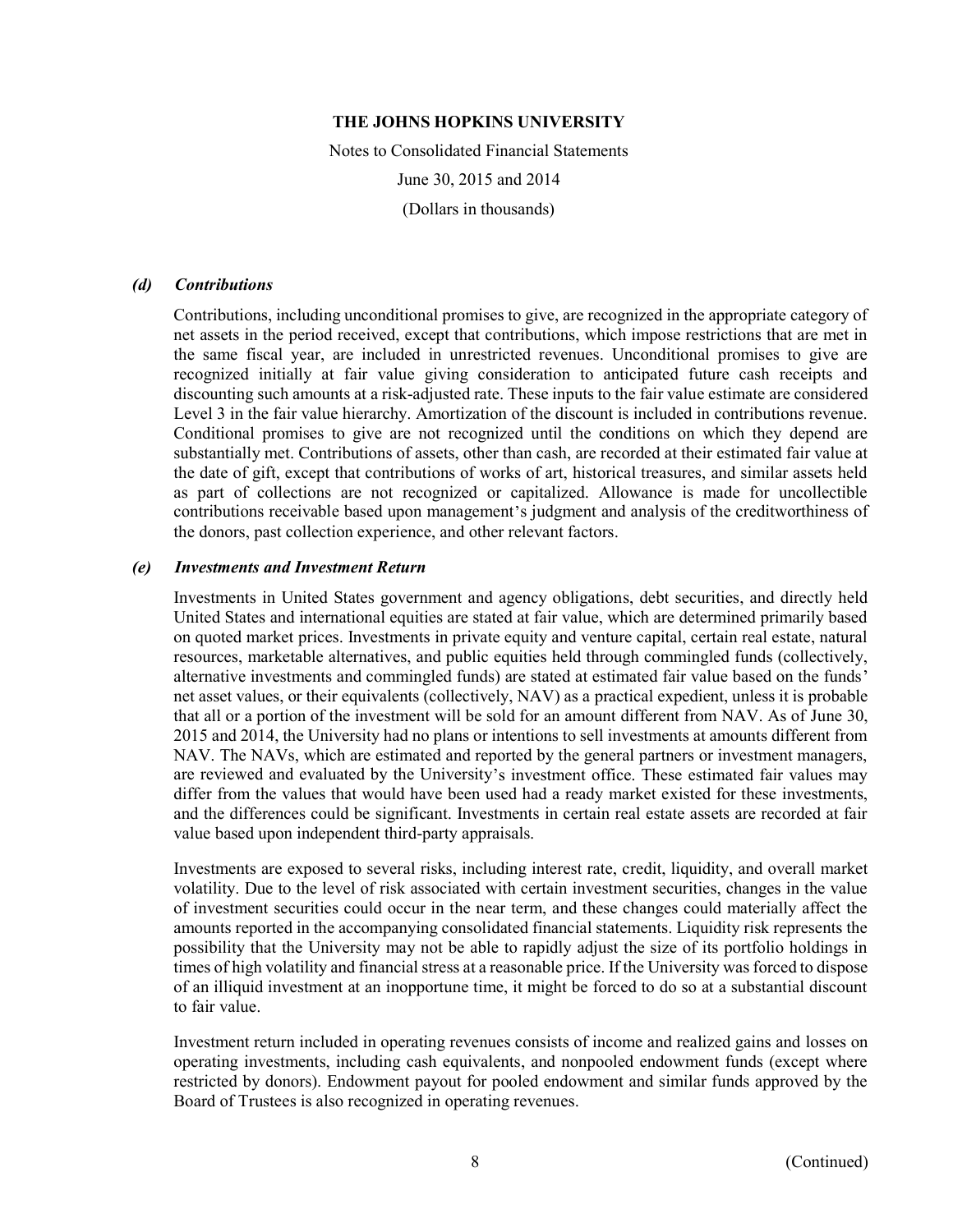Notes to Consolidated Financial Statements June 30, 2015 and 2014

(Dollars in thousands)

Unrealized gains and losses of operating investments and nonpooled endowment funds, any difference between the total return recognized and the payout for pooled endowment and similar funds, and income and realized gains restricted by donors are reported as nonoperating activities.

### *(f) Fair Value Measurements*

Assets and liabilities that are reported at fair value on a recurring basis (note 6) are categorized into a fair value hierarchy. Fair value is defined as the price that would be received to sell an asset or paid to transfer a liability in an orderly transaction between market participants at the measurement date. The three levels of the fair value hierarchy are as follows:

- Level 1: Quoted prices in active markets for identical assets or liabilities.
- Level 2: Observable inputs other than Level 1 prices such as quoted prices for similar assets or  $\bullet$ liabilities; quoted prices in markets that are not active; or other inputs that are observable or can be corroborated by observable market data for substantially the full term of the assets or liabilities.
- Level 3: Unobservable inputs that are supported by little or no market activity and that are significant to the fair value of the asset or liabilities.

When observable prices are not available, certain real asset investments are valued using one or more of the following valuation techniques: market approach – this approach uses prices and other relevant information generated by market transactions involving identical or comparable assets or liabilities; income approach – this approach determines a valuation by discounting future cash flows; or cost approach  $-$  this approach is based on the principle of substitution and the concept that a market participant would not pay more than the amount that would currently be required to replace the asset. These valuation techniques may include inputs such as price information, volatility statistics, operating statistics, specific and broad credit data, recent transactions, earnings forecasts, discount rates, reserve reports, futures pricing, and other factors.

As of June 30, 2015 and 2014, the carrying values of the University's accounts receivable, prepaid expenses and other assets, accounts payable, accrued expenses, and certain other liabilities approximate their fair values because of the terms and relatively short maturity. An estimate of the fair value of student loan receivables administered by the University under federal government loan programs is not practical because the receivables can only be assigned to the United States government or its designees.

#### *(g) Split-Interest Agreements and Interests in Trusts*

The University's split-interest agreements with donors consist primarily of irrevocable charitable remainder trusts and charitable gift annuity agreements for which the University serves as trustee. Assets held under these arrangements are included in investments and are recorded at fair value. Contribution revenues are recognized at the date the trusts or agreements are established after recording liabilities for the present value of the estimated future payments to be made to the donors and/or other beneficiaries. The liabilities are adjusted during the terms of the trusts for changes in the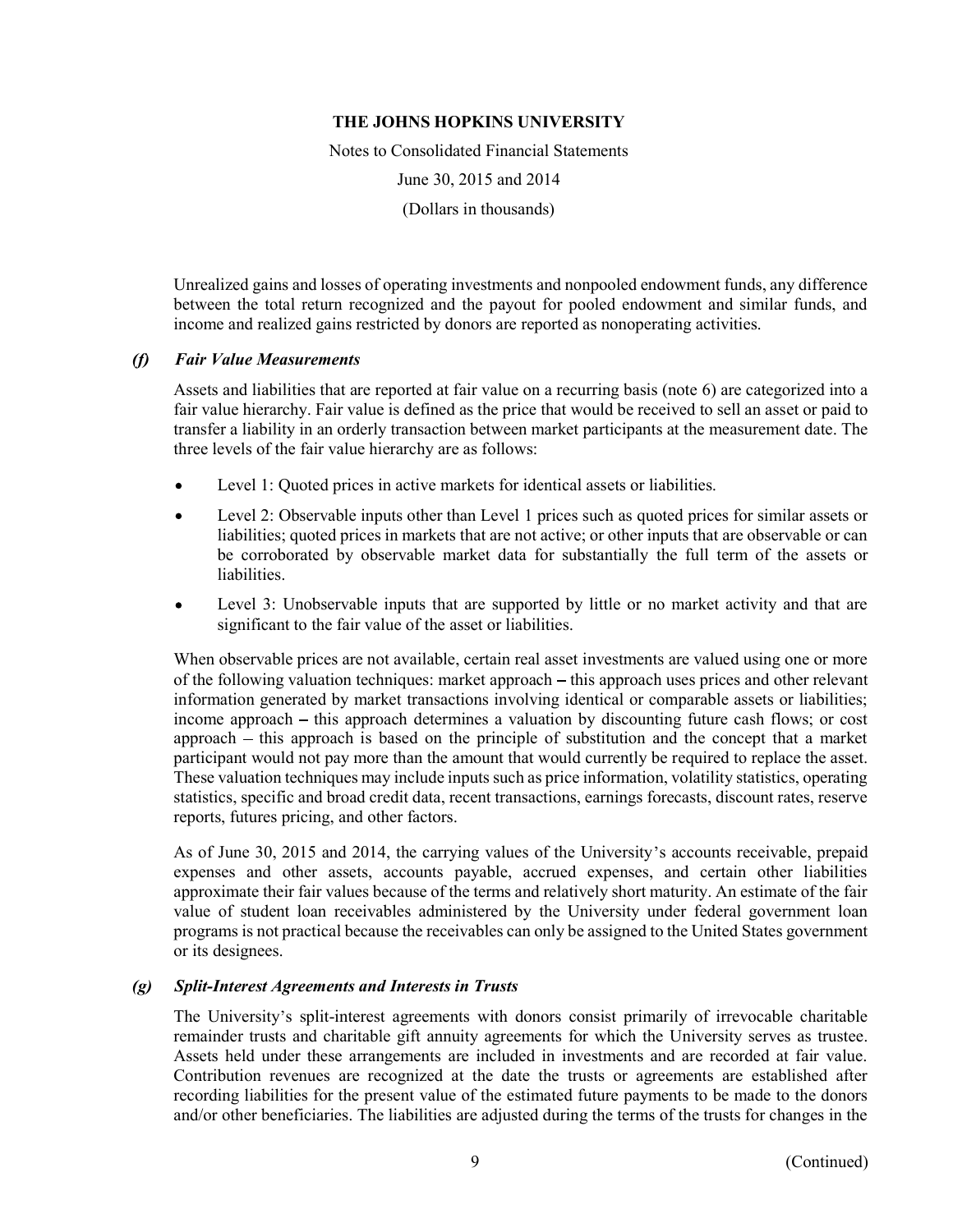Notes to Consolidated Financial Statements June 30, 2015 and 2014 (Dollars in thousands)

values of the assets, accretion of the discounts, and other changes in estimates of future benefits. Assets and liabilities under the University's charitable gift annuity agreements were \$63,066 and \$61,510 classified in investments and \$37,605 and \$26,980 classified in liabilities under split-interest agreements, respectively, as of June 30, 2015 and 2014.

The University is also the beneficiary of certain perpetual and remainder trusts held and administered by others. The fair values of the trusts are recognized as assets and contribution revenues at the dates the trusts are established. The assets held in these trusts are included in interests in trusts and endowment funds held by others and are adjusted for changes in the fair value of the trust assets through nonoperating investment return.

### *(h) Property and Equipment*

Property and equipment are stated at cost, if purchased or at estimated fair value at the date of gift, if donated, less accumulated depreciation and amortization. Depreciation of buildings, equipment, and library collections and amortization of leasehold improvements are computed using the straight-line method over the estimated useful lives of the assets. Land and certain historic buildings are not subject to depreciation. Title to certain equipment purchased using funds provided by government sponsors is vested in the University and is included in property and equipment on the consolidated balance sheets. Certain equipment used by the APL in connection with its performance under agreements with the United States government is owned by the government. These facilities and equipment are not included in the balance sheets; however, the University is accountable to the government for them. Repairs and maintenance costs are expensed as incurred.

Costs of purchased software are capitalized along with internal and external costs incurred during the application development stage (i.e., from the time the software is selected until it is ready for use). Capitalized costs are amortized on a straight-line basis over the expected life of the software. Computer software maintenance costs are expensed as incurred.

Costs relating to retirement, disposal, or abandonment of assets where the University has a legal obligation to perform certain activities are accrued using either site-specific surveys or square foot estimates as appropriate.

# *(i) Tuition and Fees Revenue and Student Financial Aid*

Student tuition and fees are recorded as revenue during the year the related academic services are rendered. Tuition and fees received in advance of services are recorded as other deferred revenues. The University provides financial aid to eligible students, generally in an "aid package" that includes loans, compensation under work-study programs, and/or grant and scholarship awards. The loans are provided primarily through programs of the United States government (including direct and guaranteed loan programs) under which the University is responsible only for certain administrative duties. The grants and scholarships include awards provided from gifts and grants from private donors, income earned on endowment funds restricted for student aid, and University funds.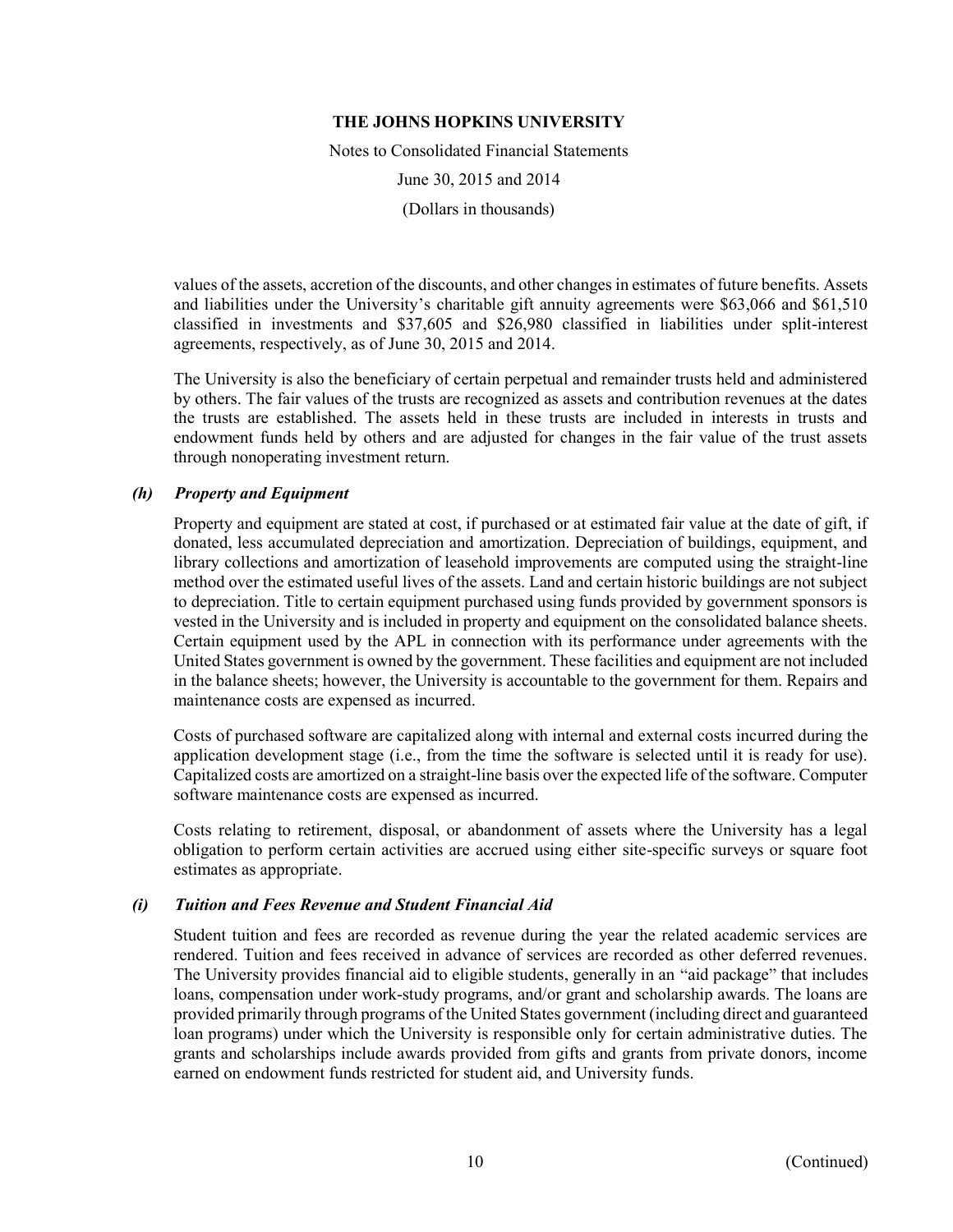Notes to Consolidated Financial Statements June 30, 2015 and 2014 (Dollars in thousands)

#### *(j) Sponsored Research Activities*

Revenues under grants, contracts, and similar agreements with sponsors are recognized as expenditures are incurred. These revenues include recoveries of facilities and administrative costs, which are generally determined as a negotiated or agreed-upon percentage of direct costs, with certain exclusions. Funds received from sponsors in advance of expenditures incurred are reported as sponsored research deferred revenues.

Approximately 75% of receivables related to reimbursement of costs incurred under grants and contracts as of June 30, 2015 and 2014, respectively, were from agencies or departments of the United States government. There is no assurance that sponsored research activities can and will continue to be made at current levels.

# *(k) Clinical Services*

Clinical services revenues are recognized in the period in which services are rendered and are reported at the estimated net realizable amounts from patients, third-party payors, and others. Allowance is made for uncollectible accounts based primarily on past collection experience and analyses of outstanding receivables. Contractual allowances are estimated based on actual claims paid by third-party payors.

# *(l) Affiliated Institutions*

The University has separate administrative agreements for the exchange of services with the Hospital and other medical and educational institutions. Costs incurred by the University in providing services to these institutions and the related reimbursements are reported as operating expenses and revenues, respectively, in the appropriate classifications.

The University holds several endowment and similar funds, which are designated for purposes or activities that are carried out by the Hospital and The Johns Hopkins Hospital Endowment Fund Incorporated (JHHEFI). The assets of these funds are included in investments and the related income is paid to the Hospital and JHHEFI. The carrying values of the funds are adjusted for earnings from and changes in the fair values of the investments and distributions paid and are classified as liabilities on the consolidated balance sheets as endowment and similar funds held for others.

#### *(m) Auxiliary Enterprises*

Auxiliary enterprises, including residence halls, food service, parking, the press, and telecommunications, provide services to students, faculty, and staff. Fees for such services are recognized as revenue as the services are provided.

#### *(n) Insurance*

The University, together with other institutions, has formed captive insurance companies that arrange and provide professional liability, general liability, and property damage insurance for their shareholders. Defined portions of claims paid by these companies are self-insured. The University's claims liabilities are recognized as claims are incurred using actuarial studies based upon historical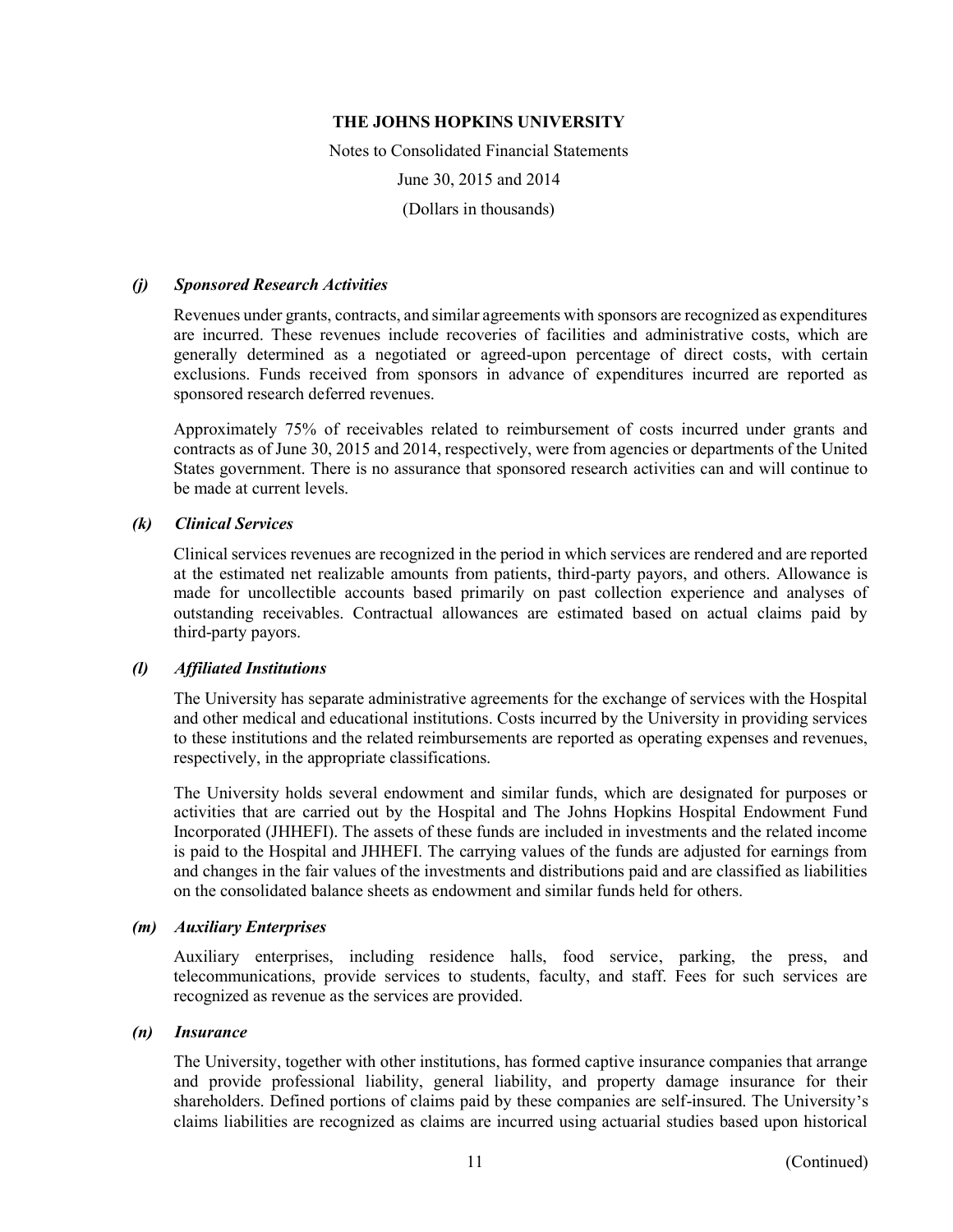Notes to Consolidated Financial Statements

June 30, 2015 and 2014

(Dollars in thousands)

claims data, cost trends, and other actuarial estimates. Insurance expenses are recognized as operating expenses as incurred. In addition, the University is self-insured for certain other risks, primarily health and workers' compensation. Professional insurance liabilities associated with providing clinical services are reflected as gross claims on the consolidated balance sheets. In addition, medical malpractice insurance recoveries are also reported on the consolidated balance sheets as other assets. Accrued self-insurance liabilities aggregated \$69,188 and \$63,000 as of June 30, 2015 and 2014, respectively.

#### *(o) Refundable Advances from the United States Government*

Funds provided by the United States government under the Federal Perkins, Nursing and Health Professions Student Loan programs are loaned to qualified students, administered by the University, and may be reloaned after collections. These funds are ultimately refundable to the government and are included in other long-term liabilities. These advances totaled \$29,927 and \$29,923 as of June 30, 2015 and 2014, respectively.

#### *(p) Income Taxes*

The University is qualified as a not-for-profit organization under Section  $501(c)(3)$  of the Internal Revenue Code, as amended. Accordingly, it is not subject to income taxes except to the extent it has taxable income from activities that are not related to its exempt purpose. The University annually reviews its tax positions and has determined that there are no material uncertain tax positions that require recognition in the financial statements.

# *(q) Leases*

The University conducts certain operations in leased facilities, which have minimum lease obligations under noncancelable operating leases. Certain leases contain rent escalations, renewal options, and require payments for taxes, insurance, and maintenance. Rent expense is recognized in operations as incurred, except for escalating rents, which are recognized on a straight-line basis over the life of the lease.

The University also enters into lease agreements that are classified as capital leases. Buildings and equipment under capital leases are recorded at the lower of the net present value of the minimum lease payments or the value of the leased asset at the inception of the lease.

#### *(r) Derivative Financial Instruments*

The University and their external investment managers are authorized and do use specified derivative financial instruments in managing the assets under their control, subject to restrictions and limitations adopted by the Board of Trustees. The University uses interest rate swap agreements to manage interest rate risk associated with certain variable rate debt or to adjust its debt structure. Derivative financial instruments are measured at fair value and recognized in the consolidated balance sheets as assets or liabilities, with changes in fair value recognized in the consolidated statements of activities.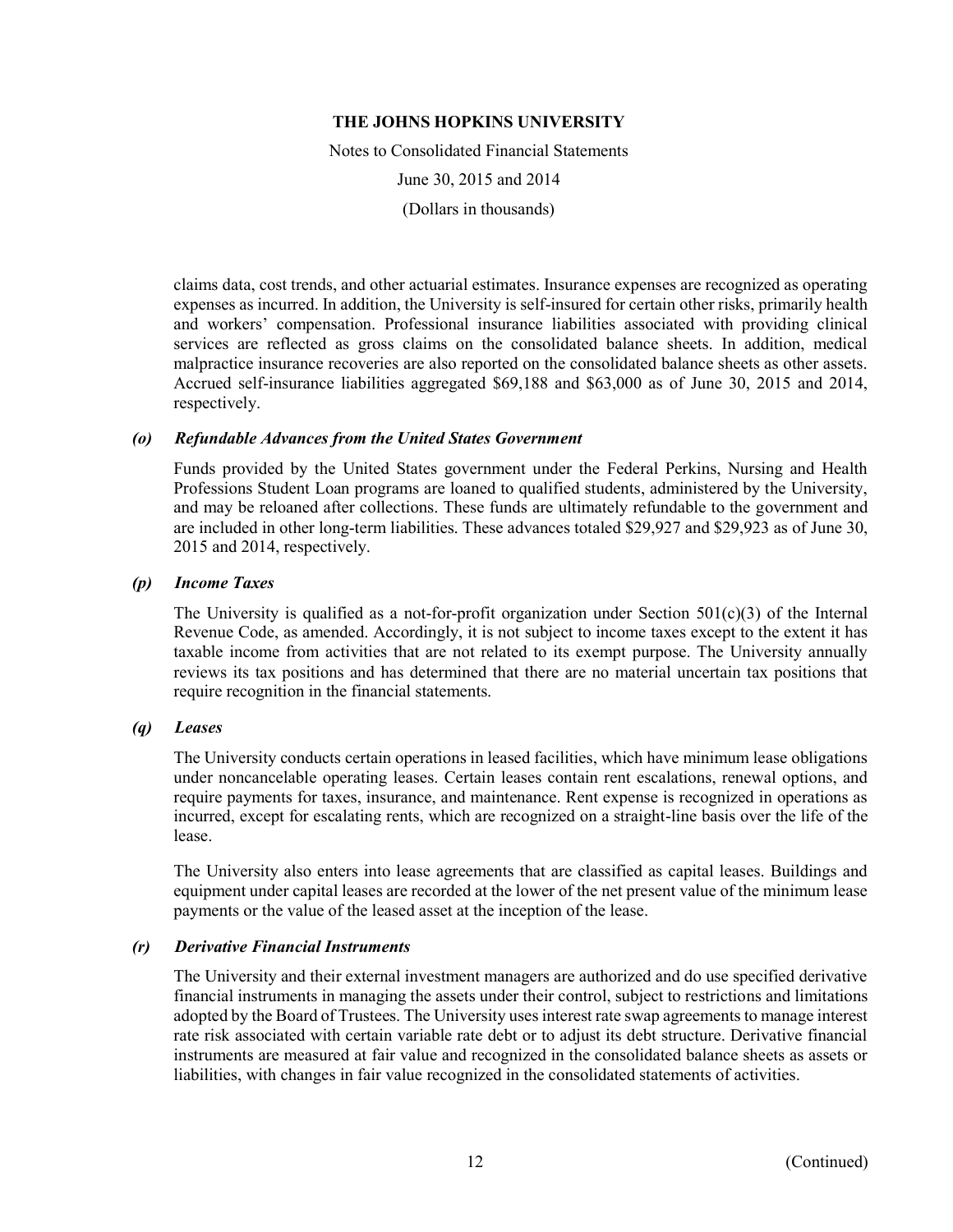Notes to Consolidated Financial Statements June 30, 2015 and 2014 (Dollars in thousands)

#### *(s) Deferred Compensation Plan*

The University maintains a deferred compensation plan for certain employees. As of June 30, 2015 and 2014, other investments, included in other assets on the consolidated balance sheets, represent investments held by the University under these deferred compensation agreements. Such amounts approximate the University s related liability to employees, which are included in other long-term liabilities.

### *(t) Statement of Cash Flows Supplemental Information*

Property and equipment additions included in accounts payable and accrued expenses as of June 30, 2015 and 2014 were \$16,582 and \$8,834, respectively. The University acquired property through capital lease obligations of \$14,926 during fiscal 2014.

### *(u) Recent Accounting Pronouncements*

In May 2015, the Financial Accounting Standards Boards (FASB) issued Accounting Standards Update (ASU) No. 2015-07, *Fair Value Measurement (Topic 820): Disclosures for Investments in Certain Entities That Calculate Net Asset Value per Share (or Its Equivalent) (a consensus of the Emerging Issues Task Force)*, which eliminates the requirement to classify investments in the fair value hierarchy if their fair value is measured at NAV using the practical expedient. The University adopted ASU No. 2015-07 in fiscal 2015 and modified the fair value disclosures as of June 30, 2014 to conform to the current year presentation (See note 6).

In April 2015, the FASB issued ASU No. 2015 – 03, *Simplifying the Presentation of Debt Issuance Costs* which requires debt issuance costs related to a recognized debt liability to be presented on the balance sheet as a direct deduction from the debt liability, similar to the presentation of debt discounts. The University adopted ASU No. 2015-03 in fiscal 2015 and modified the June 30, 2014 presentation to conform to the current year presentation (See note 8).

# **(2) Applied Physics Laboratory**

The Applied Physics Laboratory (APL), located in Howard County, Maryland, was established during World War II with funding from the United States government. APL functions as a research facility and conducts research and development primarily in national defense and space sciences. The University owns and operates the facility and conducts research under a multiple task order contract with the United States Navy (the Navy Contract) and separate contracts with other government agencies. APL is organized as a Limited Liability Company (LLC), wholly owned by the University, and operates as a division of the University.

In accordance with an agreement between the United States government and the University, APL has been designated a national resource. Under the agreement, if the University determines that it can no longer sponsor APL or the Secretary of the Navy determines that the Navy can no longer contract with the University with respect to APL on mutually satisfactory terms, the University is required to establish a charitable trust to provide for the continued availability of the APL. The trust would be administered by five trustees and the corpus would consist of the University's interest in the APL facilities, including land to the extent necessary, and the balances in the University s APL stabilization, contingency, and research fund on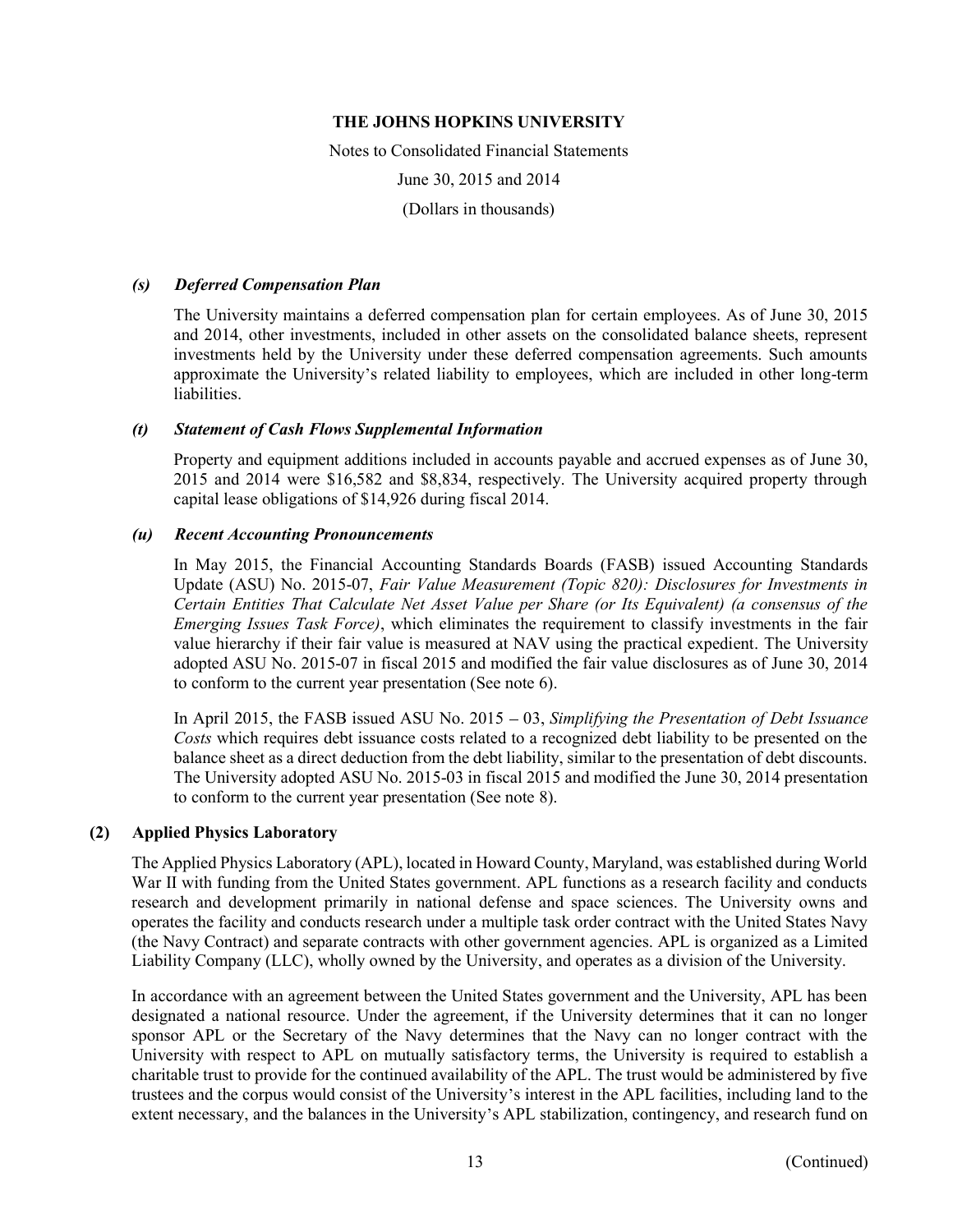Notes to Consolidated Financial Statements

June 30, 2015 and 2014

(Dollars in thousands)

the date the trust is established, less certain costs. Upon termination of the trust, the corpus, in whole or in part, as determined by the trustees would be returned to and held and used by the University for such educational or research purposes and in such manner as the trustees and University agree.

The University works under an omnibus contract with the U.S. Navy. The most recent contract, which was signed in February 2013, provides for a five-year initial term ending in September 2017, plus a five-year renewal option, and establishes an aggregate purchase limit of \$4,900,000 over the ten-year contract period.

Approximately 76% and 16% of APL s revenues in fiscal 2015 were from the Department of Defense (primarily under the Navy Contract) and the National Aeronautics and Space Administration, respectively. In fiscal 2014, those percentages were 78% and 15%, respectively. Contract work includes evaluation and design of various types of missile systems and command, control, and communication systems, assessment of submarine technologies, design of space systems for precision tracking, location and navigation, and conduct of space experiments. The contracts define costs for which reimbursements may be received and provide a management fee to the University. The Navy Contract requires that a portion of the fees earned under the Navy Contract be retained and used for various APL-related purposes, including, among other things, working capital, capital projects and reserves at the APL.

#### **(3) Accounts Receivable**

Accounts receivable, net are summarized as follows as of June 30, 2015 and 2014:

|                                                                                                                                         |   | 2015                       | 2014                       |
|-----------------------------------------------------------------------------------------------------------------------------------------|---|----------------------------|----------------------------|
| Affiliated institutions, primarily the Hospital (note 11)<br><b>Students</b><br>Others                                                  | S | 31,829<br>15,747<br>39,983 | 21,617<br>13,575<br>40,107 |
| Total net, of allowances of \$14,902 in 2015<br>and \$15,289 in 2014                                                                    |   | 87,559                     | 75,299                     |
| Receivables for clinical professional fees, net of contractual<br>and bad debt allowances of \$126,027 in 2015<br>and \$116,921 in 2014 |   | 69,295                     | 62,528                     |
|                                                                                                                                         |   | 156,854                    | 137,827                    |

The mix of gross accounts receivable for clinical professional fees from patients and third-party payors consisted of the following as of June 30, 2015 and 2014: commercial third parties 45% and 44%, respectively; Medicare 19% and 21%, respectively; Medicaid 13% and 12%, respectively; Blue Cross/Blue Shield 9% and 9%, respectively; and patients 14% and 14%, respectively.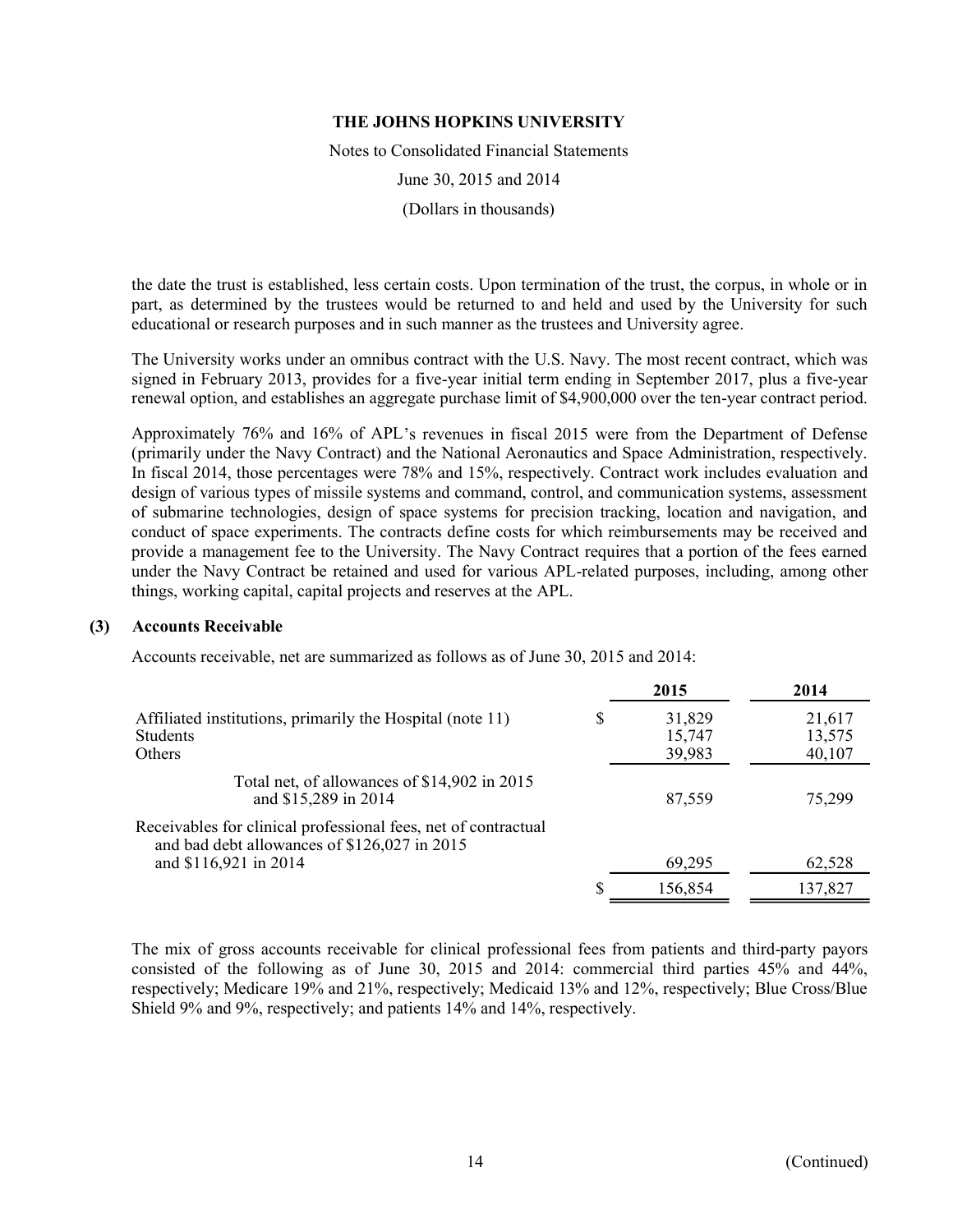Notes to Consolidated Financial Statements

June 30, 2015 and 2014

(Dollars in thousands)

#### **(4) Contributions Receivable**

Contributions receivable, net, are summarized as follows as of June 30, 2015 and 2014:

|                                                          | 2015         | 2014    |
|----------------------------------------------------------|--------------|---------|
| Unconditional promises scheduled to be collected in:     |              |         |
| Less than one year                                       | \$<br>79,098 | 80,691  |
| One year to five years                                   | 169,460      | 122,278 |
| Over five years                                          | 10,304       | 3,613   |
|                                                          | 258,862      | 206,582 |
| Less unamortized discount (interest ranging from 0.7% to |              |         |
| 5.1%) and allowances for uncollectible contributions     | 19,366       | 16,154  |
|                                                          | 239,496      | 190,428 |
|                                                          |              |         |

As of June 30, 2015 and 2014, 39% and 38%, respectively, of the gross contributions receivable were due from ten donors. Approximately 46% and 55% of contribution revenues for fiscal 2015 and 2014, respectively, were from ten donors. As of June 30, 2015, the University had also been informed of bequest intentions and conditional promises to give aggregating in excess of \$600,000 which have not been recognized as assets or revenues. If received, these gifts will generally be restricted for specific purposes stipulated by the donors, primarily endowments for faculty support, scholarships, or general operating support of a particular department or division of the University.

#### **(5) Investments and Investment Return**

The overall investment objective of the University is to invest its assets in a prudent manner that will achieve a long-term rate of return sufficient to fund a portion of its annual operating activities and increase investment value after inflation. The University diversifies its investments among various asset classes incorporating multiple strategies and managers. The Committee on Investments of the Board of Trustees oversees the University's investment program in accordance with established guidelines, which cover asset allocation and performance objectives and impose various restrictions and limitations on the managers. These restrictions and limitations are specific to each asset classification and cover concentrations of market risk (at both the individual issuer and industry group levels), credit quality of fixed-income and short-term investments, use of derivatives, investments in foreign securities, and various other matters. The managers may make use of exchange-traded interest rate futures contracts, forward currency contracts, and other derivative instruments.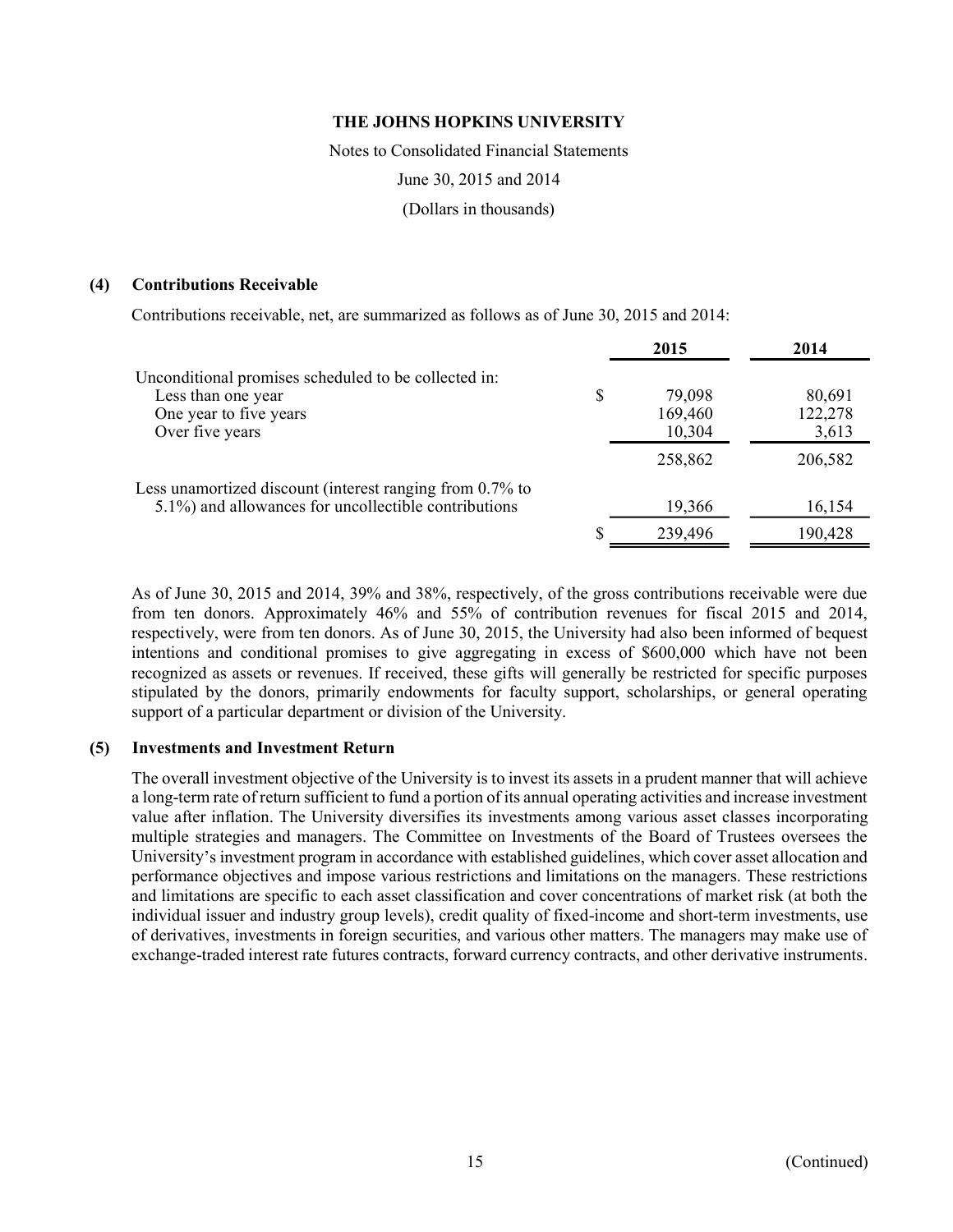Notes to Consolidated Financial Statements

June 30, 2015 and 2014

(Dollars in thousands)

Investments are summarized as follows as of June 30, 2015 and 2014:

|                                                                                                                                                                                                                                                          |   | 2015                                                                                            | 2014                                                                                              |
|----------------------------------------------------------------------------------------------------------------------------------------------------------------------------------------------------------------------------------------------------------|---|-------------------------------------------------------------------------------------------------|---------------------------------------------------------------------------------------------------|
| Operating investments<br>Investments                                                                                                                                                                                                                     | S | 1,001,608<br>4,224,081                                                                          | 883,872<br>4,311,815                                                                              |
|                                                                                                                                                                                                                                                          |   | 5,225,689                                                                                       | 5,195,687                                                                                         |
| Cash and cash equivalents<br>United States government and agency obligations<br>Debt securities<br>United States equities<br>International equities<br>Private equity and venture capital<br>Real estate<br>Natural resources<br>Marketable alternatives | S | 508,428<br>995,780<br>298,684<br>430,313<br>957,491<br>602,423<br>374,051<br>299,547<br>758,972 | 471,432<br>909,927<br>271,306<br>445,064<br>1,006,347<br>637,911<br>372,469<br>379,737<br>701,494 |
|                                                                                                                                                                                                                                                          |   | 5,225,689                                                                                       | 5,195,687                                                                                         |

The following table summarizes the University's investments as of June 30, 2015 and 2014 for which NAV was used as a practical expedient to estimate fair value:

|                                    |   | <b>Fair value determined</b><br>using NAV |           | Unfunded<br>commitments |         | Redemption<br>frequency                     |                               |  | Redemption<br>notice period |
|------------------------------------|---|-------------------------------------------|-----------|-------------------------|---------|---------------------------------------------|-------------------------------|--|-----------------------------|
|                                    |   | 2015                                      | 2014      | 2015                    | 2014    | 2015                                        | 2015                          |  |                             |
| International equities             | S | 886.909                                   | 829,002   |                         |         | 82% Monthly<br>13% Quarterly<br>5% Annually | $1$ to $120$ days             |  |                             |
| Private equity and venture capital |   | 602.423                                   | 637,911   | 425,836                 | 300.955 | N/A                                         | N/A                           |  |                             |
| Real estate                        |   | 228,312                                   | 229,733   | 238.129                 | 172,855 | N/A                                         | N/A                           |  |                             |
| Natural resources                  |   | 292,527                                   | 379,737   | 122,976                 | 103.144 | N/A                                         | N/A                           |  |                             |
| Marketable alternatives            |   | 758,972                                   | 701,494   | 92,272                  | 70,281  | See chart below                             | 14 to 180 days <sup>(1)</sup> |  |                             |
|                                    | S | 2,769,143                                 | 2,777,877 | 879,213                 | 647,235 |                                             |                               |  |                             |

(1) Investments that are not redeemable total \$178, 951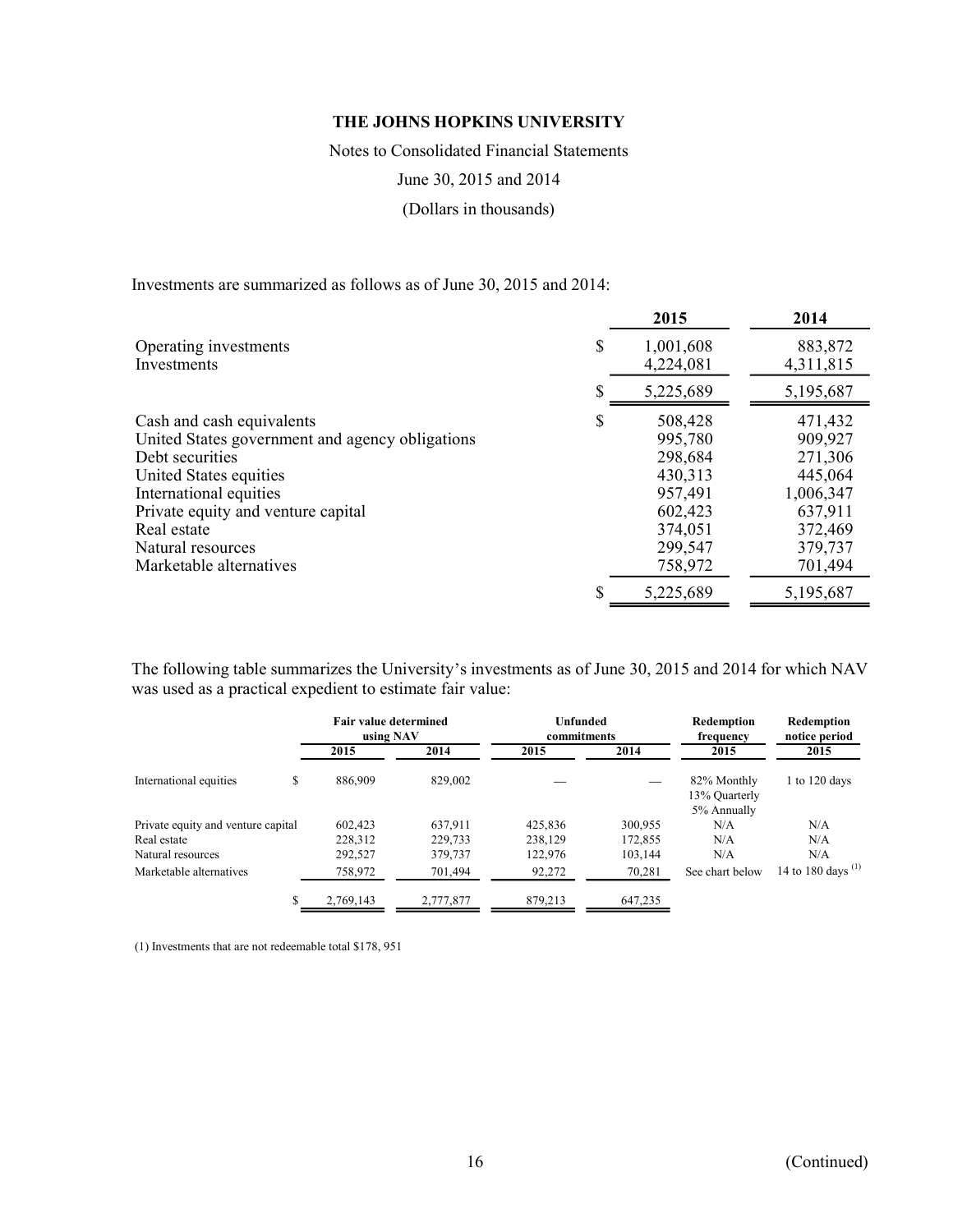Notes to Consolidated Financial Statements

June 30, 2015 and 2014

(Dollars in thousands)

Marketable alternatives have the following redemption periods as of June 30, 2015 and 2014:

|                                              | 2015         | 2014    |
|----------------------------------------------|--------------|---------|
| Quarterly redemptions                        | \$<br>36,756 | 81,077  |
| Annual redemptions                           | 213,774      | 179,931 |
| Quarterly or annual over 1- to 3-year period | 207,678      | 155,377 |
| Rolling 3- to 5-year redemption              | 121,813      | 89,230  |
| Drawdown funds over 10-year period           | 178,951      | 195,879 |
|                                              | 758,972      | 701,494 |
|                                              |              |         |

Information with respect to investee strategies and redemptions for those investments in funds whose fair value is estimated based upon reported NAVs follow.

**International equities**: This includes commingled funds that invest in publicly traded common stock of developed and emerging market companies. One fund offers annual liquidity while all other funds allow monthly or quarterly redemptions with various notice requirements ranging from 1 to 120 days.

**Private equity and venture capital**: This includes funds making investments in leveraged buyouts of both public and private companies, as well as investments in venture capital, growth-stage investing, and distressed debt. These are limited partnerships where distributions are made to investors through the liquidation of the underlying assets. It is expected to take up to 10 years to fully distribute those assets.

**Real estate**: This includes limited partnerships making investments in real estate. These investments make distributions to investors through the liquidation of underlying assets. It is expected to take up to 15 years to fully distribute these assets.

**Natural resources**: This includes limited partnerships making investments in oil and gas, timber, agriculture, minerals, and other commodities. These investments make distributions to investors through the liquidation of the underlying assets. It is expected to take up to 15 years to fully distribute those assets.

**Marketable alternatives**: This includes multistrategy, credit and distressed debt, relative value, and event-driven funds in hedge fund and drawdown formats. Hedge funds have various redemption periods as summarized in the table above, with notice requirements ranging from 14 to 180 days. Drawdown funds are limited partnerships where distributions are made to investors through the liquidation of the underlying assets. It is expected to take up to 10 years to fully distribute these drawdown funds.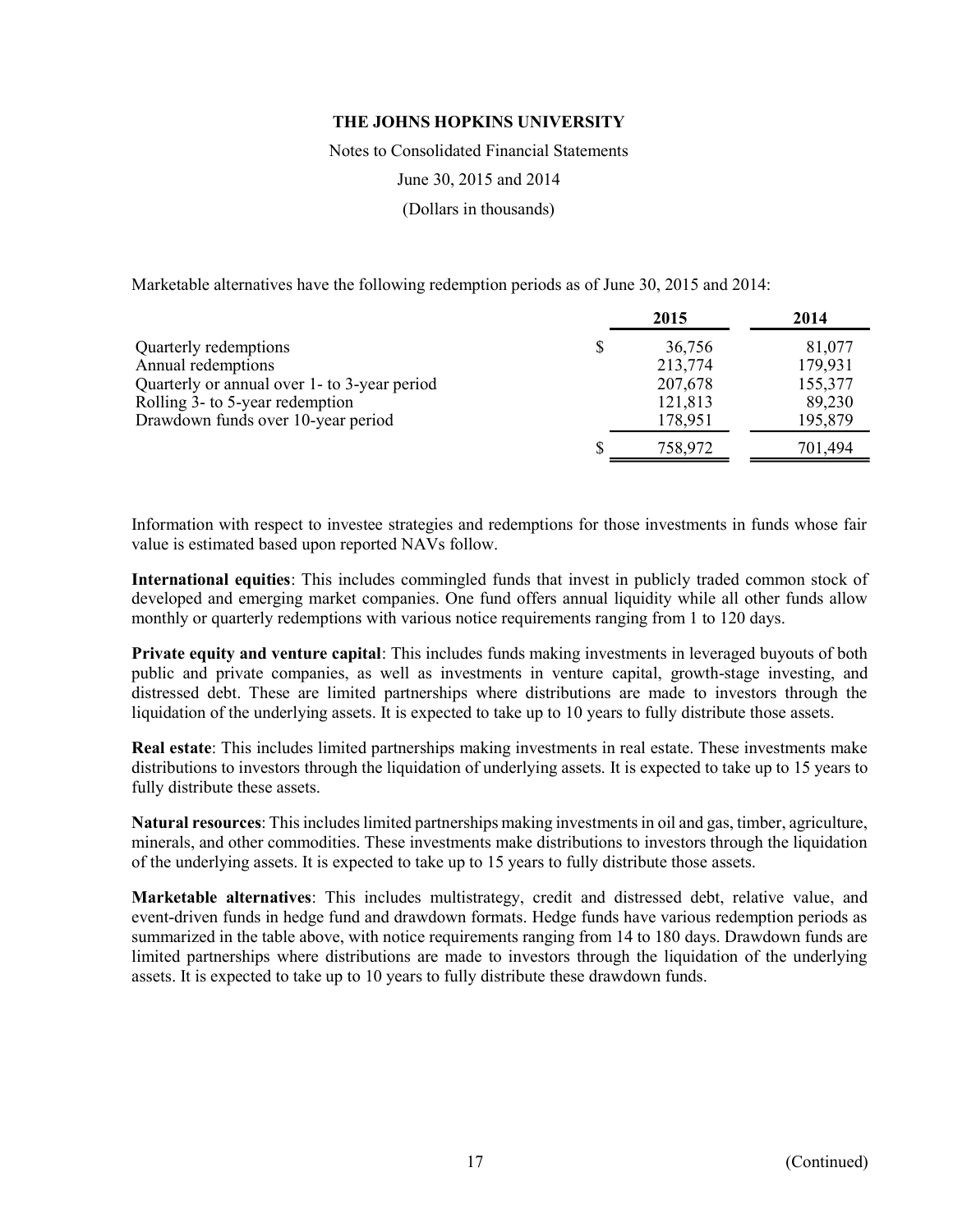Notes to Consolidated Financial Statements

June 30, 2015 and 2014

(Dollars in thousands)

Investment return is summarized as follows for the years ended June 30, 2015 and 2014:

|                                                            |   | 2015      | 2014     |
|------------------------------------------------------------|---|-----------|----------|
| Dividend and interest income                               | S | 74,542    | 96,893   |
| Net realized and unrealized gains (losses)                 |   | (25,666)  | 477,626  |
| External investment management fees and expenses           |   | (29, 547) | (33,576) |
| Change in value of interests in trusts and endowment funds |   |           |          |
| held by others                                             |   | 1.463     | 5,781    |
|                                                            |   | 20,792    | 546,724  |

Investment return is classified in the consolidated statements of activities as follows for the years ended June 30, 2015 and 2014:

|                                       | 2015       | 2014    |
|---------------------------------------|------------|---------|
| Unrestricted net assets:              |            |         |
| Operating, including endowment payout | 168,104    | 150,741 |
| Nonoperating                          | (47,513)   | 134,151 |
| Temporarily restricted net assets     | (103, 395) | 247,977 |
| Permanently restricted net assets     | 3,596      | 13,855  |
|                                       | 20,792     | 546,724 |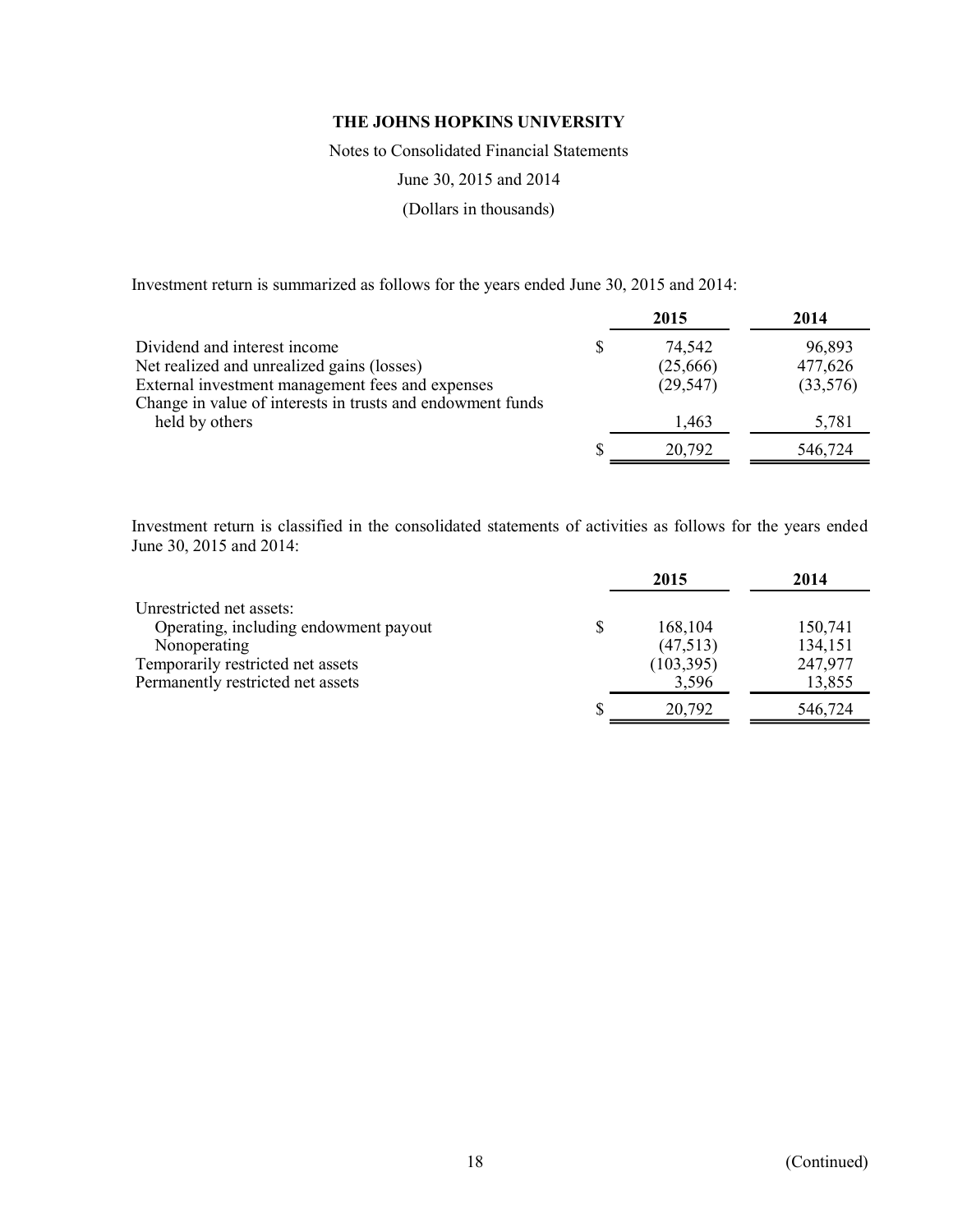Notes to Consolidated Financial Statements

June 30, 2015 and 2014

(Dollars in thousands)

### **(6) Fair Value Measurements**

The following table presents assets and liabilities that are measured at fair value on a recurring basis as of June 30, 2015:

|                                                                                                      |    | <b>Fair value</b><br>as of<br><b>June 30,</b><br>2015 | Level 1                                | Level 2 | Level 3 | <b>Funds at</b><br>$\mathbf{NAV}^{(1)}$  |
|------------------------------------------------------------------------------------------------------|----|-------------------------------------------------------|----------------------------------------|---------|---------|------------------------------------------|
| Assets:                                                                                              |    |                                                       |                                        |         |         |                                          |
| Operating investments:<br>United States government<br>and agency obligations<br>Debt securities      | \$ | 726,668<br>274,940                                    | 726,668<br>90,804                      | 184,136 |         |                                          |
| Total operating<br>investments                                                                       |    | 1,001,608                                             | 817,472                                | 184,136 |         |                                          |
| Investments, at fair value:<br>Cash and cash equivalents<br>United States government and             |    | 508,428                                               | 508,428                                |         |         |                                          |
| agency obligations<br>Debt securities<br>United States equities<br>International equities            |    | 269,112<br>23,744<br>430,313<br>957,491               | 269,112<br>23,744<br>430,313<br>70,582 |         |         | 886,909                                  |
| Private equity and venture<br>capital<br>Marketable alternatives<br>Real estate<br>Natural resources |    | 602,423<br>758,972<br>374,051<br>299,547              | 17,260<br>7,020                        |         | 128,479 | 602,423<br>758,972<br>228,312<br>292,527 |
| Total investments                                                                                    |    | 4,224,081                                             | 1,326,459                              |         | 128,479 | 2,769,143                                |
| Other assets:<br>Deferred compensation assets<br>Interests in trusts and<br>endowment funds held by  |    | 93,721                                                | 93,721                                 |         |         |                                          |
| others                                                                                               |    | 113,877                                               |                                        |         | 113,877 |                                          |
| Total assets                                                                                         | S  | 5,433,287                                             | 2,237,652                              | 184,136 | 242,356 | 2,769,143                                |
| Liabilities:                                                                                         |    |                                                       |                                        |         |         |                                          |
| Interest rate swaps<br>Obligations under deferred                                                    | \$ | 22,849                                                |                                        | 22,849  |         |                                          |
| compensation agreements<br>Endowment and similar funds                                               |    | 92,719                                                |                                        | 92,719  |         |                                          |
| held for others                                                                                      |    | 560,334                                               |                                        |         | 560,334 |                                          |
| <b>Total liabilities</b>                                                                             | \$ | 675,902                                               |                                        | 115,568 | 560,334 |                                          |

(1) Investments which are measured at fair value using NAV as a practical expedient and are not classified within the fair value hierarchy. The fair value amounts permit reconciliation of investments in the fair value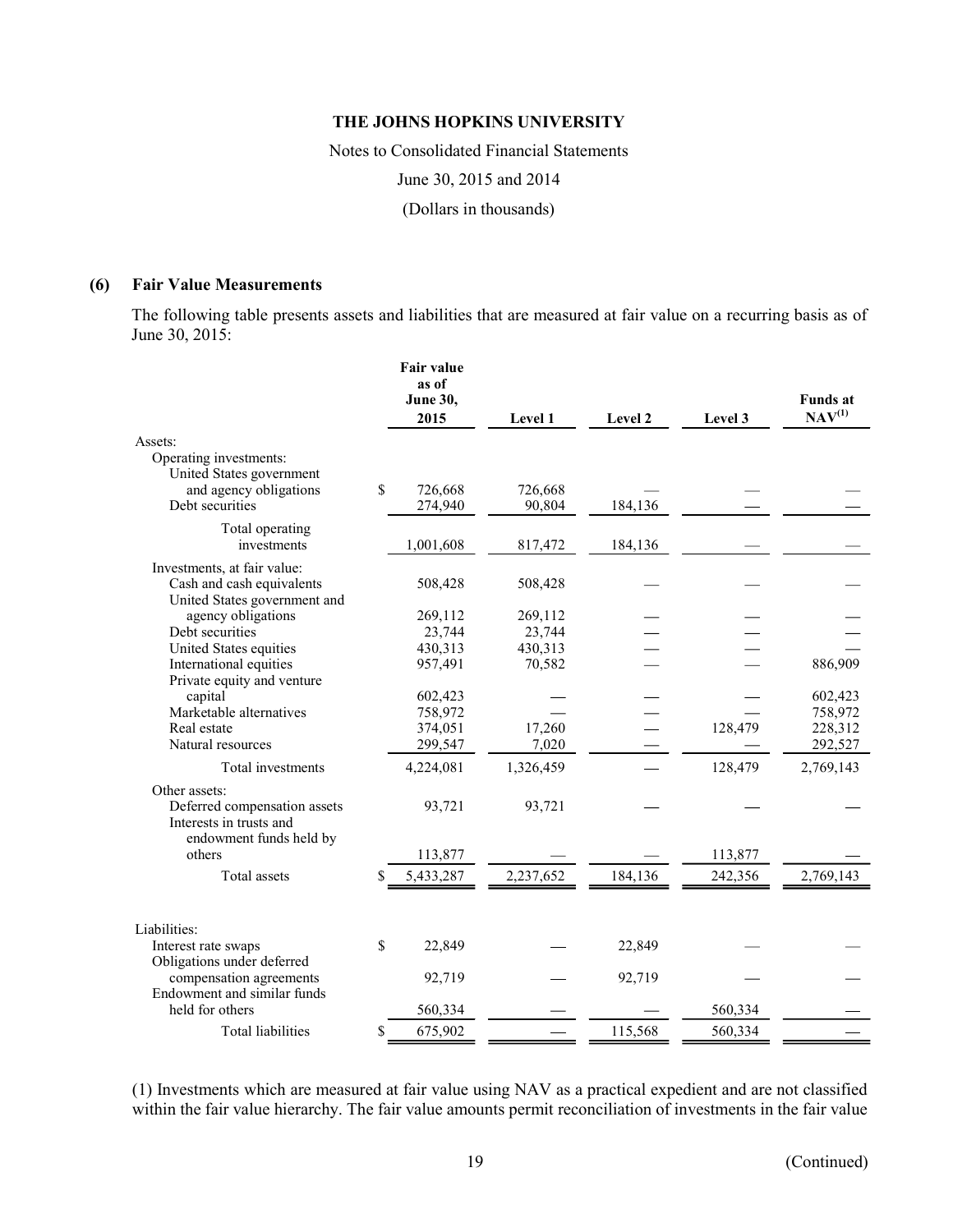Notes to Consolidated Financial Statements

June 30, 2015 and 2014

(Dollars in thousands)

hierarchy table to amounts presented in the consolidated balance sheets. These investments are described more in detail in note 5.

The following table presents assets and liabilities that are measured at fair value on a recurring basis as of June 30, 2014:

|                                    | <b>Fair value</b><br>as of<br><b>June 30,</b><br>2014 | Level 1   | Level 2 | Level 3 | <b>Funds at</b><br><b>NAV</b> |
|------------------------------------|-------------------------------------------------------|-----------|---------|---------|-------------------------------|
| Assets:                            |                                                       |           |         |         |                               |
| Operating investments:             |                                                       |           |         |         |                               |
| United States government           |                                                       |           |         |         |                               |
| and agency obligations             | \$<br>635,510                                         | 635,510   |         |         |                               |
| Debt securities                    | 248,362                                               | 80,649    | 167,713 |         |                               |
| Total operating                    |                                                       |           |         |         |                               |
| investments                        | 883,872                                               | 716,159   | 167,713 |         |                               |
| Investments, at fair value:        |                                                       |           |         |         |                               |
| Cash and cash equivalents          | 471,433                                               | 471,433   |         |         |                               |
| United States government and       |                                                       |           |         |         |                               |
| agency obligations                 | 274,417                                               | 274,417   |         |         |                               |
| Debt securities                    | 22,944                                                | 22,944    |         |         |                               |
| United States equities             | 445,064                                               | 445,064   |         |         |                               |
| International equities             | 1,006,346                                             | 177,344   |         |         | 829,002                       |
| Private equity and venture capital | 637,911                                               |           |         |         | 637,911                       |
| Marketable alternatives            | 701,494                                               |           |         |         | 701,494                       |
| Real estate                        | 372,469                                               | 18,103    |         | 124,633 | 229,733                       |
| Natural resources                  | 379,737                                               |           |         |         | 379,737                       |
| Total investments                  | 4,311,815                                             | 1,409,305 |         | 124,633 | 2,777,877                     |
| Other assets:                      |                                                       |           |         |         |                               |
| Deferred compensation assets       | 95,217                                                | 95,217    |         |         |                               |
| Interests in trusts and            |                                                       |           |         |         |                               |
| endowment funds held by            |                                                       |           |         |         |                               |
| others                             | 114,337                                               |           |         | 114,337 |                               |
| Total assets                       | \$<br>5,405,241                                       | 2,220,681 | 167,713 | 238,970 | 2,777,877                     |
| Liabilities:                       |                                                       |           |         |         |                               |
| Interest rate swaps                | \$<br>19,028                                          |           | 19,028  |         |                               |
| Obligations under deferred         |                                                       |           |         |         |                               |
| compensation agreements            | 94,399                                                |           | 94,399  |         |                               |
| Endowment and similar funds        |                                                       |           |         |         |                               |
| held for others                    | 585,120                                               |           |         | 585,120 |                               |
| <b>Total liabilities</b>           | \$<br>698,547                                         |           | 113,427 | 585,120 |                               |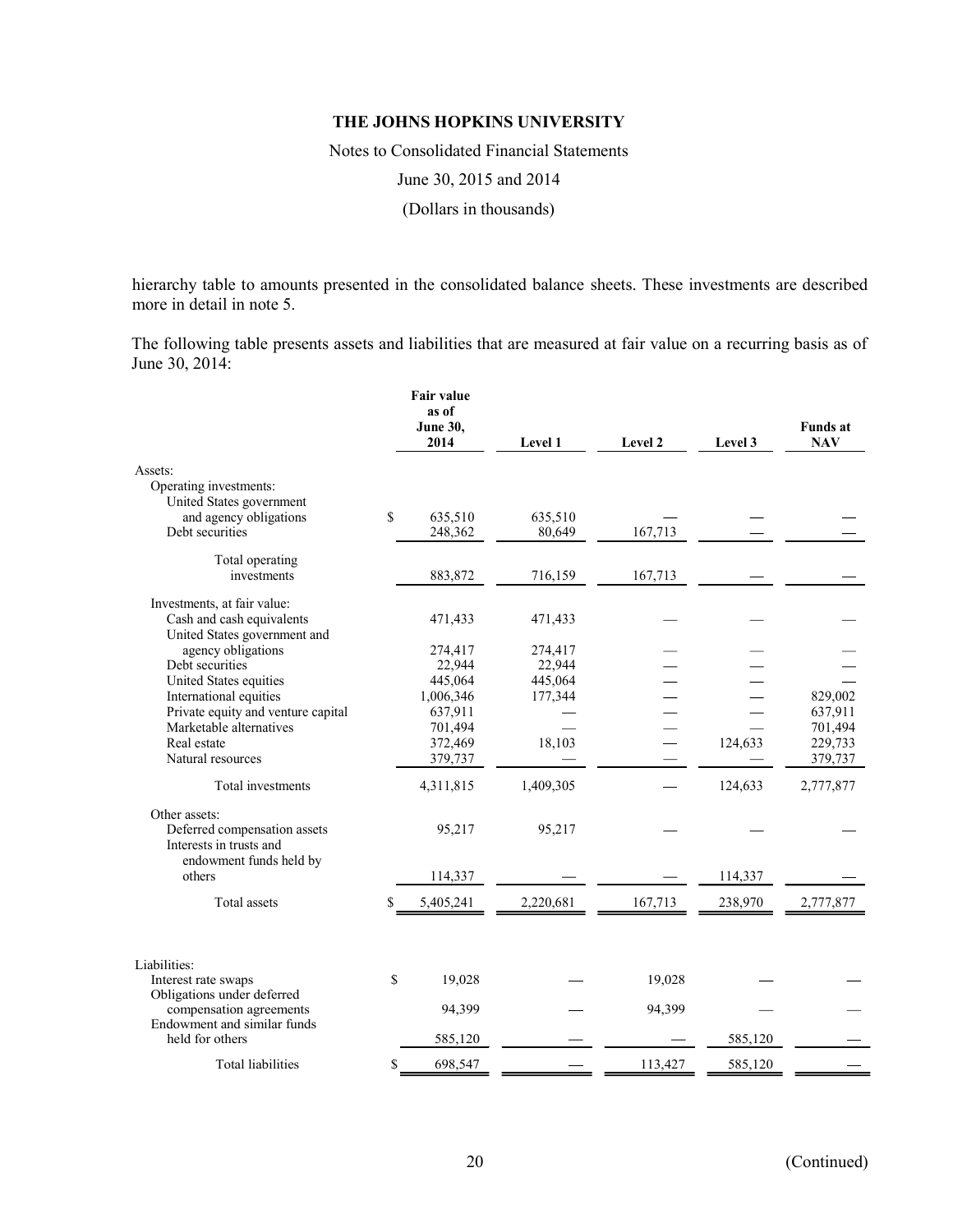Notes to Consolidated Financial Statements

June 30, 2015 and 2014

(Dollars in thousands)

The methods and assumptions used to estimate the fair value of investment are defined in note 1f. The methods and assumptions used to estimate the fair value of interest rate swap liabilities are defined in note 8g. The fair value of the obligations under deferred compensation agreements is equal to the fair value of the other investment assets, which are determined using quoted market prices. These assets are comprised of mutual funds and US equities securities. The fair value of the endowment and similar funds held by others is determined using the estimated per share price of the Endowment Investment Pool (EIP) at the reporting date multiplied by the number of shares in the EIP held by others.

The following table presents the University's activity for Level 3 assets and liabilities measured at fair value on a recurring basis for the years ended June 30, 2015 and 2014:

| Interests in<br>trusts and<br><b>Endowment</b><br>and similar<br>endowments<br>held by<br>funds held<br>Real<br>for others<br>others<br>estate |
|------------------------------------------------------------------------------------------------------------------------------------------------|
|                                                                                                                                                |
| \$<br>124,936<br>105,501<br>519,624                                                                                                            |
| 70                                                                                                                                             |
| 82,734<br>2,256                                                                                                                                |
| (19,494)                                                                                                                                       |
| 114,337<br>124,633<br>585,120                                                                                                                  |
| 3,846<br>(460)<br>Net realized and unrealized gains<br>(3,559)                                                                                 |
| (21, 227)                                                                                                                                      |
| S<br>560,334<br>128,479<br>113,877                                                                                                             |
| Dividend and interest income<br>8,836<br>Net realized and unrealized gains<br>(373)                                                            |

For the years ended June 30, 2015 and 2014, the University did not have any transfers between fair value Levels.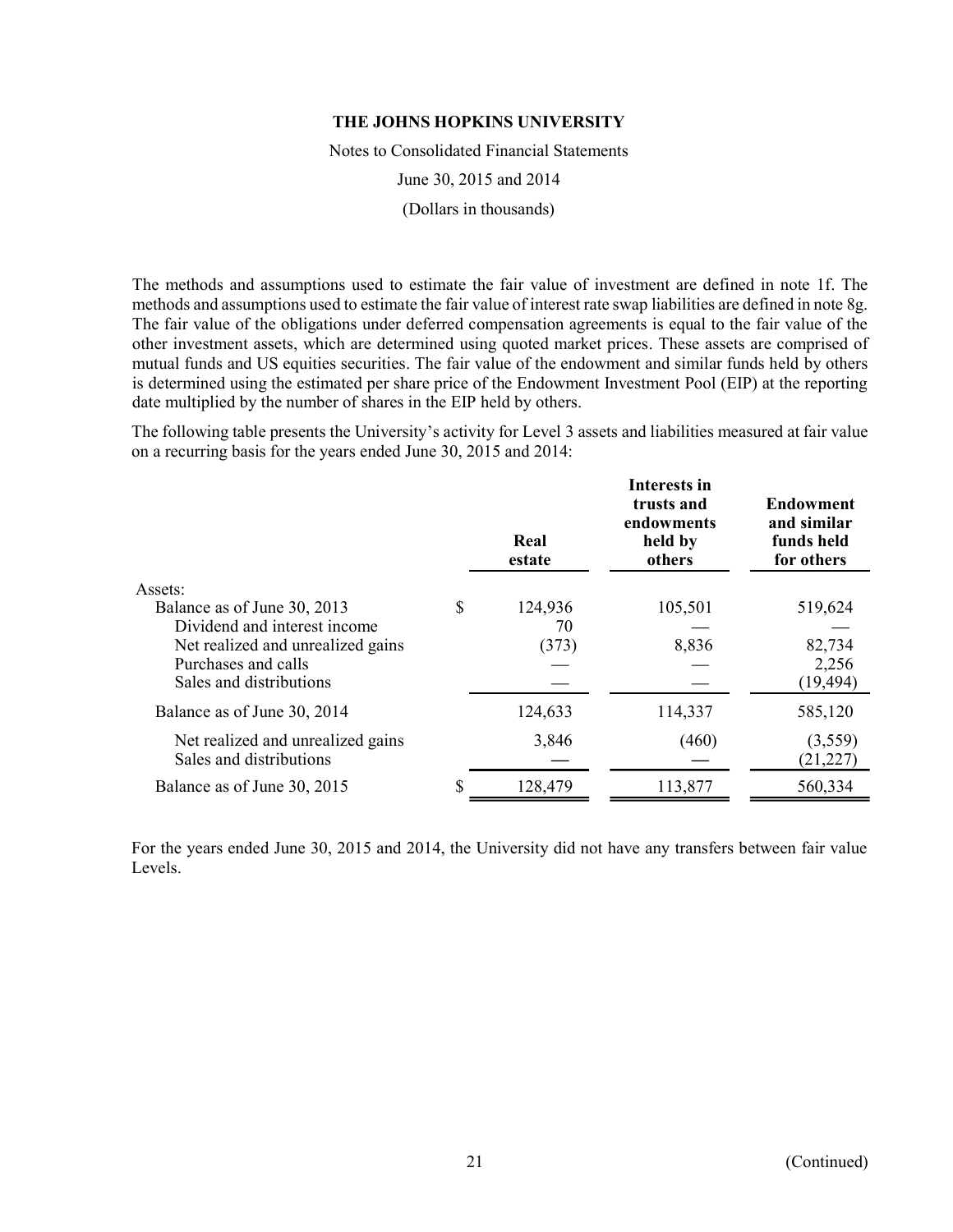Notes to Consolidated Financial Statements

June 30, 2015 and 2014

(Dollars in thousands)

# **(7) Property and Equipment**

Property and equipment, net, are summarized as follows as of June 30, 2015 and 2014:

|                                      |   | 2015      | 2014      | Range of<br>useful lives |
|--------------------------------------|---|-----------|-----------|--------------------------|
| Land                                 | S | 101,722   | 76,294    | N/A                      |
| Land improvements                    |   | 98,430    | 92,424    | 15 years                 |
| Buildings and leasehold improvements |   | 3,027,893 | 2,958,577 | $10-40$ years            |
| Equipment                            |   | 865,522   | 811,369   | $7-15$ years             |
| Capitalized software costs           |   | 119,737   | 116,206   | $3-10$ years             |
| Library collections                  |   | 284,006   | 269,429   | 25 years                 |
| Construction in progress             |   | 82,690    | 77,949    | N/A                      |
|                                      |   | 4,580,000 | 4,402,248 |                          |
| Less accumulated depreciation and    |   |           |           |                          |
| amortization                         |   | 2,518,737 | 2,328,590 |                          |
|                                      |   | 2,061,263 | 2,073,658 |                          |

# **(8) Debt**

Debt is summarized as follows as of June 30, 2015 and 2014:

|                                             | 2015      | 2014      |
|---------------------------------------------|-----------|-----------|
| Bonds payable                               | 1,034,440 | 1,021,636 |
| Notes payable                               | 48,225    | 56,205    |
| Commercial paper revenue notes – tax-exempt | 168,336   | 186,706   |
| Commercial paper revenue notes – taxable    | 76,287    | 76,287    |
| Capital lease obligations (note 14)         | 61,661    | 64,506    |
|                                             | 1,388,949 | 1,405,340 |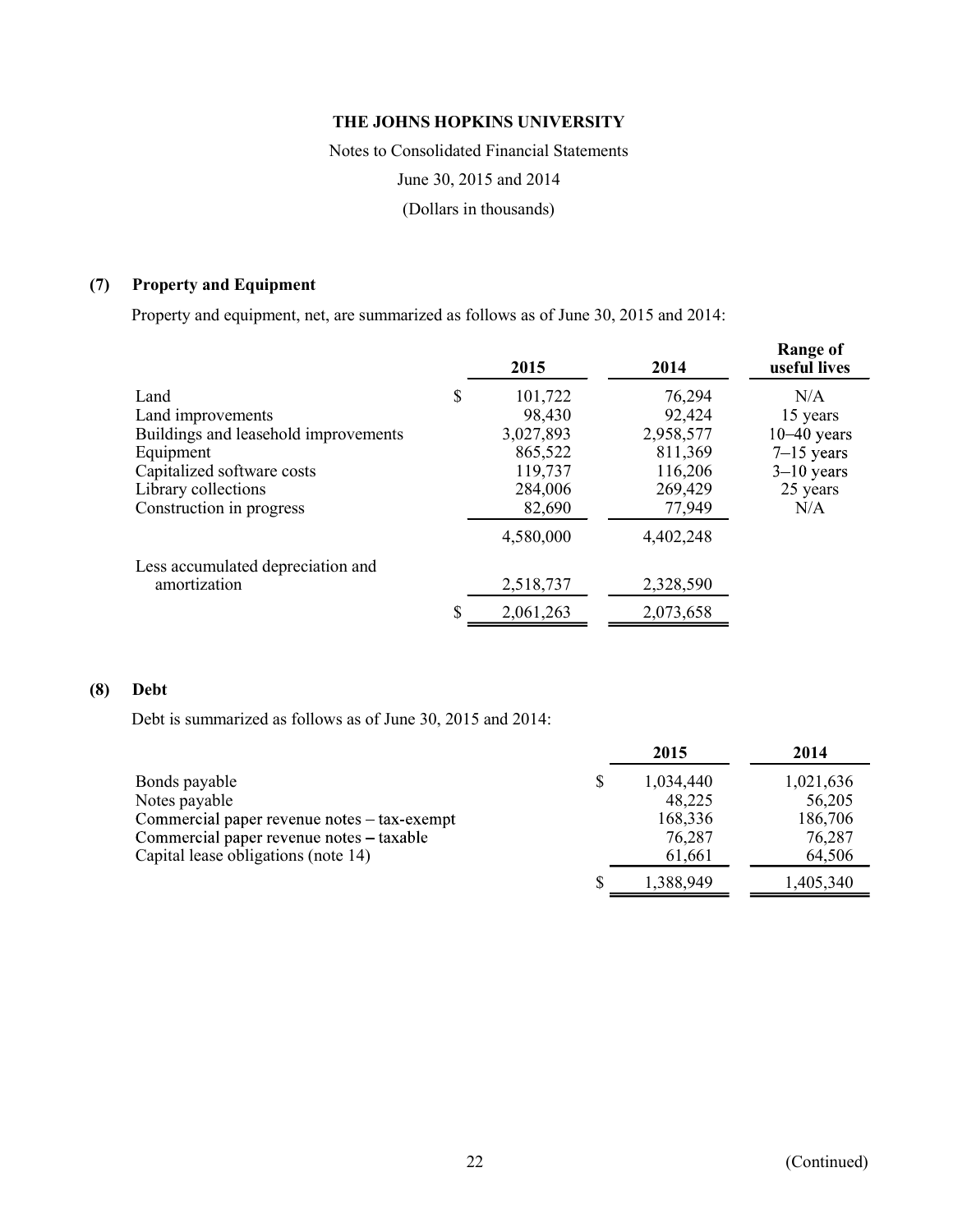Notes to Consolidated Financial Statements

June 30, 2015 and 2014

(Dollars in thousands)

#### *(a) Bonds Payable*

Bonds payable were issued by the Maryland Health and Higher Educational Facilities Authority (MHHEFA), except for the Taxable Bonds issued directly, and consist of the following as of June 30, 2015 and 2014:

|                                                                                   |   | 2015      | 2014      |
|-----------------------------------------------------------------------------------|---|-----------|-----------|
| Revenue Bonds Series 2005A, variable effective<br>rate $(0.04\%)$ , due July 2036 | S | 69,265    | 69,265    |
| Revenue Bonds Series 2008A, 5.00% to 5.25%,                                       |   |           |           |
| due July 2038                                                                     |   | 114,880   | 114,880   |
| Taxable Bonds 2009 Series A, 5.25%, due July 2019                                 |   | 50,000    | 200,000   |
| Revenue Bonds Series 2012A, 4.00% to 5.00%, due                                   |   |           |           |
| <b>July 2041</b>                                                                  |   | 153,150   | 153,150   |
| Taxable Bonds 2013 Series A, 4.08%, due July 2053                                 |   | 355,000   | 355,000   |
| Revenue Bonds Series 2013B, 4.25% to 5.00%,<br>due July 2041                      |   | 99,625    | 99,625    |
| Taxable Bonds 2015 Series A, 1.48% & 3.75%, due<br><b>July 2045</b>               |   | 165,000   |           |
| Subtotal                                                                          |   | 1,006,920 | 991,920   |
| Premium and discount, net                                                         |   | 33,507    | 35,403    |
| Debt issuance cost, net                                                           |   | (5,987)   | (5,687)   |
|                                                                                   |   | 1,034,440 | 1,021,636 |

The bonds payable outstanding as of June 30, 2015 and 2014 are unsecured general obligations of the University. The loan agreements generally provide for semiannual payments of interest.

In February 2015, the University issued \$165,000 of 2015 Series A fixed rate bonds. The 2015 Series A bonds are subject to redemption prior to final maturity. The bonds provide for a \$15,000 principal payment in 2018 and annual payments of \$50,000 in 2043 through 2045. Proceeds from the 2015 Series A were used to refund \$150,000 of the 2009 Series A bonds and a portion of the redemption premium payment. As a result of this refunding, the University recognized a loss of \$21,163 in fiscal 2015, which includes a redemption premium payment of \$20,763 and the remaining for the write-off of unamortized bond issuance costs and original issue discounts associated with the 2009 Series A bonds.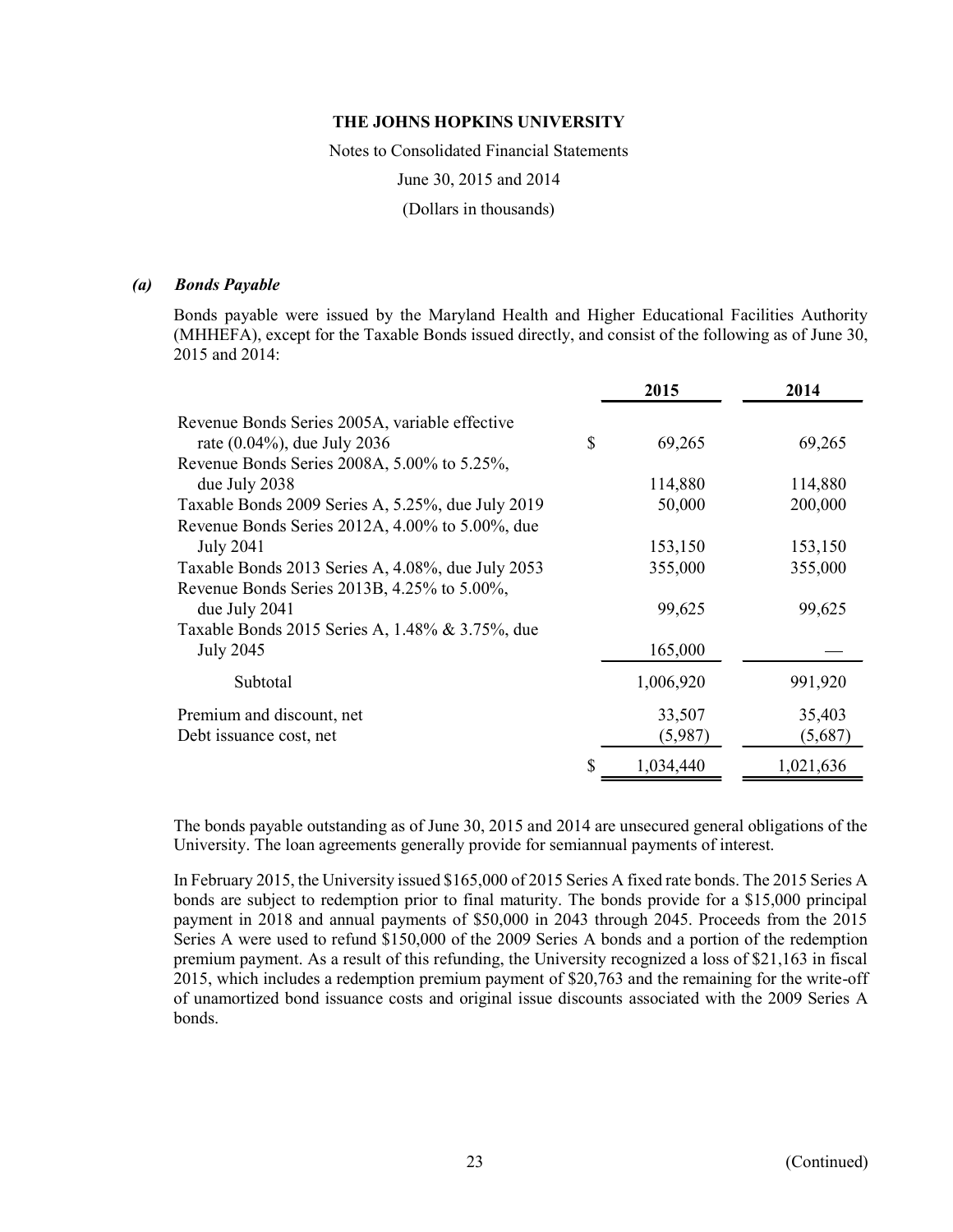Notes to Consolidated Financial Statements

June 30, 2015 and 2014

(Dollars in thousands)

#### *(b) Notes Payable*

Notes payable consist of the following as of June 30, 2015 and 2014:

|                                | 2015   | 2014   |
|--------------------------------|--------|--------|
| MHHEFA note due September 2014 | \$     | 1,059  |
| MHHEFA note due November 2020  | 7,393  | 8,478  |
| MHHEFA note due February 2025  | 2,599  | 2,838  |
| MHHEFA note due July 2026      | 4,301  | 4,509  |
| Note due December 2019, 8.88%  | 33,591 | 38,758 |
| Note due March 2017, 2.25%     | 341    | 563    |
|                                | 48,225 | 56,205 |
|                                |        |        |

The MHHEFA notes are part of a pooled loan program. The notes are unsecured general obligations of the University, bear interest at a variable rate 1.88% and 1.85% as of June 30, 2015 and 2014, respectively, in monthly installments.

The note due December 2019 is secured by certain of the University's property and is due in annual installments with interest payable monthly.

The note due March 2017 was issued by the Maryland Energy Administration in the principal amount of \$1,500 to fund energy efficient improvements. The note is an unsecured obligation of the University and is payable in semiannual installments.

#### *(c) Commercial Paper*

Under the commercial paper program, the University may have commercial paper outstanding of up to \$400,000. The notes are unsecured, bear interest at rates that are fixed at the date of issue and may have maturities up to 270 days from the date of issue. The notes outstanding as of June 30, 2015 bear interest at a weighted average rate of 0.08%.

The tax-exempt commercial paper revenue notes were issued by MHHEFA to finance and refinance the costs of qualified assets. It is anticipated that the University will continuously renew maturing notes for a period of up to 120% of the estimated useful lives of the related assets.

#### *(d) Interest Costs*

Total interest costs incurred and paid were \$55,718 in 2015 and \$58,088 in 2014, of which \$1,180 in 2015 and \$2,374 in 2014 were capitalized. There was no interest income in 2015 or 2014 earned from the investment of the unexpended proceeds of tax-exempt borrowings.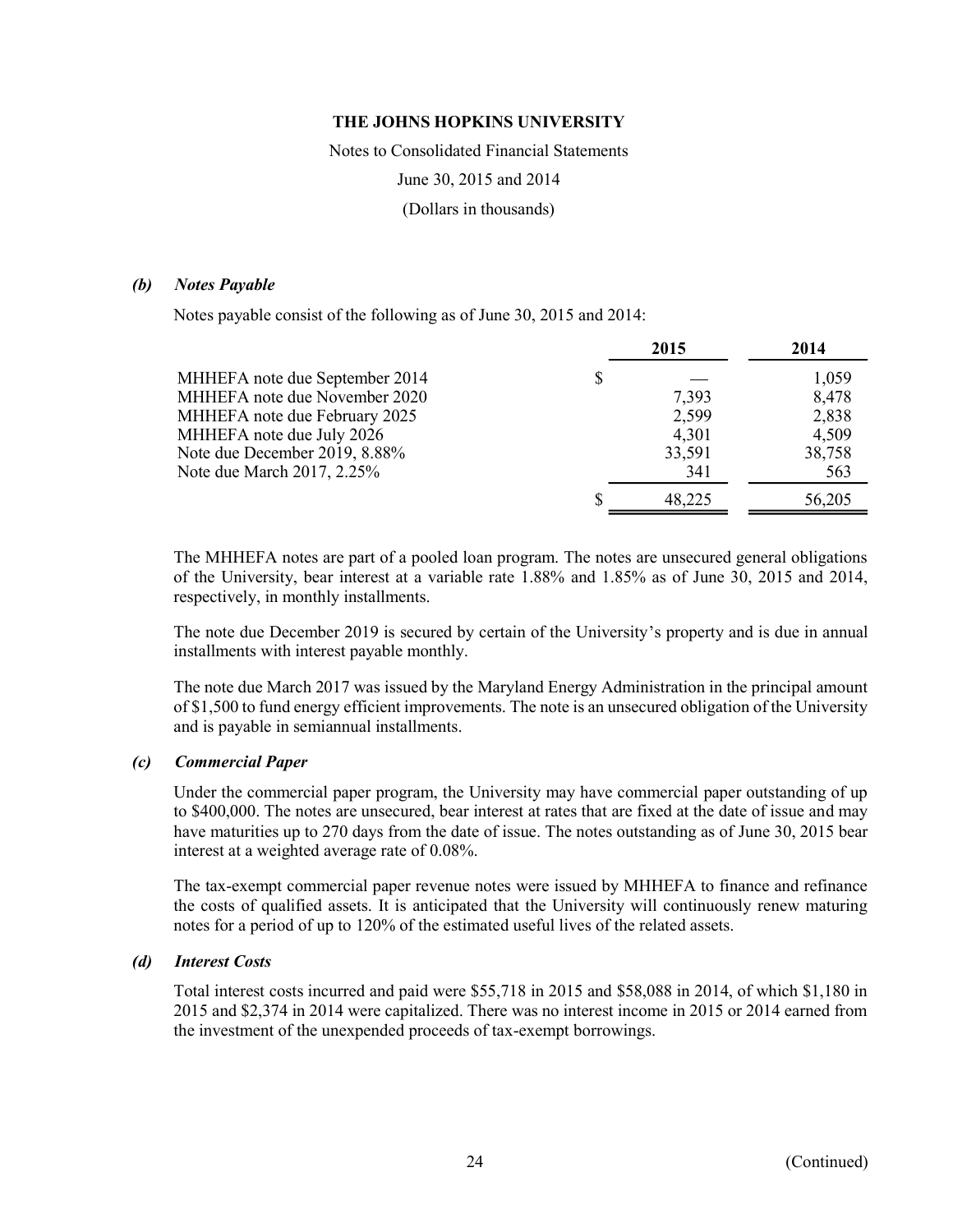Notes to Consolidated Financial Statements June 30, 2015 and 2014

(Dollars in thousands)

#### *(e) Fair Value*

The carrying amounts of debt with variable interest rates, including commercial paper, approximate fair value because the rates reflect the current market rates for debt instruments with similar maturities and credit quality (Level 2 fair value hierarchy). The fair value of fixed rate debt is estimated based upon quoted market prices for publicly traded issues with similar terms and average maturities (Level 2 fair value hierarchy). The fair value estimates, at a specific point in time, are subjective in nature and involve judgment. The University is not obligated to settle its debt at fair value. The carrying amount and estimated fair value of the University's debt is summarized below as of June 30:

|                             | 2015                       |                      | 2014                 |                      |
|-----------------------------|----------------------------|----------------------|----------------------|----------------------|
|                             | Carrying<br>value          | Fair<br>value        | Carrying<br>value    | Fair<br>value        |
| Fixed rate<br>Variable rate | \$<br>1,061,337<br>327,612 | 1,070,000<br>328,000 | 1,056,790<br>348,550 | 1,100,000<br>349,000 |
|                             | \$<br>1,388,949            | 1,398,000            | 1,405,340            | 1,449,000            |

#### *(f) Other Credit Agreements*

The University maintains standby liquidity and line of credit agreements with several commercial banks as follows:

| Line of credit | <b>Maturity</b> | <b>Purpose</b>              |
|----------------|-----------------|-----------------------------|
| 100,000        | March 2016      | Revolving line of credit    |
| 130,000        | January 2016    | Standby liquidity agreement |
| 80,000         | April 2017      | Standby liquidity agreement |
| 100,000        | September 2018  | Standby liquidity agreement |
| 200,000        | July 2017       | Lines of credit             |

To support liquidity under the bond and commercial paper revenue notes programs, the University has three standby liquidity agreements with commercial banks. These agreements are intended to enable the University to fund the purchase of variable rate demand bonds, which are tendered and not remarketed, and to pay the maturing principal of and interest on commercial paper notes in the event they cannot be remarketed. Advances under these agreements are unsecured, bear interest at a rate that varies based on certain market indices, and are due by the stated expiration date unless extended by a term loan. There were no borrowings under any of the University's credit facilities during fiscal 2015 and 2014.

Under terms of a master note agreement with a commercial bank, the University may borrow up to \$100,000 under a line of credit for APL working capital purposes. Advances under the line of credit are unsecured, due on demand, and bear interest at a rate that varies based on certain market indices. There were no borrowings outstanding on the line of credit as of June 30, 2015 or 2014.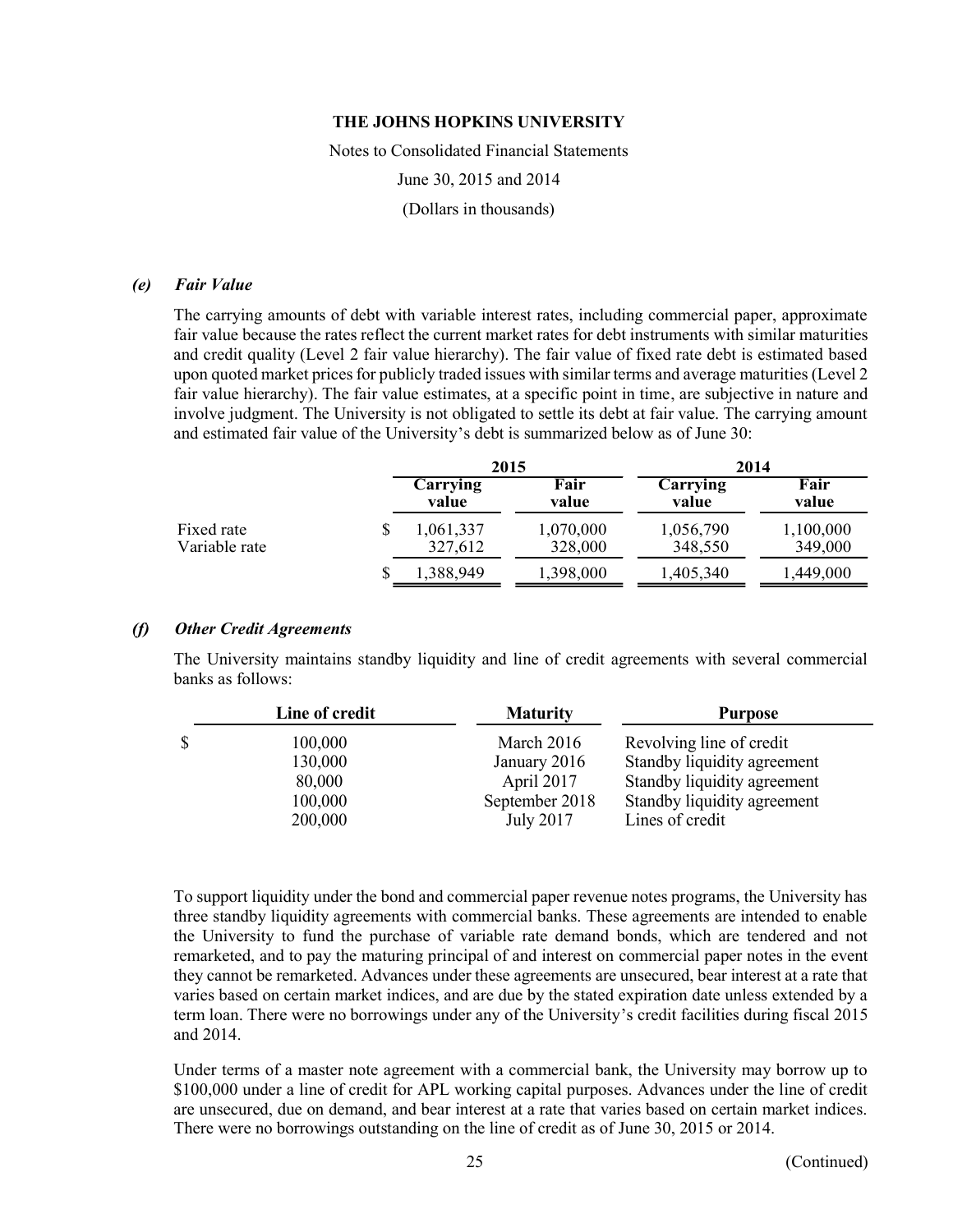Notes to Consolidated Financial Statements June 30, 2015 and 2014 (Dollars in thousands)

#### *(g) Interest Rate Swap Agreements*

Under interest rate swap agreements, the University and the counterparties agree to exchange the difference between fixed rate and variable rate interest amounts calculated by reference to specified notional principal amounts during the agreement period. Notional principal amounts are used to express the volume of these transactions, but the cash requirements and amounts subject to credit risk are substantially less.

The following table summarizes the general terms of the University's fixed payor swap agreements:

| <b>Effective date</b> |     | <b>Notional</b><br>amount | <b>Termination</b><br>date | <b>Interest</b><br>rate paid | Interest rate received                                    |
|-----------------------|-----|---------------------------|----------------------------|------------------------------|-----------------------------------------------------------|
| June 2005             | \$. | 69.265                    | July 2036                  | 3.87%                        | <b>SIFMA</b>                                              |
|                       |     |                           |                            |                              | $0.07\%$ as of June 30, 2015                              |
| July 2007             |     | 9,540                     | July 2027                  | 3.45                         | $67.0\%$ of 1-month LIBOR<br>$0.13\%$ as of June 30, 2015 |
| <b>July 2008</b>      |     | 75,005                    | July 2020                  | 3.43                         | $67.0\%$ of 1-month LIBOR                                 |
|                       |     |                           |                            |                              | $0.13\%$ as of June 30, 2015                              |

Parties to interest rate swap agreements are subject to market risk for changes in interest rates and risk of credit loss in the event of nonperformance by the counterparty.

The fair value of each swap is the estimated amount the University would receive or pay to terminate the swap agreement at the reporting date considering current interest rates and creditworthiness of the swap counterparties. The aggregate fair value of the University's interest rate swap agreements as of June 30, 2015 and 2014 was a liability of \$22,849 and \$19,028, respectively, excluding accrued interest and is reported as other long term liabilities. Changes in the fair value of the interest rate swap agreements are reported as nonoperating activities. The change in fair value was a loss of \$3,821 in fiscal 2015 and a gain of \$1,095 in fiscal 2014.

The University is required to post collateral under these agreements under certain events. As of June 30, 2015, \$2,000 was held by the counterparty and was included in cash and cash equivalents. There was no required collateral as of June 30, 2015 and 2014.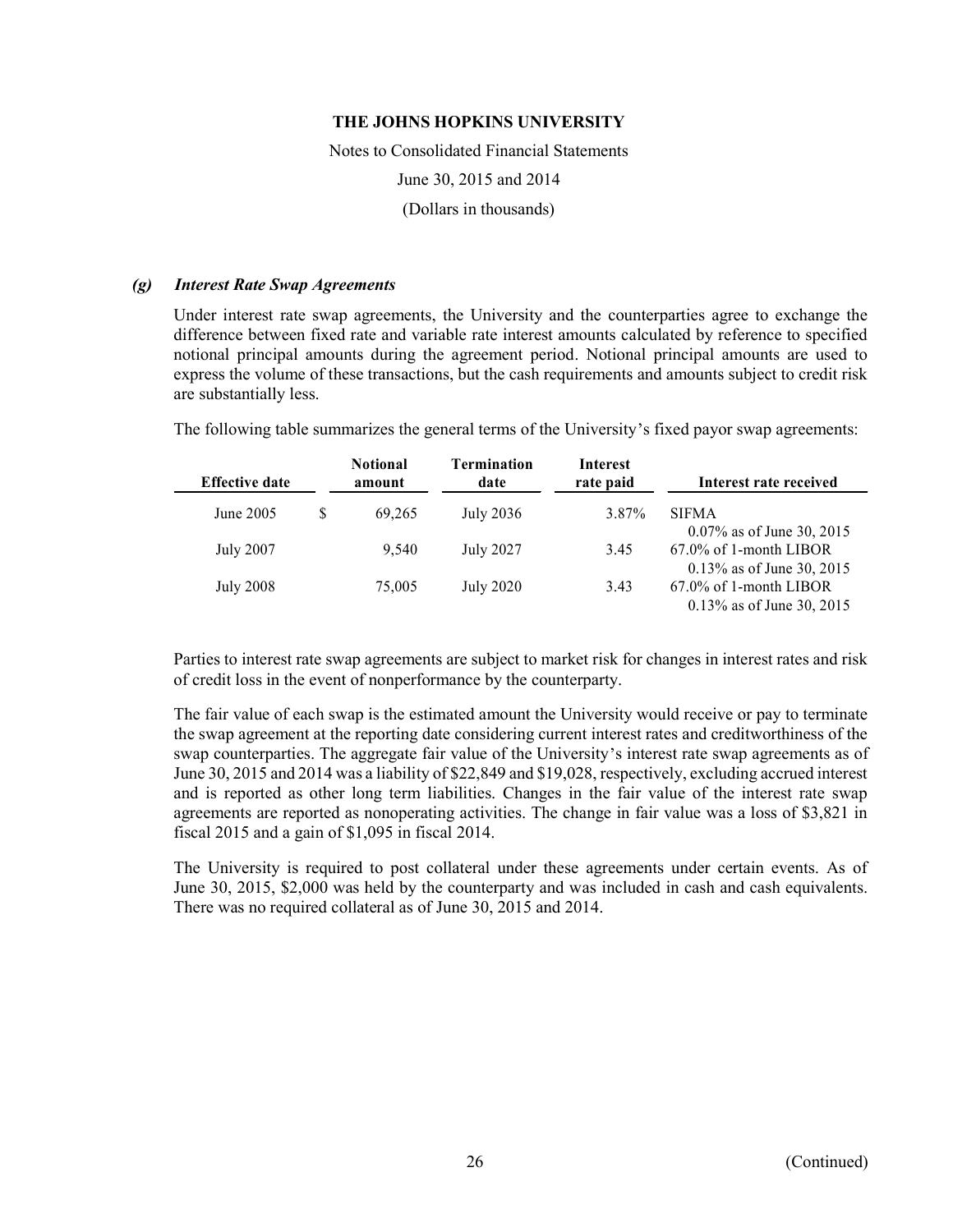Notes to Consolidated Financial Statements

June 30, 2015 and 2014

(Dollars in thousands)

### *(h) Annual Principal Payments*

The following table summarizes the aggregate annual maturities of bonds payable, notes payable, and the maturities of specific tax-exempt commercial paper revenue note tranches, for the five years subsequent to June 30, 2015:

|            | <b>Bonds</b><br>payable | <b>Notes</b><br>payable | <b>Commercial</b><br>paper notes | <b>Total</b> |
|------------|-------------------------|-------------------------|----------------------------------|--------------|
| 2016       | \$                      | 7,495                   |                                  | 7,495        |
| 2017       |                         | 7.947                   | 12,551                           | 20,498       |
| 2018       | 45,000                  | 8,481                   | 35,765                           | 89,246       |
| 2019       | 50,000                  | 9,204                   |                                  | 59,204       |
| 2020       | 8,595                   | 9,989                   |                                  | 18,584       |
| Thereafter | 903,325                 | 5,109                   | 196,307                          | 1,104,741    |

#### **(9) Net Assets**

Temporarily restricted net assets consist of the following as of June 30, 2015 and 2014:

|                                                                                                                       | 2015      | 2014      |
|-----------------------------------------------------------------------------------------------------------------------|-----------|-----------|
| Contributions restricted for departments and divisions<br>Endowment return restricted for departments, divisions, and | 342,399   | 328,470   |
| student aid                                                                                                           | 719,269   | 839,200   |
| Contributions restricted for facilities                                                                               | 75,711    | 103,647   |
| Split-interest agreements designated for departmental and                                                             |           |           |
| divisional support                                                                                                    | 37,013    | 36,524    |
| Land subject to time and purpose restrictions                                                                         | 76,000    | 72,000    |
|                                                                                                                       | 1,250,392 | 1,379,841 |

Permanently restricted net assets consist of the following as of June 30, 2015 and 2014:

|                                                        | 2015      | 2014      |
|--------------------------------------------------------|-----------|-----------|
| Contributions restricted for departments and divisions | 64.992    | 57,858    |
| Donor restricted endowment funds                       | 1,628,809 | 1,513,107 |
| Perpetual trusts                                       | 59,679    | 59,337    |
| Contributions receivable                               | 107,106   | 52,442    |
|                                                        | 1,860,586 | 1,682,744 |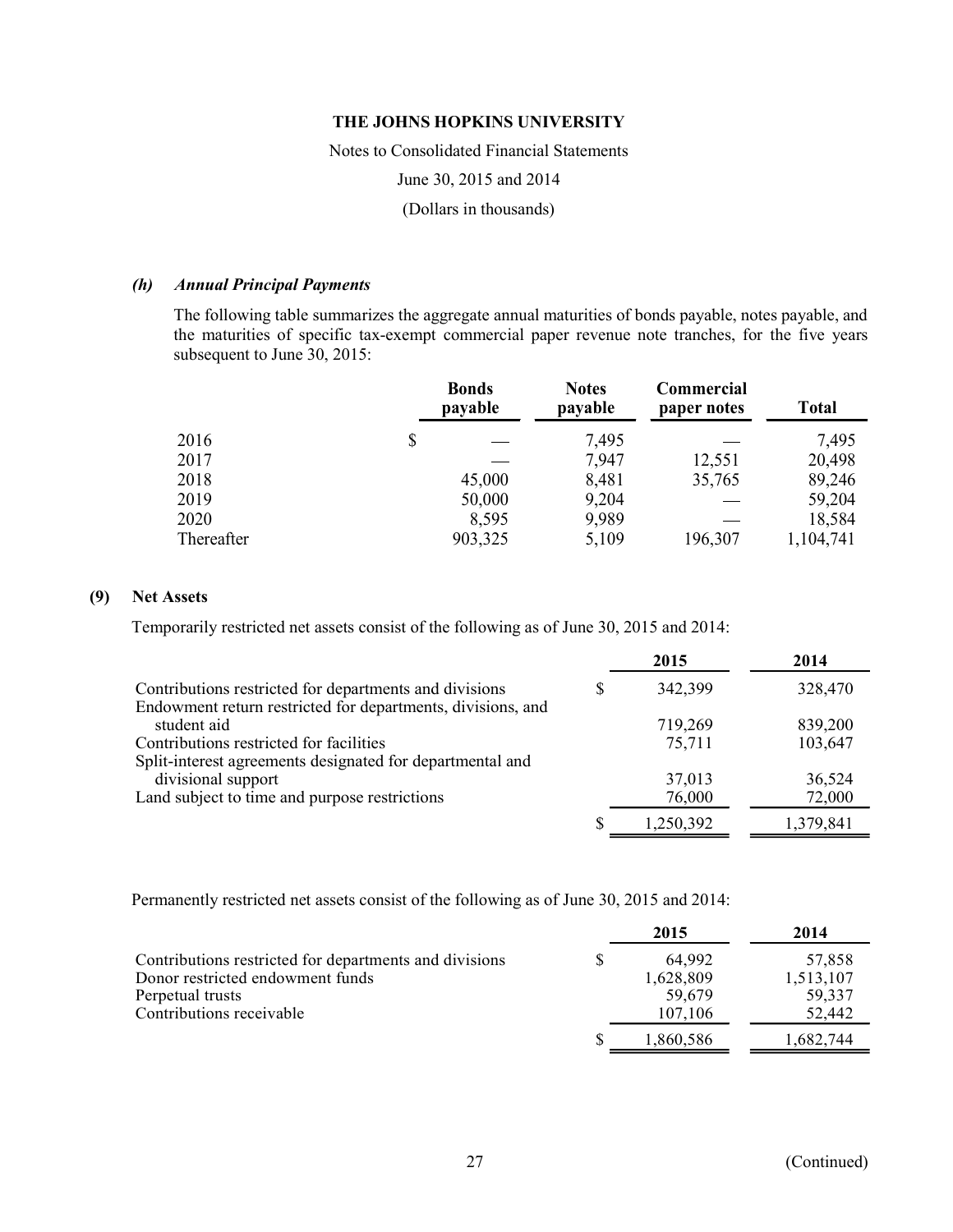Notes to Consolidated Financial Statements June 30, 2015 and 2014 (Dollars in thousands)

Income is available from these net assets for departmental and divisional support and student aid (\$1,534,701 in 2015 and \$1,376,311 in 2014) and (\$325,885 in 2015 and \$306,433 in 2014).

### **(10) University Endowment**

The University's endowment consists of approximately 3,700 individual funds established for a variety of purposes and includes both donor-restricted endowment funds and funds designated by the Board of Trustees to function as endowments. Net assets associated with endowment funds are classified and reported based on the existence or absence of donor-imposed restrictions.

The Board of Trustees of the University has interpreted the Maryland enacted version of Uniform Prudent Management of Institutional Funds Act (UPMIFA) as allowing the University to appropriate for expenditure or accumulate so much of an endowment fund as the University determines is prudent for the uses, benefits, purposes, and duration for which the endowment fund is established, subject to the intent of the donor as expressed in the gift instrument.

The Board of Trustees of the University manages and invests the individual endowment funds in the exercise of ordinary business care and prudence under facts and circumstances and considering the purposes, factors, and other requirements of UPMIFA. The University classifies as permanently restricted net assets (a) the original value of gifts donated, which are donated to the permanent endowment, (b) the original value of subsequent gifts to the permanent endowment, and (c) accumulations to the permanent endowment, which are not expendable on a current basis in accordance with the directions of the applicable donor gift instrument at the time the accumulation is added to the fund. The remaining portion of the donor-restricted endowment fund that is not classified in permanently restricted net assets is classified as temporarily restricted net assets until those amounts are appropriated for expenditure by the Board of Trustees, or, if in an underwater position (fair value below historical cost), as unrestricted net assets. Subsequent gains that restore the fair value of underwater endowments to the required level will be classified as an increase in unrestricted net assets.

The University has adopted investment policies for its endowment, including board-designated funds, which attempt to provide a predictable stream of funding in support of the operating budget, while seeking to preserve the real value of the endowment assets over time. The University relies on a total return strategy under which investment returns are achieved through both appreciation (realized and unrealized) and yield (interest and dividends). Investments are diversified by asset class, as well as by investment manager and style, with a focus on achieving long-term return objectives within prudent risk constraints.

Subject to the intent of the donor, the Board of Trustees appropriates for expenditure or accumulates funds in the endowments in the exercise of ordinary business care and prudence under the facts and circumstances and considering the purposes, factors, and other requirements of UPMIFA. The annual appropriation is determined in the context of the University's spending rate policy. The current policy, which is based on a long-term investment return assumption as well as an estimated inflation factor, targets the appropriation to be in a range of 4.5% to 5.5% of the prior three years' average value of the endowment.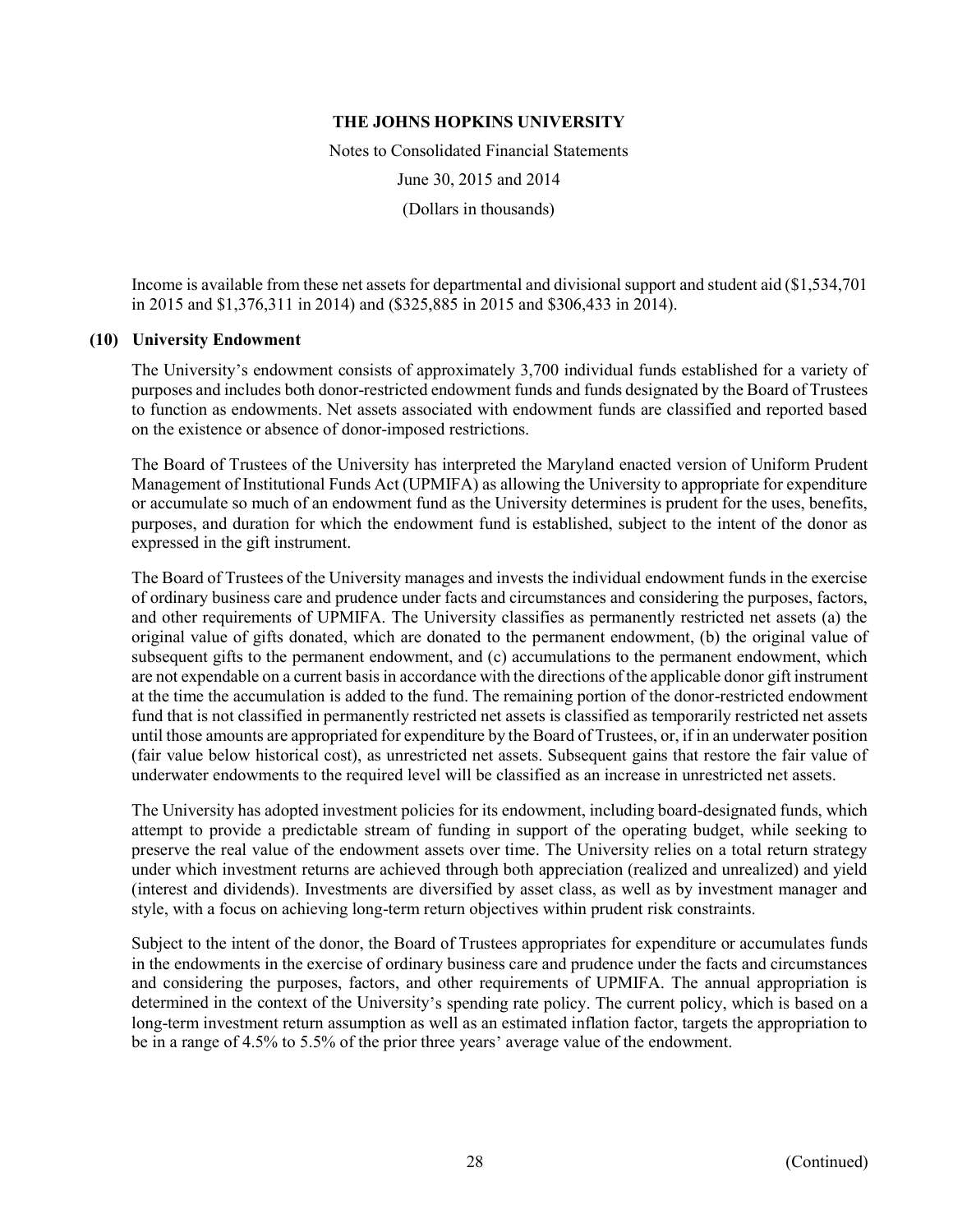Notes to Consolidated Financial Statements June 30, 2015 and 2014 (Dollars in thousands)

Endowment net assets consist of the following as of June 30, 2015:

|                                                                            | <b>Unrestricted</b> | <b>Temporarily</b><br>restricted | <b>Permanently</b><br>restricted | Total     |
|----------------------------------------------------------------------------|---------------------|----------------------------------|----------------------------------|-----------|
| Donor-restricted endowment<br>funds<br>Board-designated endowment<br>funds | (2,071)             | 719,269                          | 1,628,809                        | 2,346,007 |
|                                                                            | 980,925             |                                  |                                  | 980,925   |
|                                                                            | 978,854             | 719,269                          | 1,628,809                        | 3,326,932 |

Endowment net assets consist of the following as of June 30, 2014:

|                                                                            | <b>Unrestricted</b> | <b>Temporarily</b><br>restricted | <b>Permanently</b><br>restricted | Total     |
|----------------------------------------------------------------------------|---------------------|----------------------------------|----------------------------------|-----------|
| Donor-restricted endowment<br>funds<br>Board-designated endowment<br>funds | (8)                 | 839,200                          | 1,513,107                        | 2,352,299 |
|                                                                            | 1,040,230           |                                  |                                  | 1,040,230 |
|                                                                            | 1,040,222           | 839,200                          | 1,513,107                        | 3,392,529 |

Changes in endowment net assets for the years ended June 30, 2015 and 2014 are as follows:

|                                           | <b>Unrestricted</b> | <b>Temporarily</b><br>restricted | <b>Permanently</b><br>restricted | <b>Total</b> |
|-------------------------------------------|---------------------|----------------------------------|----------------------------------|--------------|
| S<br>Endowment net assets, June 30, 2013  | 924,158             | 592,065                          | 1,402,323                        | 2,918,546    |
| Investment return                         | 170,023             | 316,282                          | 1,566                            | 487,871      |
| Contributions and designations            | 3,681               | 9,905                            | 107,660                          | 121,246      |
| Appropriation for expenditure             | (57, 640)           | (77, 494)                        |                                  | (135, 134)   |
| Appropriation reinvested                  |                     | (1,558)                          | 1,558                            |              |
| Endowment net assets, June 30, 2014       | 1,040,222           | 839,200                          | 1,513,107                        | 3,392,529    |
| Investment return                         | 25,746              | (24, 528)                        | 911                              | 2,129        |
| Contributions and designations            | 3,443               | (81)                             | 113,887                          | 117,249      |
| Withdrawals                               | (25,000)            | (8,954)                          |                                  | (33,954)     |
| Appropriation for expenditure             | (65, 557)           | (85, 464)                        |                                  | (151, 021)   |
| Appropriation reinvested                  |                     | (904)                            | 904                              |              |
| \$<br>Endowment net assets, June 30, 2015 | 978,854             | 719,269                          | 1,628,809                        | 3,326,932    |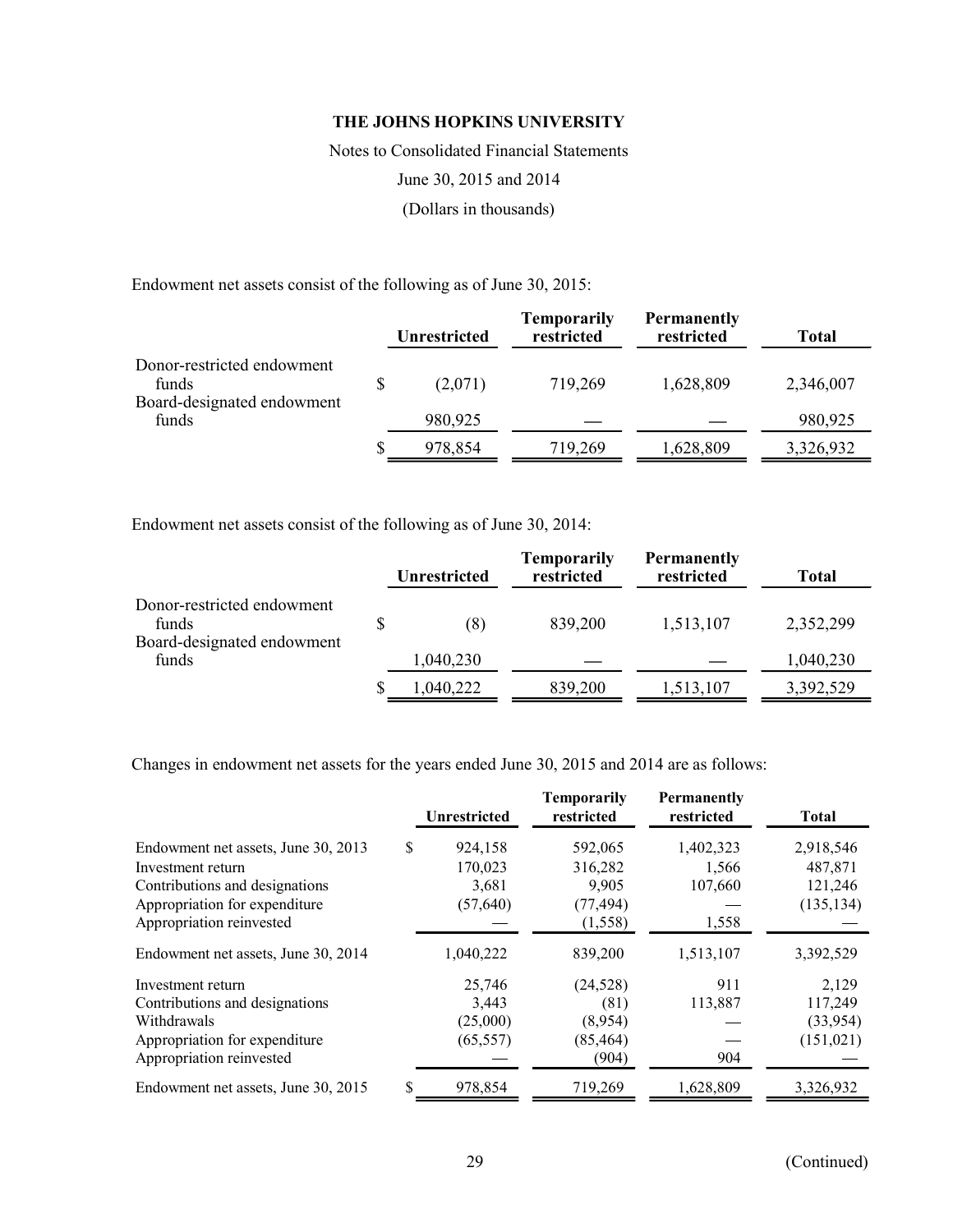Notes to Consolidated Financial Statements

June 30, 2015 and 2014

(Dollars in thousands)

The Board authorized withdrawals for the purchase of land and other capital activities for the APL.

#### **(11) Affiliated Institutions**

Reimbursements from affiliated institutions consist of the following for the years ended June 30, 2015 and 2014:

|                                       | 2015         | 2014    |
|---------------------------------------|--------------|---------|
| Johns Hopkins Health System           | \$<br>30,015 | 26,550  |
| Johns Hopkins Hospital                | 277,205      | 252,587 |
| Johns Hopkins Bayview Medical Center  | 66,999       | 65,476  |
| Other Johns Hopkins entities          | 85,261       | 70,082  |
| Other affiliated medical institutions | 24,065       | 32,983  |
|                                       | 483,545      | 447,678 |
|                                       |              |         |

#### *(a) The Johns Hopkins Health System (JHHS)*

JHHS is incorporated and governed separately from the University and is the parent entity of an academically based health system, which includes the Hospital, The Johns Hopkins Bayview Medical Center, Howard County General Hospital, Suburban Hospital, Sibley Memorial Hospital, All Children's Hospital, and other related organizations. The University and JHHS have established a Board of Johns Hopkins Medicine (JHM) to direct, integrate, and coordinate the clinical activities of the two organizations. JHM does not have the authority to incur debt or issue guarantees and its annual budgets require the approval of the Boards of Trustees of both the University and JHHS.

In fiscal 2014, the University contributed \$5,000 to JHHS to support certain JHHS initiatives, including but not limited to JHHS facility renovation and construction, which are reported as operating expenses in the consolidated statements of activities.

Reimbursements from JHHS relate primarily to space and purchased services for clinical and nonclinical operations.

#### *(b) The Hospital*

The Hospital is a member of JHHS and serves as the primary teaching facility of the University s School of Medicine. Because of the closely related nature of their operations, the University and the Hospital share facilities and provide services to each other to fulfill their purposes more effectively. The sharing of facilities and services is negotiated annually and set forth in a Joint Administrative Agreement (JAA). Costs charged to the Hospital under the JAA, related primarily to the provision of professional medical services from the University, aggregated \$198,259 in fiscal 2015 and \$185,625 in fiscal 2014. Costs charged to the University under the JAA, related primarily to rental of space in Hospital facilities under a renewable one-year lease, aggregated \$44,401 in fiscal 2015 and \$45,187 in fiscal 2014, and are included in operating expenses in the consolidated statements of activities.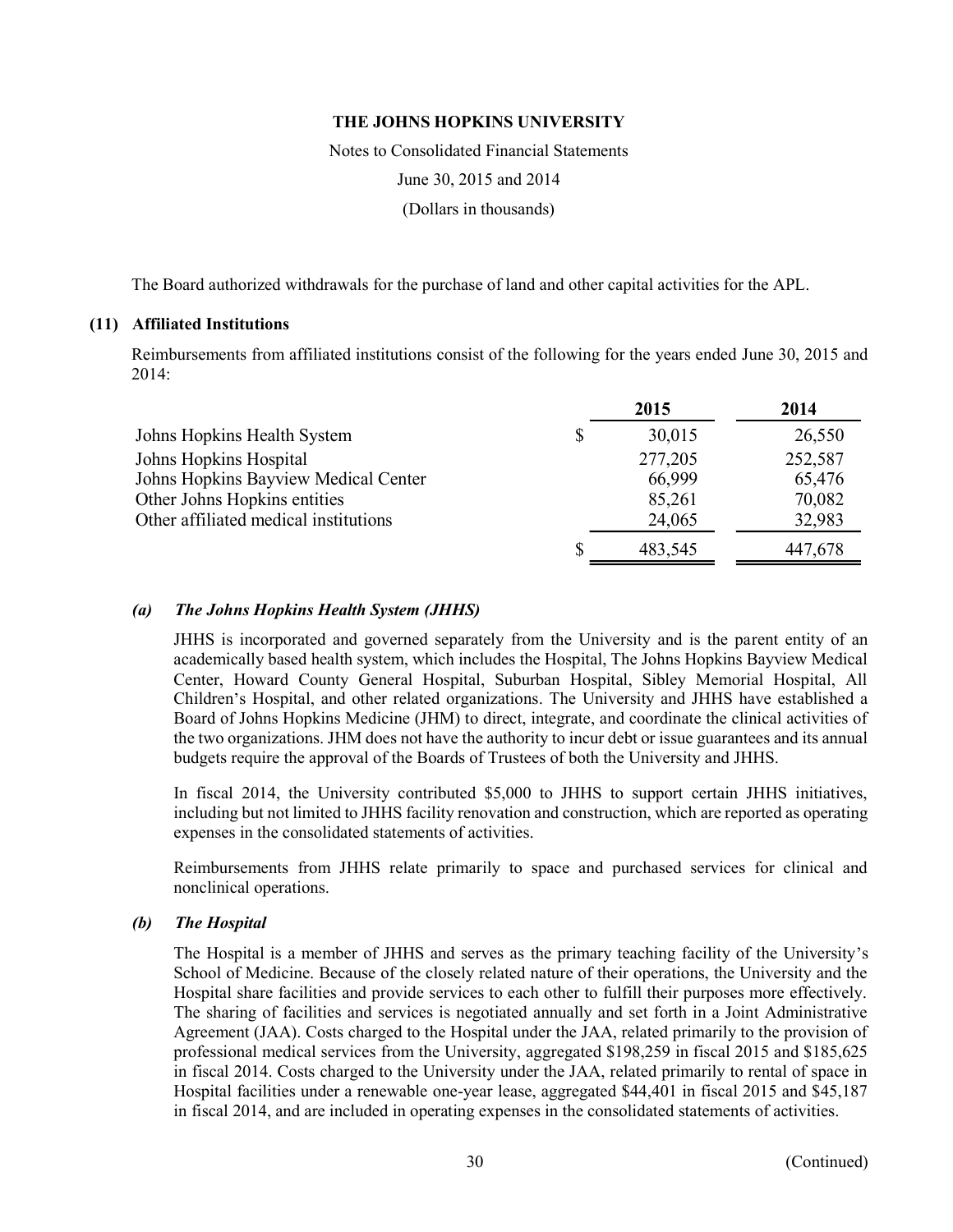Notes to Consolidated Financial Statements June 30, 2015 and 2014

(Dollars in thousands)

### *(c) Johns Hopkins Bayview Medical Center (JHBMC)*

JHBMC is a community-based teaching hospital and long-term care facility. The University and JHBMC also share facilities and provide services to each other and negotiate the costs annually under a JAA. Costs charged to JHBMC under the JAA, related primarily to the provision of professional medical services from the University, aggregated \$60,824 in fiscal 2015 and \$61,327 in fiscal 2014.

#### *(d) The Johns Hopkins Hospital Endowment Fund (JHHEFI)*

In July 2007, the University and JHHEFI entered into an agreement whereby JHHEFI transferred approximately \$381,000 to the University to invest in the University's EIP and have the University manage these assets on JHHEFI's behalf. The funds were invested with other University assets in the University's name and title, and in accordance with the University's EIP investment policies and objectives. JHHEFI receives payouts as determined by their Board of Trustees and may terminate the agreement upon 180 days' written notice with liquidations to be made over a three-year period as specified in the agreement. The assets are included in investments in the consolidated balance sheets, and a corresponding liability of \$450,252 and \$469,956 is included in endowment and similar funds held for others as of June 30, 2015 and 2014, respectively.

#### *(e) Jointly Owned Entities*

As of June 30, 2015 and 2014, the University and JHHS and its affiliates jointly own several entities that are accounted for on the equity method. The University's aggregate investments in and advances to these joint ventures was approximately \$227,842 and \$202,169 as of June 30, 2015 and 2014, respectively. Equity in earnings of affiliates aggregated approximately \$34,721 in fiscal 2015 and \$25,740 in fiscal 2014.

In 2005, one of these entities, JHMI Utilities LLC, was formed to provide utility services for the east Baltimore campus. The University and Hospital, each owning 50% of JHMI Utilities LLC, provide all of its funding, including debt service, through payments for services received. Utility and telecommunications services provided to the University in fiscal 2015 and 2014 were approximately \$34,356 and \$38,060, respectively. JHMI Utilities LLC entered into an agreement with the University to finance a portion of the costs of installation of an enterprise information technology system that will provide integrated patient care information and service across Johns Hopkins Medicine. The initial phases of the project have been implemented at a projected cost of approximately \$132,700. The total approved capital cost of the overall project inclusive of phases that are in the process of being implemented is \$284,700. The cost of implementing the enterprise information technology strategy will be financed through a combination of loans from, or guarantees by, the University and JHHS. The University has committed to funding up to \$34,423 of the project. As of June 30, 2015 and 2014, \$18,891 and \$16,900, respectively, was outstanding on the loan. In addition, the University has agreed to guarantee a pooled loan of up to \$13,000.

Although the University's ownership interest in each of the jointly owned entities is generally 50%, the University and JHHS have entered into separate agreements whereby certain activities or lines of business within these entities are not shared equally.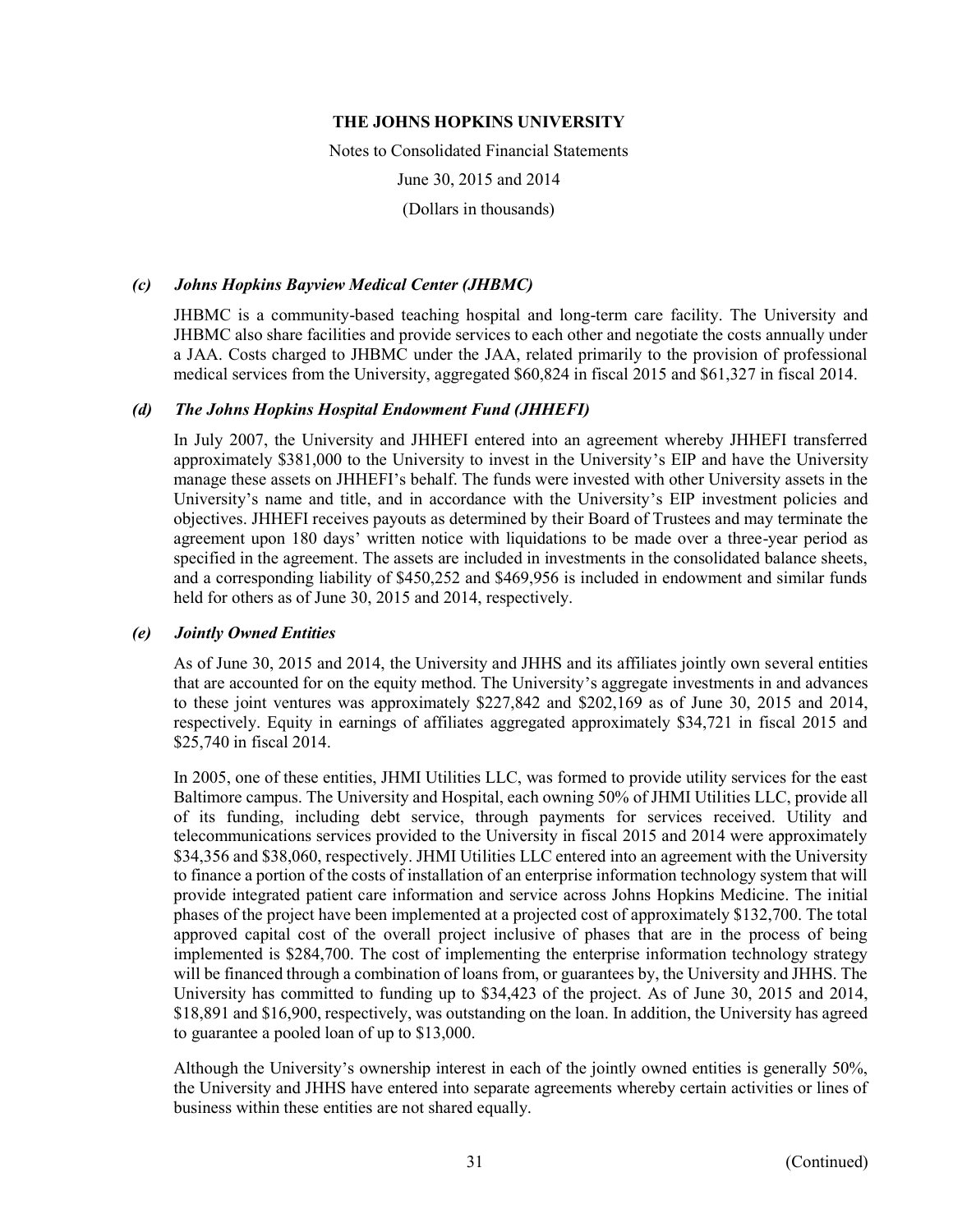Notes to Consolidated Financial Statements

June 30, 2015 and 2014

(Dollars in thousands)

The following table summarizes the aggregate condensed financial information of the jointly owned entities and the University's proportionate share of the entities as of and for the years ended June 30, 2015 and 2014, respectively:

|                    |               | 2015                   | 2014      |                               |  |
|--------------------|---------------|------------------------|-----------|-------------------------------|--|
|                    | <b>Total</b>  | University<br>interest | Total     | <b>University</b><br>interest |  |
| Assets             | \$<br>950,588 | 422,050                | 853,371   | 382,402                       |  |
| Liabilities        | 644,444       | 296,889                | 616,474   | 284,015                       |  |
| Operating revenues | 2,124,064     | 859,656                | 1,839,930 | 734,049                       |  |
| Operating expenses | 2,010,448     | 824,935                | 1,736,951 | 708,309                       |  |

#### **(12) Pension and Postretirement Benefit Plans**

The University has several pension plans that are available to substantially all full-time employees. Most of these plans are defined contribution plans for which the University's policy is to fund pension costs as earned. The University also has a defined benefit pension plan covering bargaining unit employees and those classified as support staff. Pension expense was \$199,931 in fiscal 2015 and \$195,455 in fiscal 2014, including \$179,276 and \$169,475, respectively, related to defined contribution plans. Of the total pension expense, APL's defined contribution plan accounted for \$60,455 in fiscal 2015 and \$56,378 in fiscal 2014.

Effective July 1, 2011, the University closed the support staff pension plan to new participants other than bargaining unit employees. In addition, the University offered a choice to current participants between the current support staff pension plan and its 403b plan. The University has retiree benefits plans that provide postretirement medical benefits to employees, including those at APL, who meet specified minimum age and service requirements at the time they retire. The University pays a portion of the cost of participants' medical insurance coverage. The University's portion of the cost for an individual participant depends on various factors, including the age, years of service, and time of retirement or retirement eligibility of the participant. The University has established a trust fund for its retiree benefits plans and intends to make contributions to the fund approximately equal to the annual net postretirement benefit cost.

Effective October 1, 2011, APL made certain changes to the postretirement medical benefits. APL placed a cap on premiums paid beginning in 2017 on active staff retiring after December 31, 2012. APL also will provide no contributions to premiums for staff hired after December 31, 2011.

In 2010, the Patient Protection and Affordable Care Act and the Health Care and Education Reconciliation Act (collectively, the Health Care Acts) were signed into law. The Health Care Acts include several provisions that may affect the University's postretirement benefit plans, and have been considered in the measurement of the postretirement benefit obligation.

In October 2014, the Society of Actuaries released new data regarding observed mortality rate improvements. Updated mortality tables have been considered by the University and have been adopted as of June 30, 2015. Implementation of the new mortality tables increased the projected benefit obligation of the defined benefit pension plan by \$27,200 and the postretirement medical plan by \$21,400.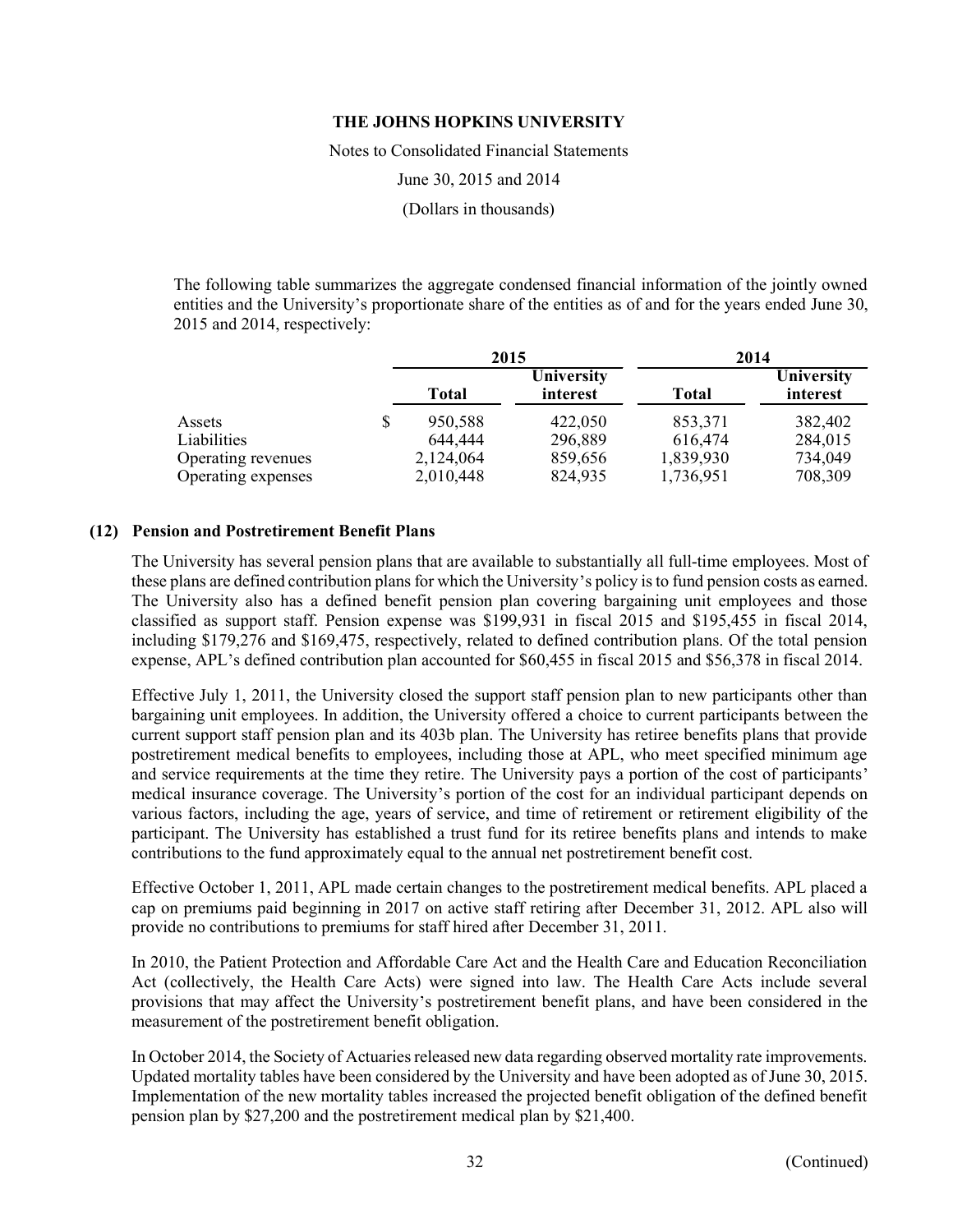Notes to Consolidated Financial Statements

June 30, 2015 and 2014

(Dollars in thousands)

The University uses a June 30 measurement date for its defined benefit pension plan and retiree benefit plans. Information relating to the benefit obligation, assets, and funded status of the defined benefit pension plan and the postretirement benefit plans as of and for the years ended June 30, 2015 and 2014 is summarized as follows:

|                                   |    | Pension plan  |            | <b>Postretirement plans</b> |          |  |
|-----------------------------------|----|---------------|------------|-----------------------------|----------|--|
|                                   |    | $\sqrt{2015}$ | 2014       | $\sqrt{2015}$               | 2014     |  |
| Change in benefit obligation:     |    |               |            |                             |          |  |
| Benefit obligation at beginning   |    |               |            |                             |          |  |
| of year                           | \$ | 624,309       | 556,960    | 256,856                     | 236,522  |  |
| Service cost                      |    | 16,882        | 16,622     | 9,101                       | 8,019    |  |
| Interest cost                     |    | 25,957        | 25,306     | 10,378                      | 10,595   |  |
| Participant contributions         |    |               |            | 9,672                       | 9,225    |  |
| <b>Actuarial</b> loss             |    | 4,741         | 40,671     | 5,930                       | 10,826   |  |
| Benefits paid                     |    | (16,997)      | (15,250)   | (19, 551)                   | (19,720) |  |
| Medicare subsidies received       |    |               |            | 1,288                       | 1,389    |  |
| Benefit obligation at end of year |    | 654,892       | 624,309    | 273,674                     | 256,856  |  |
| Change in plan assets:            |    |               |            |                             |          |  |
| Fair value of plan assets at      |    |               |            |                             |          |  |
| beginning of year                 |    | 469,151       | 395,728    | 268,560                     | 234,799  |  |
| Actual return on plan assets      |    | 3,579         | 62,991     | 2,073                       | 37,690   |  |
| University contributions          |    | 20,654        | 25,682     | 4,684                       | 5,175    |  |
| Participant contributions         |    |               |            | 9,672                       | 9,225    |  |
| Benefits paid                     |    | (16,997)      | (15,250)   | (19, 551)                   | (19,720) |  |
| Medicare subsidies received       |    |               |            | 1,288                       | 1,391    |  |
| Fair value of plan assets at end  |    |               |            |                             |          |  |
| of year                           |    | 476,387       | 469,151    | 266,726                     | 268,560  |  |
| Funded status                     |    |               |            |                             |          |  |
| recognized as other               |    |               |            |                             |          |  |
| long-term liabilities, net        | S  | (178, 505)    | (155, 158) | (6,948)                     | 11,704   |  |

The accumulated benefit obligation for the pension plan was \$631,990 as of June 30, 2015 and \$600,019 as of June 30, 2014.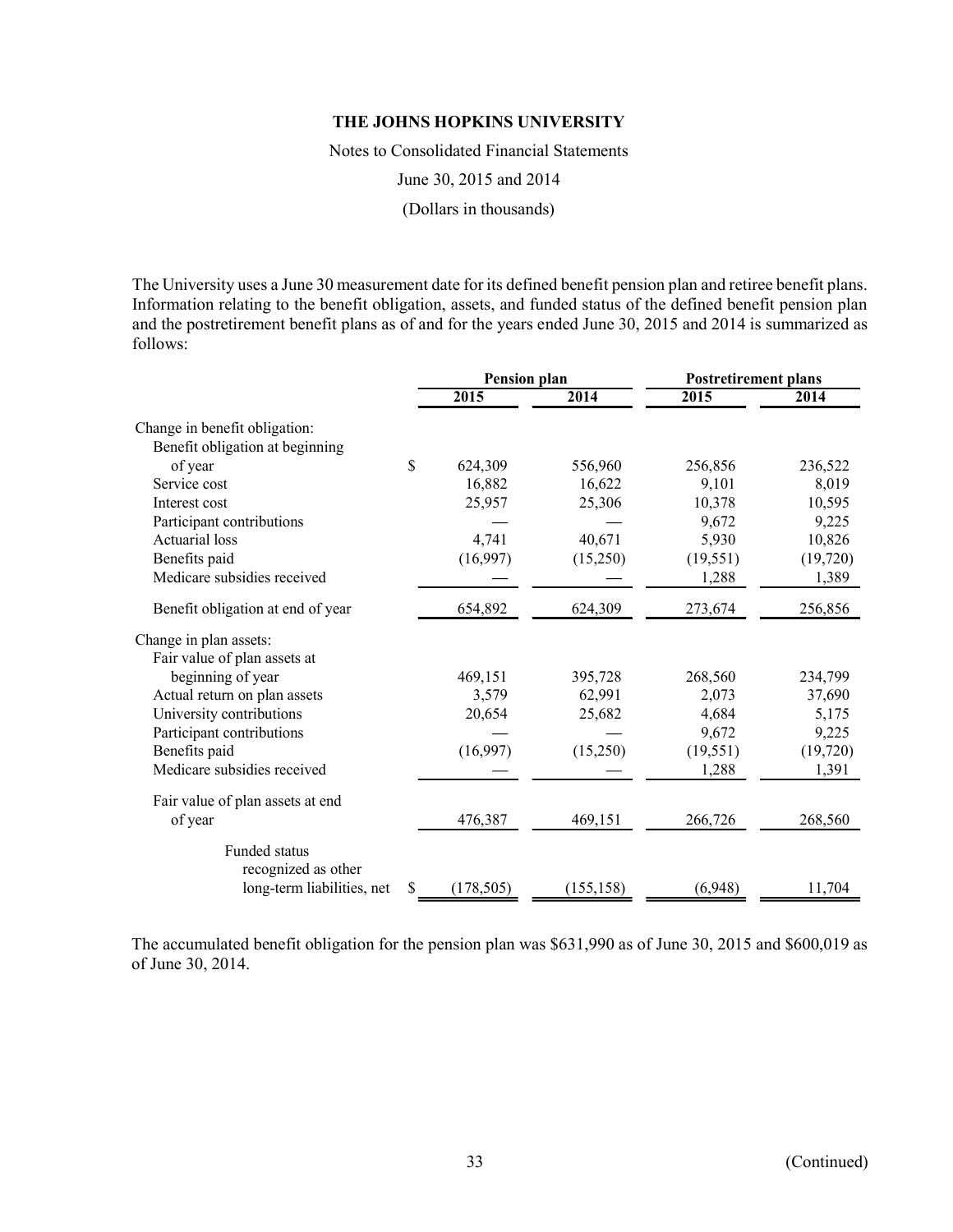Notes to Consolidated Financial Statements

June 30, 2015 and 2014

(Dollars in thousands)

The table below reflects the changes in plan assets and benefits obligations recognized as nonoperating items for the years ended June 30, 2015 and 2014:

|                                                                |   | <b>Pension plan</b> |                  | <b>Postretirement plans</b> |                  |  |
|----------------------------------------------------------------|---|---------------------|------------------|-----------------------------|------------------|--|
|                                                                |   | 2015                | 2014             | 2015                        | 2014             |  |
| Net loss (gain) for the year<br>Amortization of prior service  | S | 32,605              | 4,293            | 23,058                      | (10, 106)        |  |
| cost<br>Amortization of net loss                               |   | 167<br>(9, 426)     | 167<br>(10, 531) | 1,736<br>(787)              | 1,736<br>(1,270) |  |
| Net loss (gain)<br>recognized in<br>nonoperating<br>activities |   | 23,346              | (6,071)          | 24,007                      | (9,640)          |  |

The table below reflects the amortization of amounts expected to be recognized as components of net periodic benefit expense in operating expense during 2016:

|                                | <b>Pension plan</b> | Postretirement<br>plans |                 |
|--------------------------------|---------------------|-------------------------|-----------------|
| Net loss<br>Prior service cost | \$                  | (11, 191)<br>167        | (1, 362)<br>736 |
|                                | ጦ                   | 11,024                  | 374             |

The net pension and postretirement benefit cost reported in operating expenses includes the following components for the years ended June 30, 2015 and 2014:

|                                                                                     |   | <b>Pension plan</b>         |                              | <b>Postretirement plans</b> |                               |  |
|-------------------------------------------------------------------------------------|---|-----------------------------|------------------------------|-----------------------------|-------------------------------|--|
|                                                                                     |   | 2015                        | 2014                         | 2015                        | 2014                          |  |
| Service cost                                                                        | S | 16,882                      | 16,622                       | 9,101                       | 8,019                         |  |
| Interest cost on accumulated<br>benefit obligation<br>Amortization of prior service |   | 25,957                      | 25,306                       | 10,378                      | 10,595                        |  |
| cost<br>Expected return on plan assets<br>Amortization of actuarial loss            |   | (167)<br>(31, 444)<br>9,426 | (167)<br>(26, 612)<br>10,531 | (1,736)<br>(19,201)<br>787  | (1,736)<br>(16, 759)<br>1,270 |  |
|                                                                                     |   | 20,654                      | 25,680                       | (671)                       | 1,389                         |  |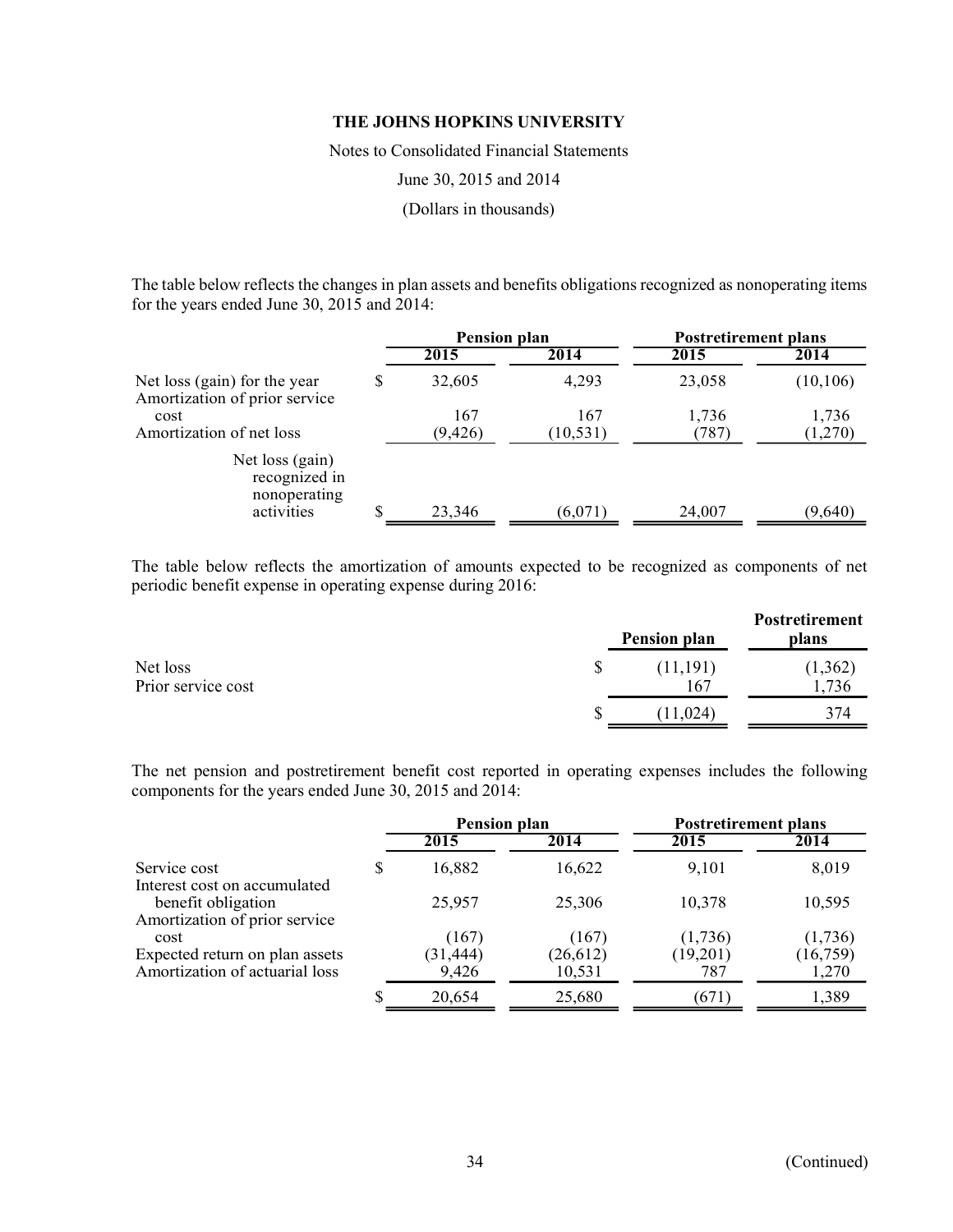Notes to Consolidated Financial Statements

June 30, 2015 and 2014

(Dollars in thousands)

The weighted average assumptions used to determine benefit obligations and net periodic benefit costs are as follows:

|                                                                                        | <b>Pension plan</b> |          | <b>Postretirement plans</b> |          |
|----------------------------------------------------------------------------------------|---------------------|----------|-----------------------------|----------|
|                                                                                        | 2015                | 2014     | 2015                        | 2014     |
| Weighted average assumptions used<br>to determine benefit obligations<br>at June $30:$ |                     |          |                             |          |
| Discount rate<br>Average rate of compensation                                          | 4.45%               | 4.20%    | 4.45%                       | $4.20\%$ |
| increase                                                                               | 2.90                | 2.90     | N/A                         | N/A      |
| Rate of increase in healthcare                                                         |                     |          |                             |          |
| costs for next year                                                                    | N/A                 | N/A      | 7.00                        | 7.20     |
| Weighted average assumptions used<br>to determine net periodic<br>benefit cost:        |                     |          |                             |          |
| Discount rate                                                                          | 4.20%               | $4.60\%$ | 4.20%                       | $4.60\%$ |
| Expected rate of return on plan                                                        |                     |          |                             |          |
| assets                                                                                 | 6.75                | 6.75     | 7.25                        | 7.25     |
| Rate of compensation increase                                                          | 2.90                | 2.90     | N/A                         | N/A      |
| Rate of increase in healthcare                                                         |                     |          |                             |          |
| costs                                                                                  | N/A                 | N/A      | 7.20                        | 7.30     |

The expected long-term rate of return for the assets of the plans is based on historical and expected long-term future asset class returns. The rate is reviewed annually and adjusted as appropriate to reflect changes in projected market performance or in the targeted asset allocations.

The rate of increase in healthcare costs was assumed to begin with an initial rate of 7.2% in 2015 and decrease to 4.5% in 2028 and to remain at that level thereafter. Assumed healthcare cost trend rates have a significant effect on the reported postretirement benefit cost and obligation. A one-percentage-point change in the assumed rates used at June 30, 2015 would have the following effects:

|                                            | Increase |       | <b>Decrease</b> |  |
|--------------------------------------------|----------|-------|-----------------|--|
| Total service and interest cost components |          | 393   | (360)           |  |
| Postretirement benefit obligation          |          | 9,480 | (8,285)         |  |

#### *(a) Plans Assets*

The purpose of the pension and postretirement plans is to meet the retirement benefit obligations of eligible University employees. The plans' assets are invested with the objective of meeting these obligations under the rules stipulated by the Employee Retirement Income Security Act (ERISA).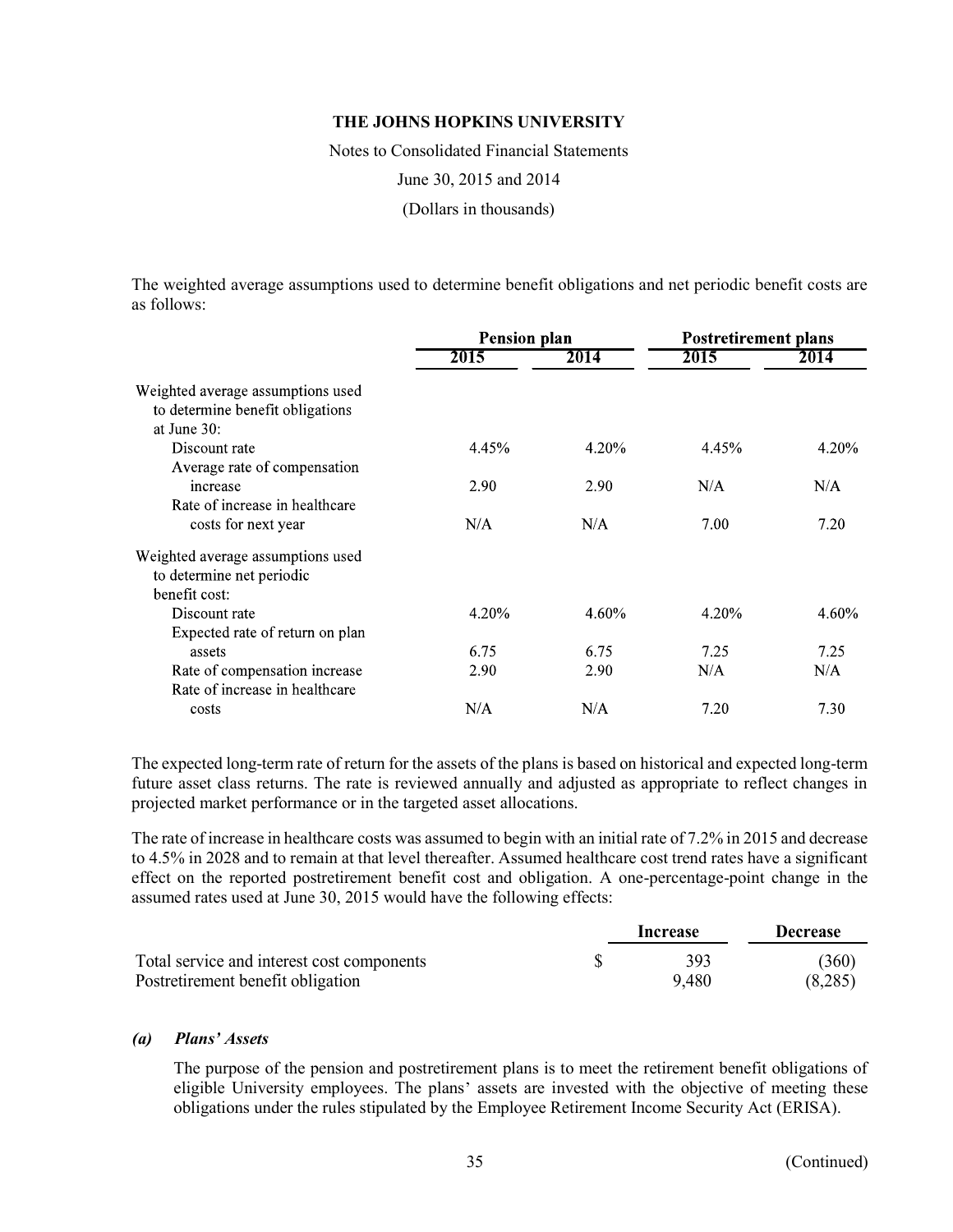Notes to Consolidated Financial Statements

June 30, 2015 and 2014

(Dollars in thousands)

An asset allocation has been established, which endeavors to adequately cover the liability stream posed by the beneficiaries of the plans and minimize the frequency and amount of the plans contributions by the University. The intended benefits of this diversification are reduced risk and improved investment returns.

# *(b) Pension Plan*

The following table presents the fair value and categorization within the fair value hierarchy of the assets of the defined benefit pension plan as of June 30, 2015 and 2014:

|                            |   | 2015    |                |                 | 2014         |                |                 |  |
|----------------------------|---|---------|----------------|-----------------|--------------|----------------|-----------------|--|
|                            |   |         |                | <b>Funds at</b> |              |                | <b>Funds at</b> |  |
|                            |   | Total   | <b>Level 1</b> | <b>NAV</b>      | <b>Total</b> | <b>Level 1</b> | <b>NAV</b>      |  |
| Cash and cash equivalents  | S | 3.968   | 3,968          |                 | 6,914        | 6,914          |                 |  |
| Fixed income securities    |   | 91,652  |                | 91,652          | 85,849       |                | 85,849          |  |
| United States equities and |   |         |                |                 |              |                |                 |  |
| international equities     |   | 305,600 | 157,713        | 147,887         | 306,117      | 151.964        | 154,153         |  |
| Real assets                |   | 15,681  |                | 15,681          | 14,274       |                | 14,274          |  |
| Marketable alternatives    |   | 59,486  |                | 59.486          | 55,997       |                | 55,997          |  |
| Total                      |   | 476,387 | 161,681        | 314,706         | 469,151      | 158,878        | 310,273         |  |

# *(c) Postretirement Plans*

The following table presents the fair value and categorization within the fair value hierarchy of the assets of the postretirement plans as of June 30, 2015 and 2014:

|                                                                                    | 2015              |                |                               | 2014              |                |                               |  |
|------------------------------------------------------------------------------------|-------------------|----------------|-------------------------------|-------------------|----------------|-------------------------------|--|
|                                                                                    | Total             | <b>Level 1</b> | <b>Funds at</b><br><b>NAV</b> | Total             | <b>Level 1</b> | <b>Funds at</b><br><b>NAV</b> |  |
| Cash and cash equivalents<br>Fixed income securities<br>United States equities and | 5.669<br>75.439   | 5,669<br>3,868 | 71.571                        | 7.804<br>69.830   | 7,804<br>3.454 | 66,376                        |  |
| international equities<br>Marketable alternatives                                  | 166,136<br>19,482 | 82,735         | 83,401<br>19,482              | 171,016<br>19,910 | 82.244         | 88,772<br>19,910              |  |
| Total                                                                              | 266,726           | 92,272         | 174,454                       | 268,560           | 93,502         | 175,058                       |  |

The Plans have no unfunded commitments to fund managers as of June 30, 2015 and 2014.

Information with respect to investee strategies for those investments in funds whose fair value is estimated based upon reported NAV follows:

**International equities**: This includes commingled funds that invest in publicly traded common stock of developed and emerging market companies. One fund offers annual liquidity while all other funds allow monthly or quarterly redemptions with various notice requirements ranging from 1 to 120 days.

**Real estate**: This includes a commingled fund making investments in real estate. This investment makes income distributions to investors. Redemptions are permitted quarterly with a 90 day notice period.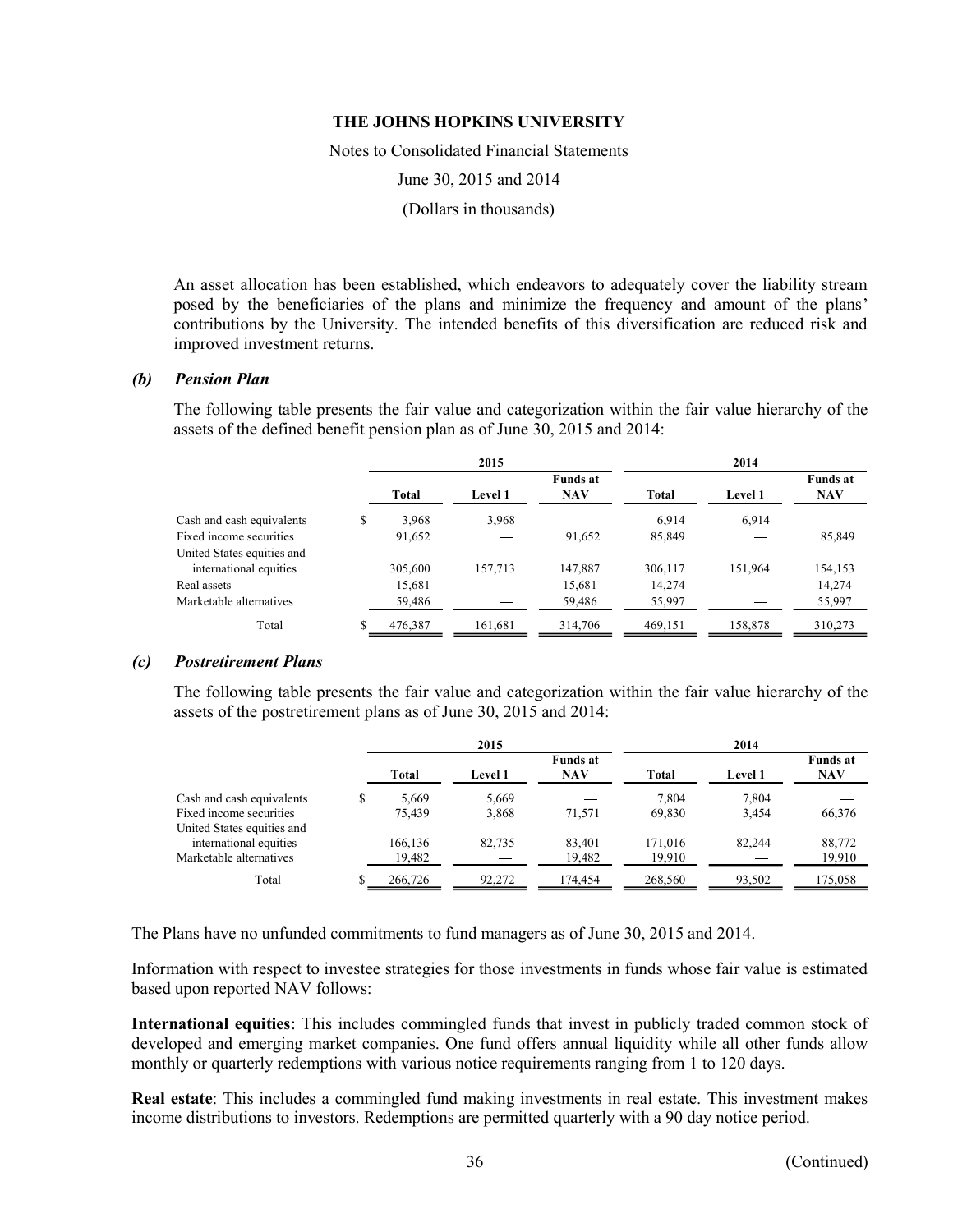Notes to Consolidated Financial Statements

June 30, 2015 and 2014

(Dollars in thousands)

**Marketable alternatives**: This includes multistrategy, credit and distressed debt, relative value, and event-driven funds in hedge fund. Hedge funds have various redemption periods with notice requirements up to 90 days.

The University's target asset allocations for the pension plan and the postretirement plans as of June 30, 2015 and 2014:

| <b>Pension plan</b> | <b>Postretirement</b><br>plans |
|---------------------|--------------------------------|
| 30                  | 35                             |
| 50                  | 65                             |
| 15                  |                                |
|                     |                                |
| 100%                | 100%                           |
|                     |                                |

#### *(d) Cash Flows*

The University expects to contribute \$24,290 to the pension plan in 2016 and \$6,177 to its postretirement benefit plans in 2016.

The benefits expected to be paid and Medicare subsidies to be received in the five years subsequent to June 30, 2015 and in aggregate for the five years thereafter are as follows:

|               | <b>Pension</b><br>plan | <b>Postretirement</b><br>plans | <b>Medicare</b><br>subsidies |
|---------------|------------------------|--------------------------------|------------------------------|
| 2016          | \$<br>20,619           | 12,748                         | 2,173                        |
| 2017          | 21,755                 | 13,509                         | 2,416                        |
| 2018          | 23,179                 | 14,440                         | 2,018                        |
| 2019          | 24,812                 | 15,226                         | 2,078                        |
| 2020          | 26,388                 | 15,954                         | 2,134                        |
| $2021 - 2025$ | 159,548                | 92,373                         | 4,698                        |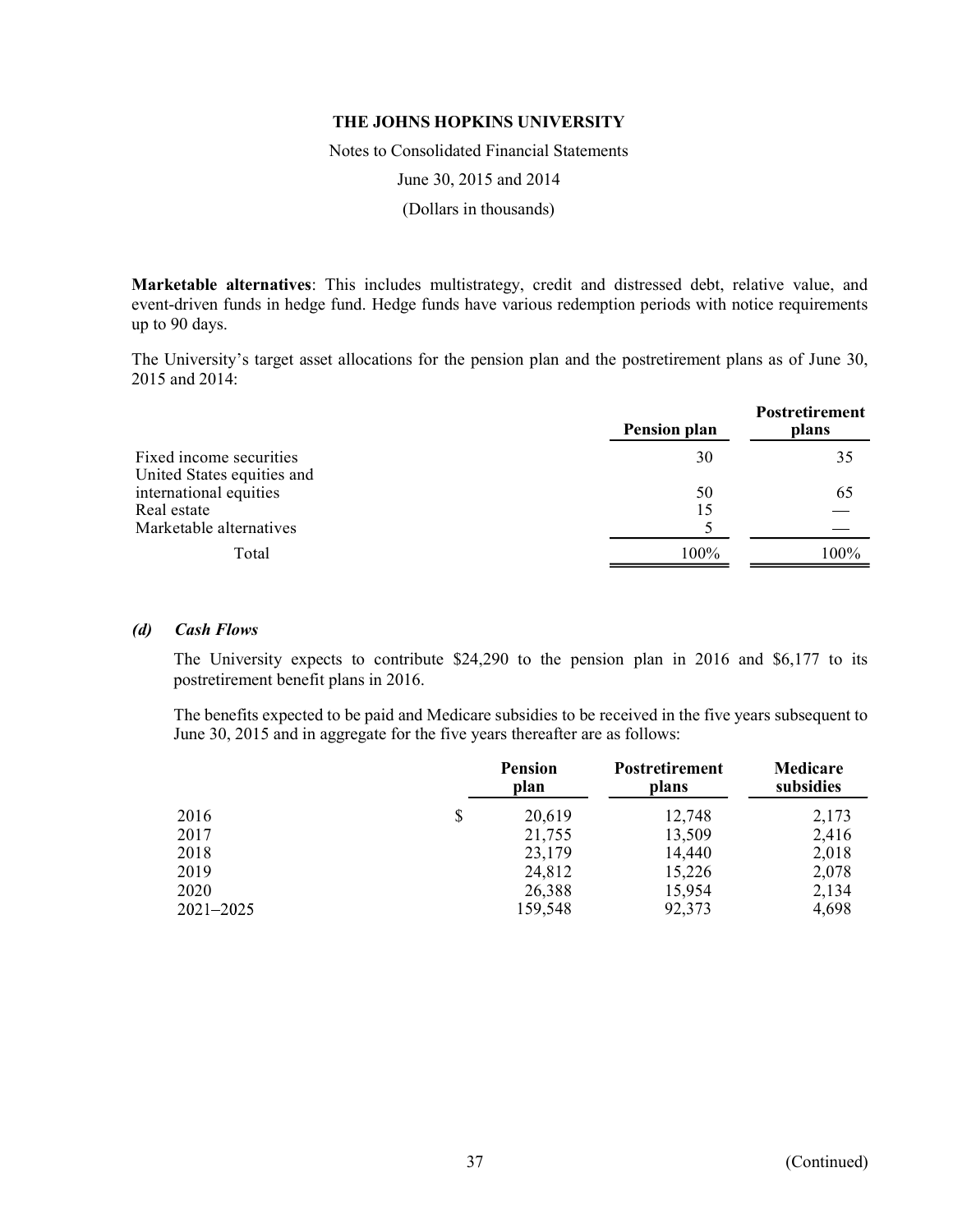Notes to Consolidated Financial Statements

June 30, 2015 and 2014

(Dollars in thousands)

#### **(13) Functional Expense Information**

Operating expenses by function are summarized as follows for the years ended June 30, 2015 and 2014:

|                                               | 2015            | 2014      |
|-----------------------------------------------|-----------------|-----------|
| Instruction, research, and clinical practice: |                 |           |
| Academic and support divisions                | \$<br>3,136,495 | 3,043,594 |
| APL contracts                                 | 1,249,821       | 1,163,026 |
| Student services                              | 99,145          | 98,776    |
| Libraries                                     | 47,493          | 44,642    |
| General services and administration           | 460,252         | 444,984   |
| Auxiliary enterprises                         | 98,162          | 106,305   |
|                                               | 5,091,368       | 4,901,327 |

Costs related to the operation and maintenance of property, including depreciation of property and equipment and interest on related debt, are allocated to program and supporting activities based upon periodic inventories of facilities.

# **(14) Lease Commitments**

The University leases certain facilities from the Hospital under a renewable one-year lease, which provides for a rent equal to the cost to the Hospital of providing and maintaining the facilities. This lease has been renewed for the year ending June 30, 2016.

The University leases other facilities used in its academic and research operations under long-term operating leases expiring at various dates to 2032, subject to renewal options in certain cases. Certain of these facilities are leased from affiliated entities.

The aggregate annual minimum guaranteed rents to be paid to the expiration of the initial terms of these leases, excluding the rentals to the Hospital under the JAA, are as follows as of June 30, 2015:

| <b>Affiliates</b> |        | <b>Others</b> | <b>Total</b> |  |
|-------------------|--------|---------------|--------------|--|
| \$                | 14,338 | 31,366        | 45,704       |  |
|                   | 11,927 | 29,194        | 41,121       |  |
|                   | 11,864 | 25,392        | 37,256       |  |
|                   | 8,744  | 21,009        | 29,753       |  |
|                   | 8,616  | 17,764        | 26,380       |  |
|                   | 30,227 | 38,553        | 68,780       |  |
| S                 | 85,716 | 163,278       | 248,994      |  |
|                   |        |               |              |  |

Rental expense for the long-term operating leases was \$48,802 in fiscal year 2015 and \$44,968 in fiscal year 2014.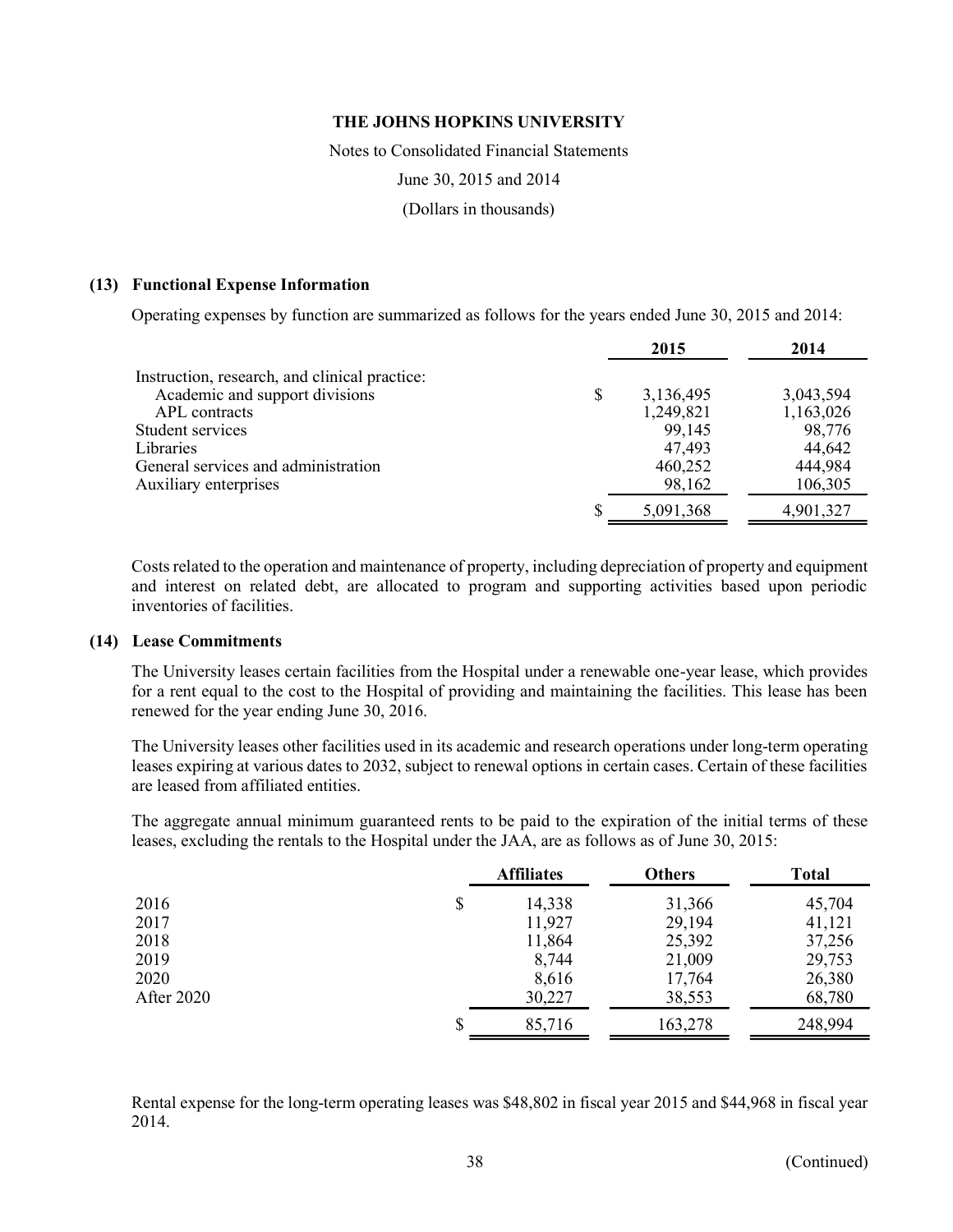Notes to Consolidated Financial Statements

June 30, 2015 and 2014

(Dollars in thousands)

The University also leases building and leasehold improvements and certain equipment under capital leases. The following is a summary of minimum lease payments for these leases as of June 30, 2015:

| 2016                                 | S  | 7,433  |
|--------------------------------------|----|--------|
| 2017                                 |    | 7,650  |
| 2018                                 |    | 7,873  |
| 2019                                 |    | 8,103  |
| 2020                                 |    | 6,484  |
| <b>After 2020</b>                    |    | 57,225 |
| Minimum lease payments               |    | 94,768 |
| Less imputed interest (at rates from |    |        |
| 4.03% to $8.41\%$ )                  |    | 33,107 |
| Present value of minimum             |    |        |
| lease payments                       | \$ | 61,661 |

As of June 30, 2015, the gross amount of assets and accumulated depreciation thereon accounted for as capital leases amounted to \$75,646 and \$29,846, respectively.

# **(15) Other Commitments and Contingencies**

#### *(a) Commitments and Guarantees*

The University has the following additional commitments and guarantees relating to affiliated organizations:

The University has guaranteed payment of principal and interest on the Series 2005B Bonds issued by MHHEFA for JHMI Utilities LLC. JHMI Utilities LLC is equally owned by the Hospital and the University. The proceeds of the 2005B Bonds (\$24,300) and the Hospital guaranteed 2015A Bonds (\$19,505) financed the construction, renovation, and equipping of a central power plant serving primarily the facilities of the Hospital and University in East Baltimore. The University's guarantee continues until maturity of the bonds in 2035.

The University and the Hospital have also provided guarantees of principal and interest payments related to loans granted to JHMI Utilities LLC under the MHHEFA Pooled Loan Program. These loans were primarily used to provide additional financing for the central power plant project. As of June 30, 2015, the University's guarantee amounted to \$16,046 and continues until maturity of the loans occurring through 2029. In addition, the University has agreed to provide guarantees of up to \$13,000 in loans for financing of EPIC implementation. As of June 30, 2015, the University's guarantee for these loans which have not been fully drawn, amounted to \$2,286 and will continue until maturity of the loans occurring through 2027.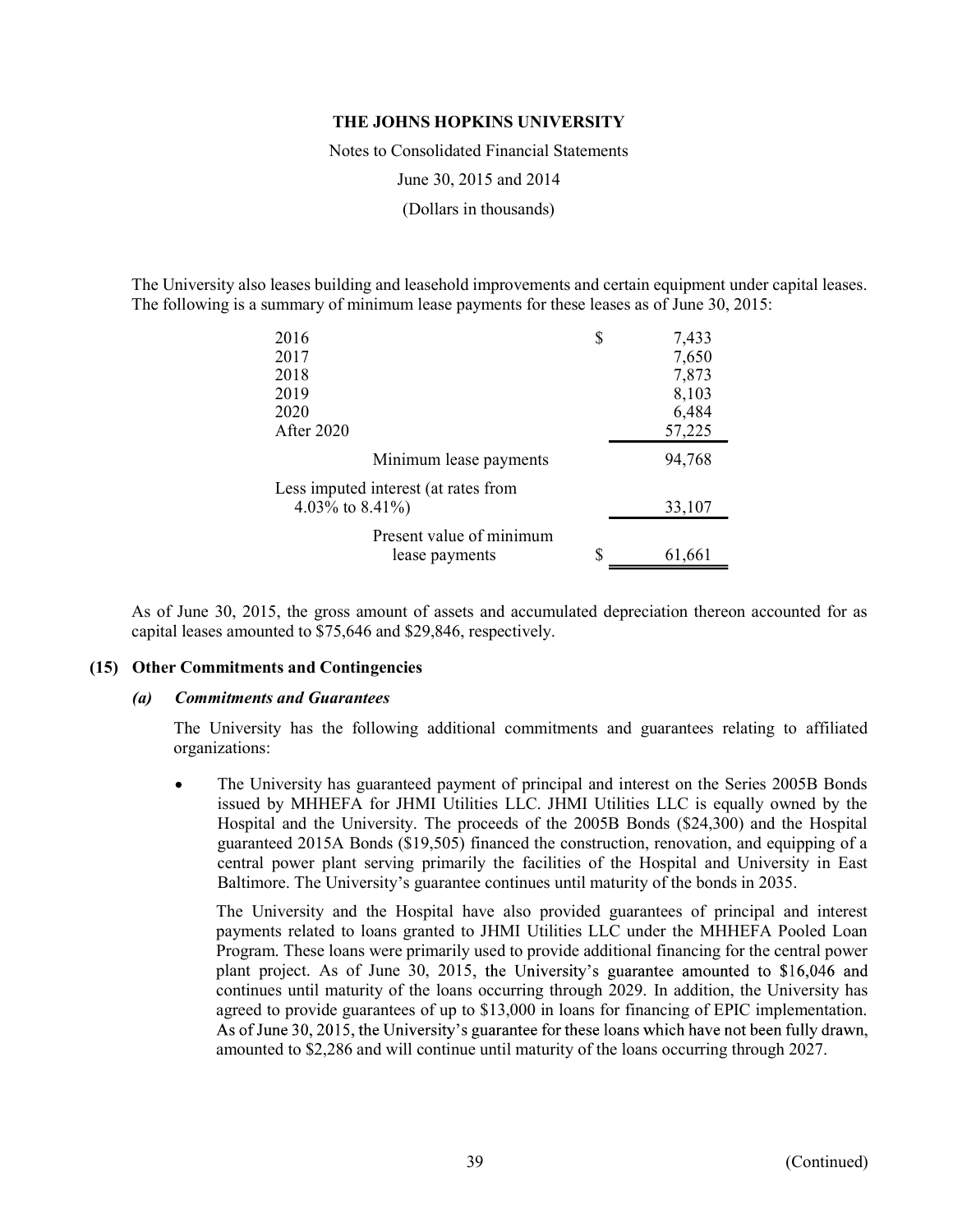Notes to Consolidated Financial Statements June 30, 2015 and 2014 (Dollars in thousands)

#### *(b) Legal and Regulatory*

The University is subject to various claims, litigation, tax, and other assessments in connection with its domestic and foreign operations. In the opinion of management, adequate provision has been made for losses on these matters, where material, including insurance for malpractice and general liability claims, and their ultimate resolution will not have a material adverse effect on the financial position of the University.

Amounts received and expended by the University under various federal and state programs are subject to audit by governmental agencies. In the opinion of management, audit adjustments, if any, will not have a material adverse effect on the financial position of the University.

### **Specific Matters**

On April 1, 2015, a complaint was filed in the Circuit Court for Baltimore City against The Johns Hopkins University (the University), its Bloomberg School of Public Health and its School of Medicine, The Johns Hopkins Health System Corporation and The Johns Hopkins Hospital (collectively the Johns Hopkins Defendants), as well as another institution and a pharmaceutical company. The case was removed to the United States District Court for the District of Maryland the same day. The claims arise from human experiments conducted in Guatemala between 1946 and 1948 (the Study) under the auspices of the United States Public Health Service, the Guatemala government, and the Pan American Sanitary Bureau. The complaint alleges that physicians and scientists employed by defendants "approved, encouraged, and directed nonconsensual and nontherapeutic human experiments in Guatemala" in which research subjects were intentionally exposed to and infected with venereal diseases without informed consent, and that the individuals were not told about the consequences of the experiments or given follow-up care, treatment, or education. The complaint asserts claims of lack of consent/lack of informed consent, negligence, battery, unjust enrichment, wrongful death, fraud or deceit by misrepresentation, fraudulent concealment, and intentional infliction of emotional distress, and seeks compensatory damages in excess of \$75 and punitive damages of \$1,000,000. The Johns Hopkins Defendants dispute both the factual allegations and legal claims in the complaint. The Johns Hopkins Defendants did not initiate, pay for, direct, or conduct the Study. In 2010, the United States government accepted responsibility for the Study and apologized to all who were affected by it. Management and legal counsel for the University believe the claims asserted are not supported by the facts or the law. The University intends to vigorously defend the lawsuit.

On June 29, 2015, all defendants filed a motion to dismiss the complaint as time-barred on the basis of statute of limitations. On June 30, 2015, plaintiffs filed an amended complaint adding additional plaintiffs and a new count under the Alien Tort Statute (ATS). On July 10, 2015, defendants filed a supplement to the motion to dismiss requesting that all counts, including the newly filed ATS count, be dismissed on the basis of statute of limitations. Plantiffs' filed an opposition on August 28, 2015 and defendants' reply is due on October 15, 2015.